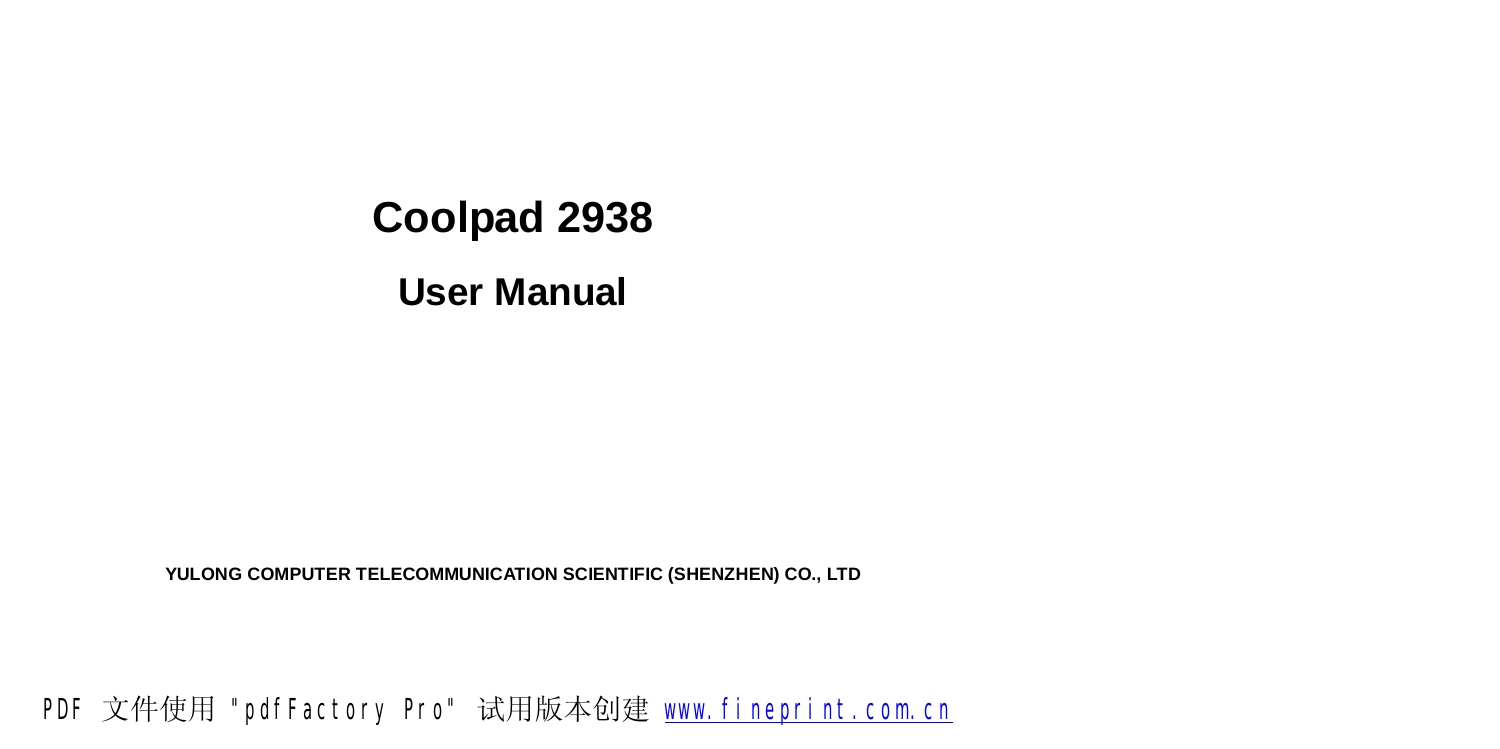Your Coolpad 2938 is a business assistant smart phone, which supports GSM and CDMA online at the same time.

- l Thank you very much for purchasing our products.
- l This document is only applicable to Coolpad 2938. Any difference between descriptions in this document and actual product, please refer to your mobile device for actuality.
- l Changes to product details are possible without prior notice. Application offering may vary. All rights reserved.

**Version**: **V1.0**; **First edition in April 2008**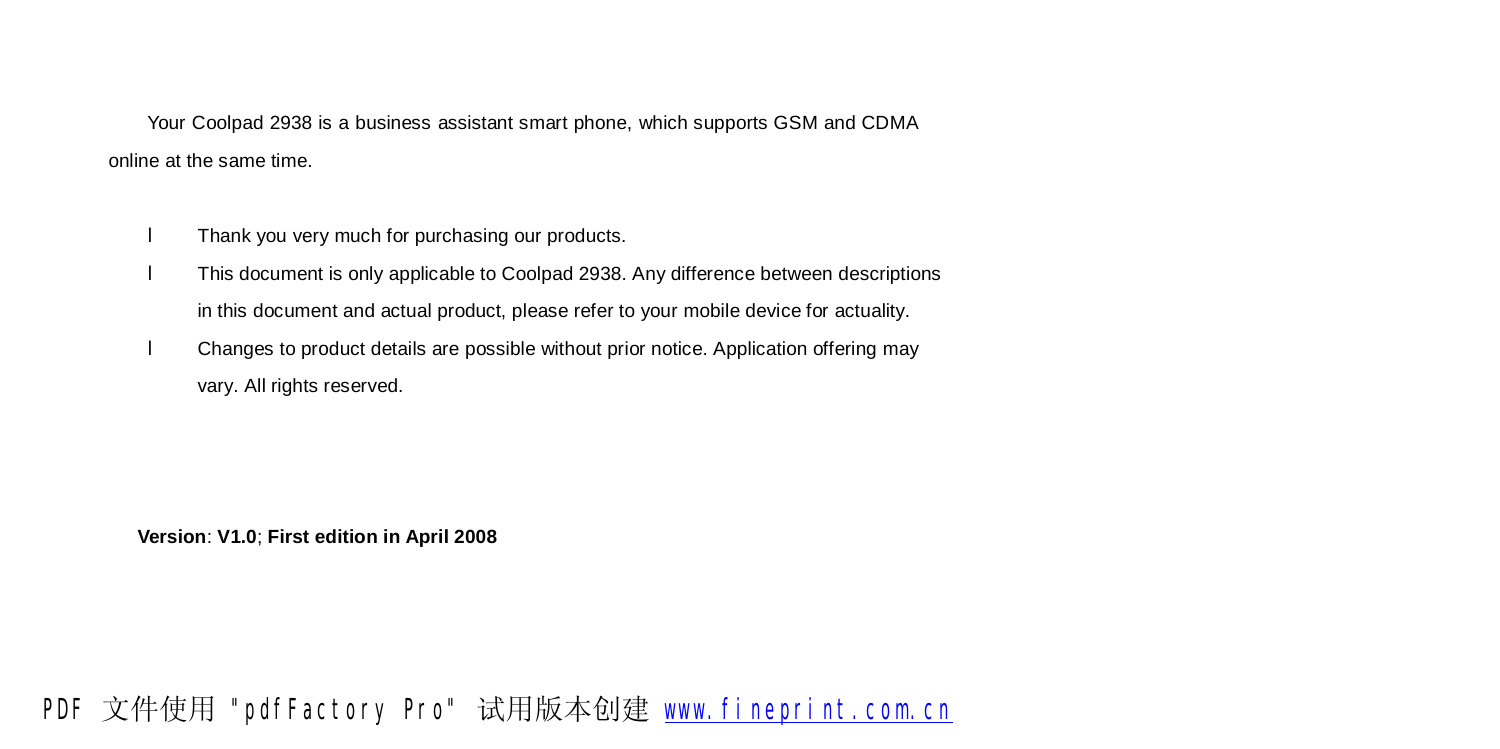#### **Guide to Safety and Effective Use**

To use your device safely and effectively, please read the following information carefully before operating your device.

**Important note:** Please answer the call or reduce volume before putting the device near your ear, so as to avoid impairment to hearing.

#### **Care and Maintenance**

Your device is a product of superior design and craftsmanship and should be treated with care. The suggestions below will help you fulfill any warranty obligations and allow you to enjoy this product for many years. When using the device, charger and accessories:

· Switch off your device in any places where posted notices require you to do so or where use of

the device is forbidden (including airdrome, gas station and hospital, etc.)

- · Keep the device and all its parts and accessories out of the reach of children.
- · Keep the device and its accessories away from liquid or humidity areas.

· Do not store the device in too hot or too cold areas.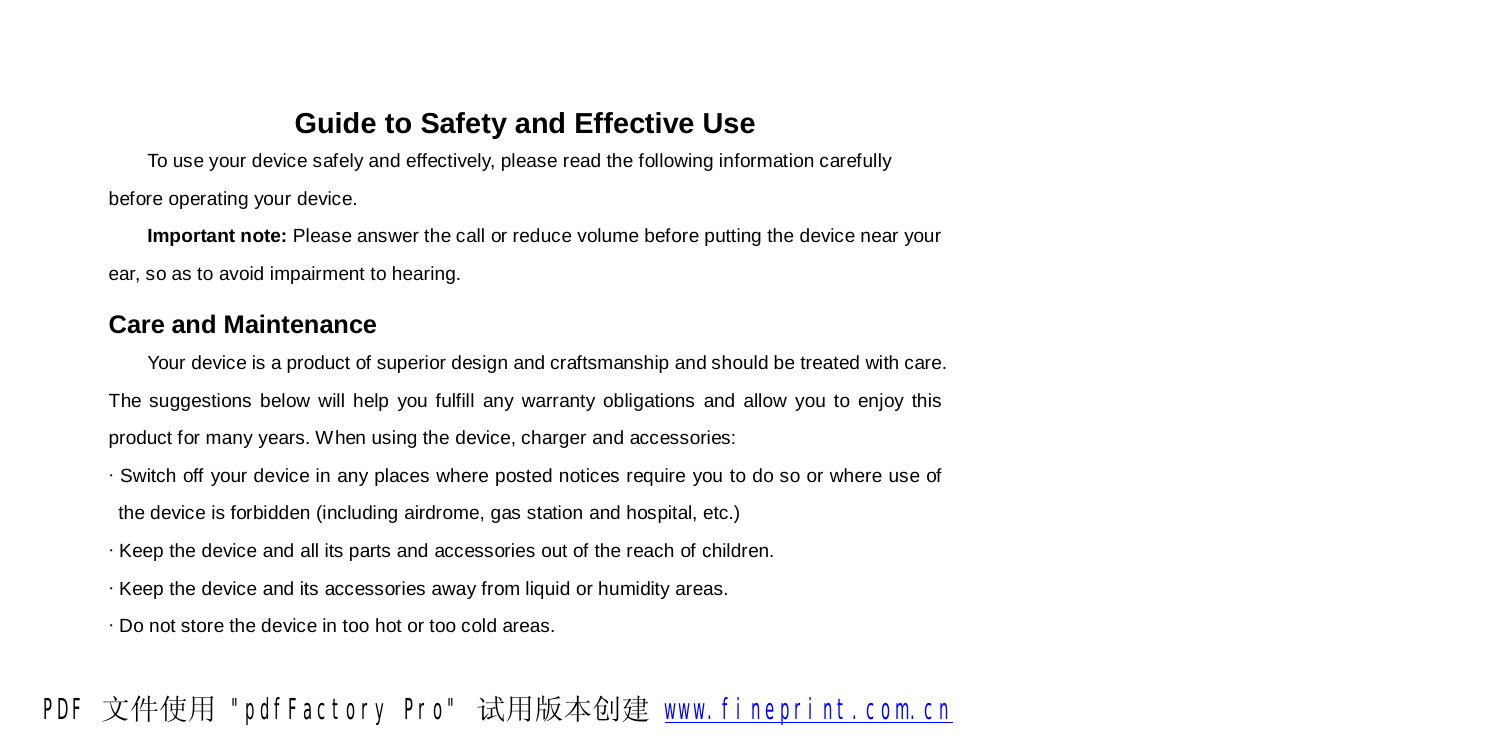$\cdot$  Do not place the device near a flame, or a lighted cigar or cigarette.

· Do not dye or paint the device.

· Do not drop, throw or bend the device.

· Do not store the device in a place where the computer disks, credit cards, travel cards or other magnetic objects are stored. Otherwise, the information stored on the disks or credit cards may be affected by the device.

 $\cdot$  Do not store the device or battery in areas that may get very hot (over 60 $\degree$ C), such as on the instrument panel of a vehicle or windowsill or behind the glass sheet irradiated directly by sunlight.

· Do not try to disassemble or repair the device or any other accessories without authorization.

· Only use manufacturer-approved batteries and chargers to avoid potential danger.

· Only use a slightly wet or antistatic cloth to clean the device, avoiding unpredictable damages to your device. Never use a dry or electrostatic cloth, chemicals or detergents containing abrasive ingredients to clean the device, as its covers may be damaged.

· Some parts such as the liquid crystal display and camera are frangible, please take care and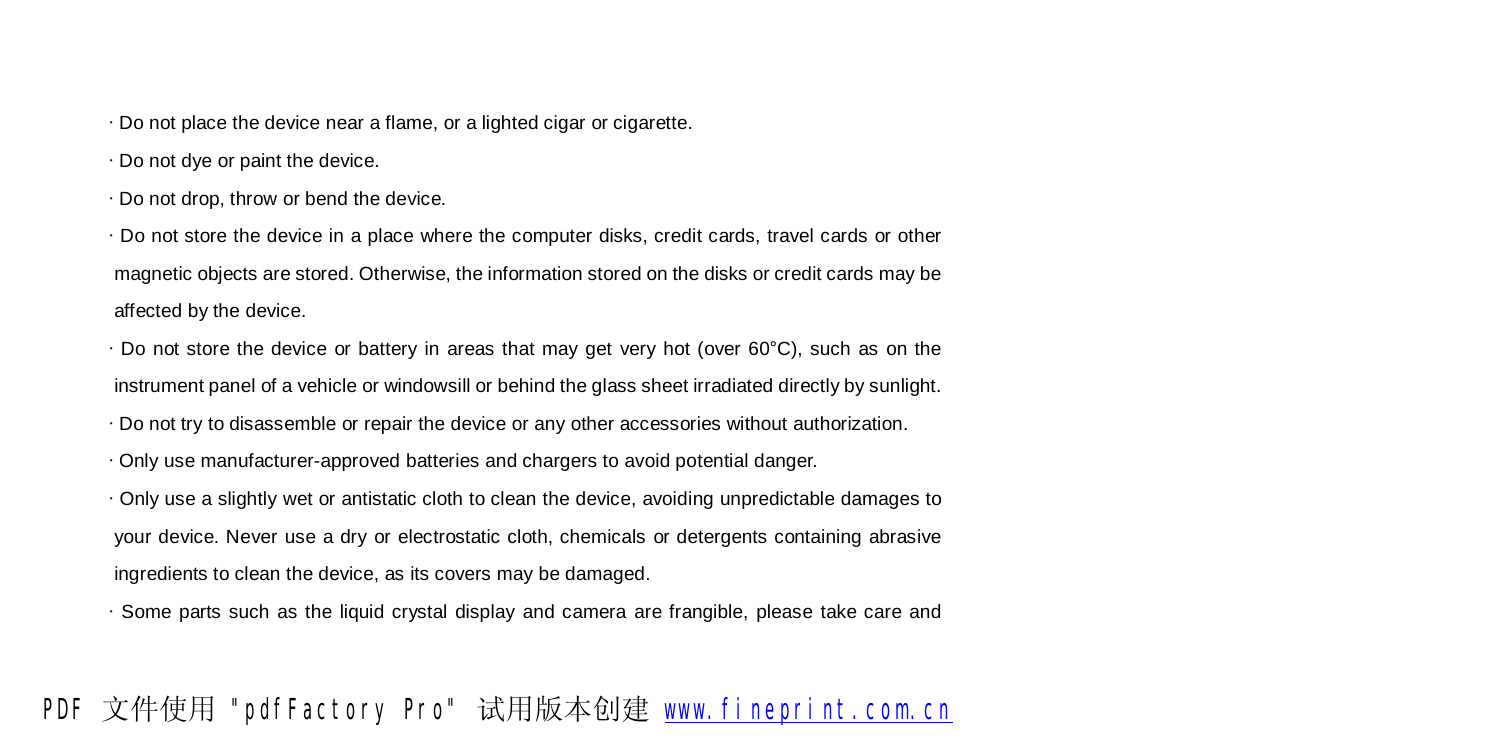protect the device from bumps or pressure.

· In case the device, battery, charger or any accessory does not function normally, please take it to the nearest authorized service center. Our qualified personnel will assist you in solving problems, and arrange repair if necessary.

#### **Gas Station**

Switch off your device when in or near a gas station and obey all safety signs and instructions there. In such areas, sparks generated during the use of the device could cause an explosion or fire**.**

#### **Flammable and Explosive Area**

Switch off your device when in or near any area with a potentially flammable and explosive atmosphere and obey all safety signs and instructions there. In such areas, sparks or radio waves generated during the use of the device could cause an explosion or fire.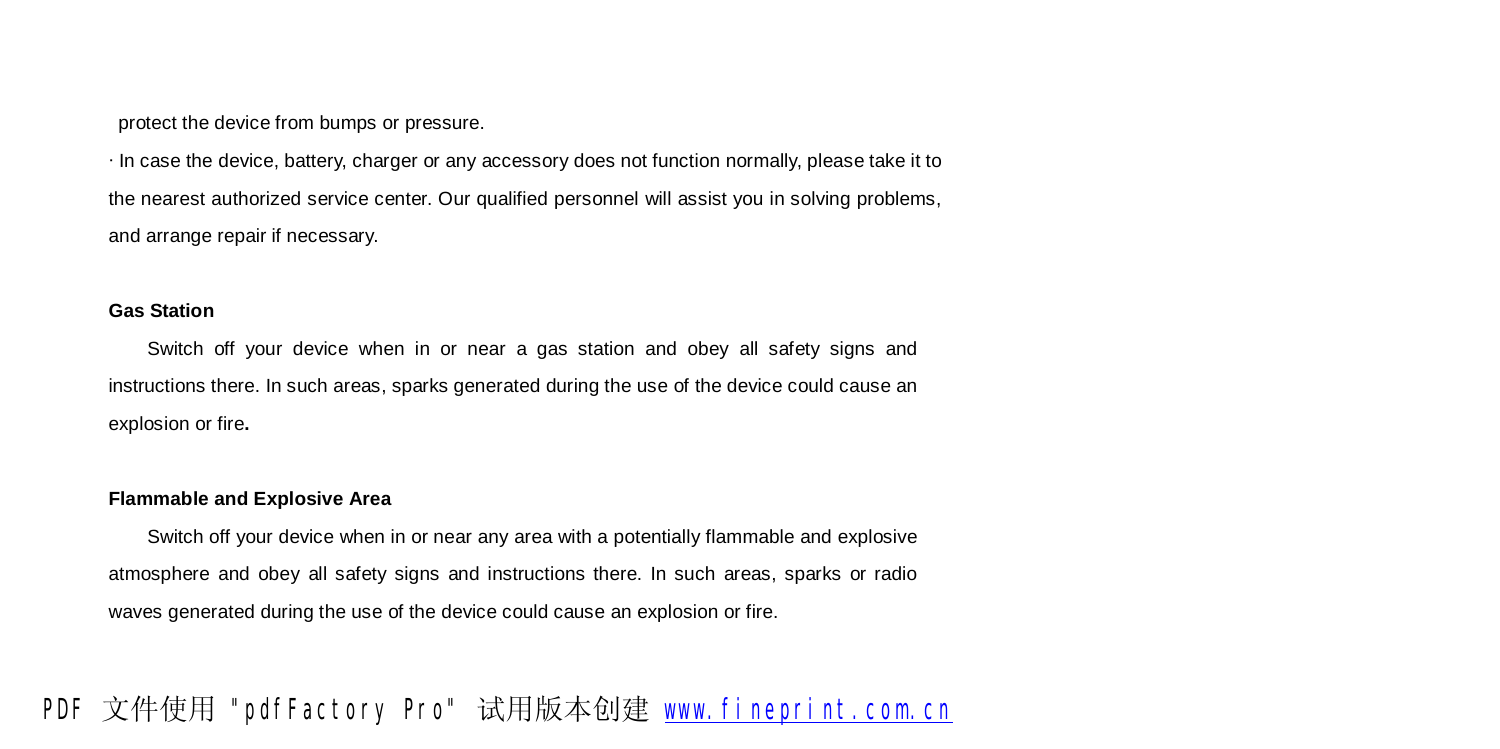#### **Airplane**

Switch off your device when on an airplane and obey all safety signs and instructions there. The radio wave sent by the device may interfere with the navigation devices and control system of the airplane, thus making the automatic control device of the airplane receive wrong information and perform incorrect operation, which may result in danger and even crash.

#### **Health Care Facilities**

Switch off your device when in a health care facility and obey all safety signs and instructions there. The radio wave sent by the device may affect normal running of electronic medical devices. Moreover, it may interfere with operation of the pacemaker, which endangers patients' lives.

#### **Personal Medical Devices**

This mobile device may affect operation of pacemaker or other implanted devices. Please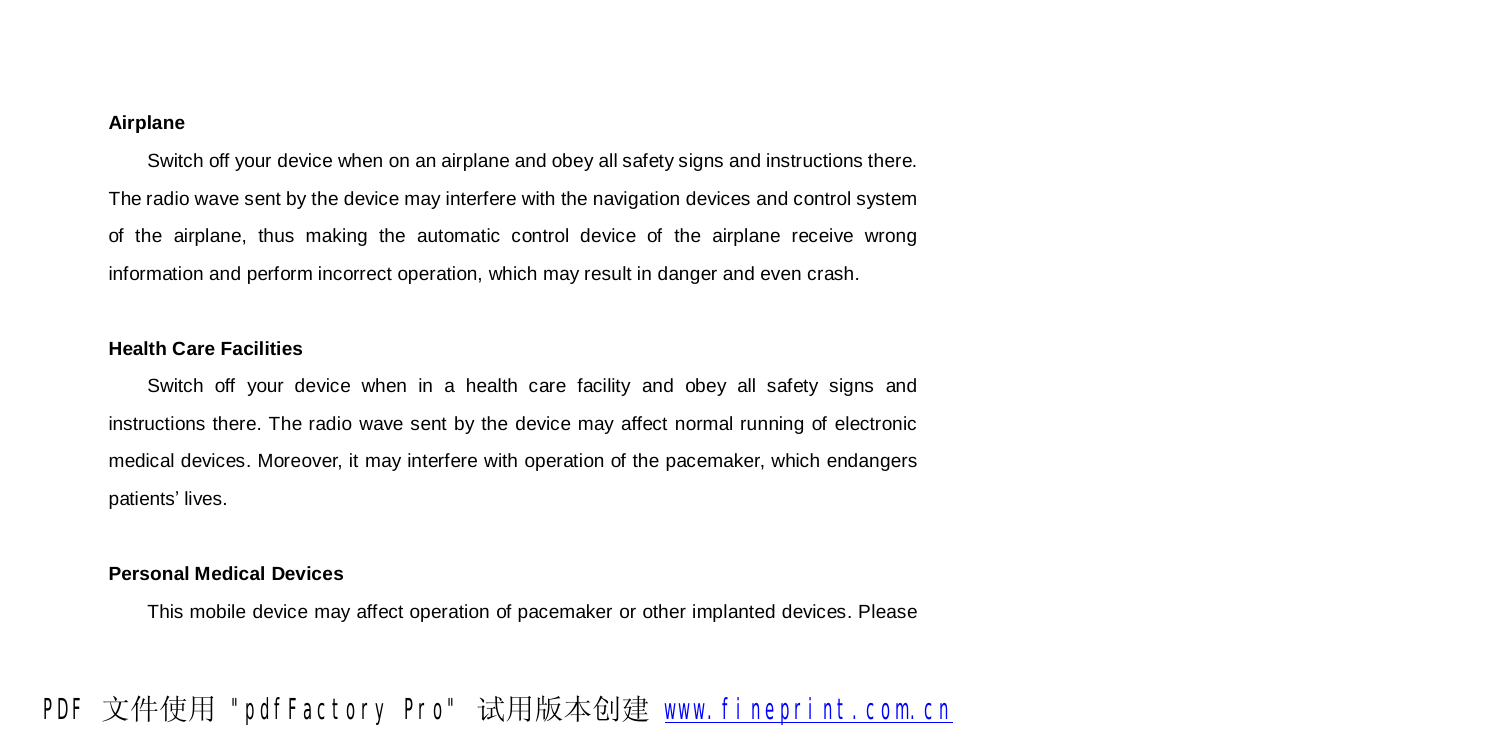avoid placing your device over the pacemaker, such as in a pectoral pocket. When using the device, please put the device near the ear opposite the pacemaker, and try to keep the device 15cm (six inches) away from the pacemaker at least. If you have any reason to suspect that the interference is taking place, please switch off your device immediately. Consult your physician for details.

For other medical devices, please consult their manufacturers for details.

#### **Road Safety**

Always pay full attention to road safety when you are driving. If, the use of the "hand free" device is allowed by driving terms, it is recommended you only use the "hand free" kit applicable to your device; otherwise, you should pull off the road and park before making or answering a call.

#### **Child Safety**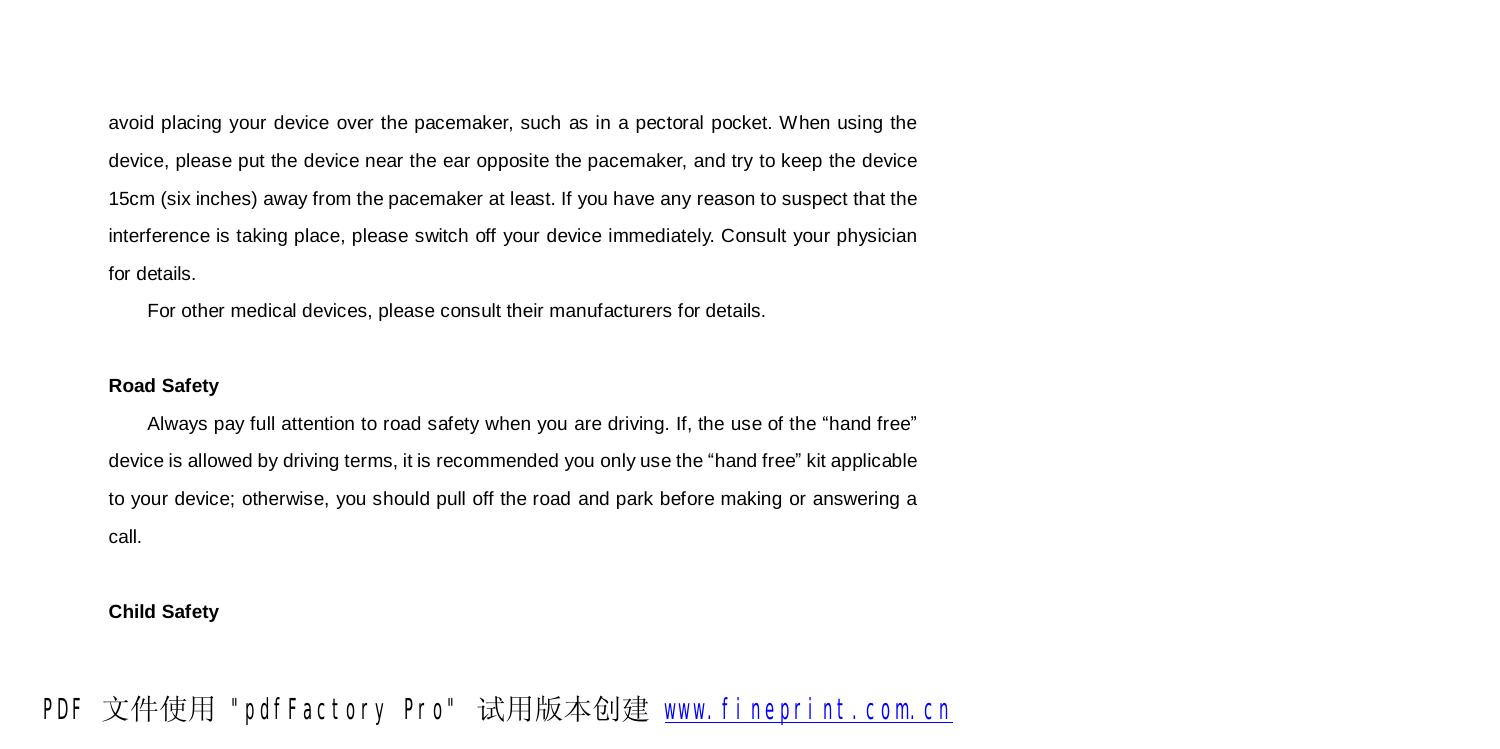Do not let children play with the device or its accessories. They may accidentally hurt themselves or other person and cause damage the device or accessories. Your mobile device or its accessories may include detachable parts, which may present a choking hazard to children.

#### **Disused Battery**

Do not dispose of the disused battery as the ordinary household waste. For correct disposing method, please refer to local stipulations on disposal of disused electronic products.

#### **Use of Original Accessories**

#### **Charger**

Connect the AC charger to the specified power outlet with the same mark. Make sure that the cable is placed in proper position and protected from damages and pressure. To avoid risk of electronic shock, please disconnect the charger from the power outlet before cleaning it. It is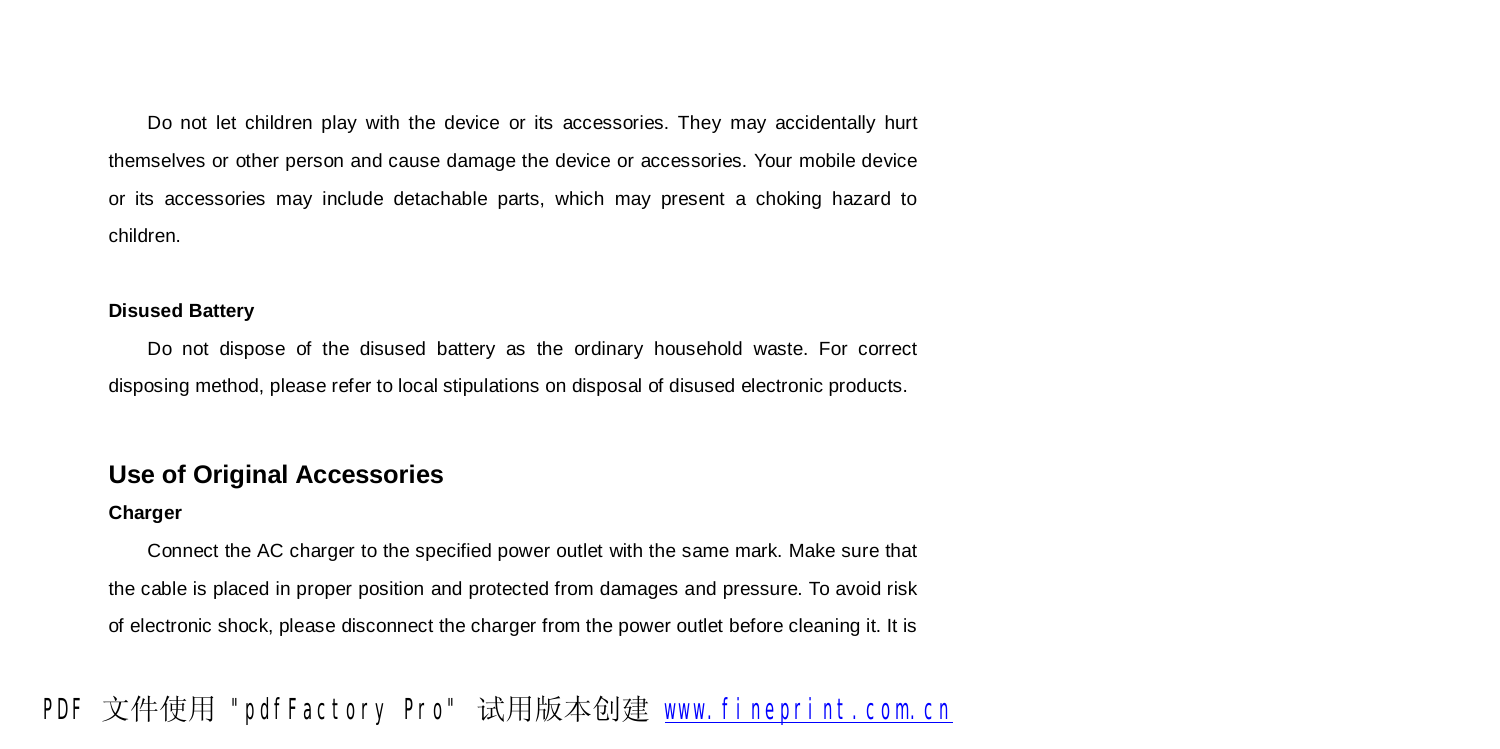forbidden to use the charger outdoors or in a humid area. Do not replace the cable or plug of the charger.

#### **Battery**

It is suggested that you charge the new battery (or one that has not been used for a long time) for at least 12 hours (but NOT more than 24 hours) before use. When charging your battery, keep it in temperatures ranging from -5℃ to +45℃. The maximum performance of a new battery or one that has not been used for a long time can be achieved only after several complete charge and discharge cycles.

Please only use the original charger to charge the battery. Do not short-circuit the battery. Do not dispose of the battery in a fire as it may explode.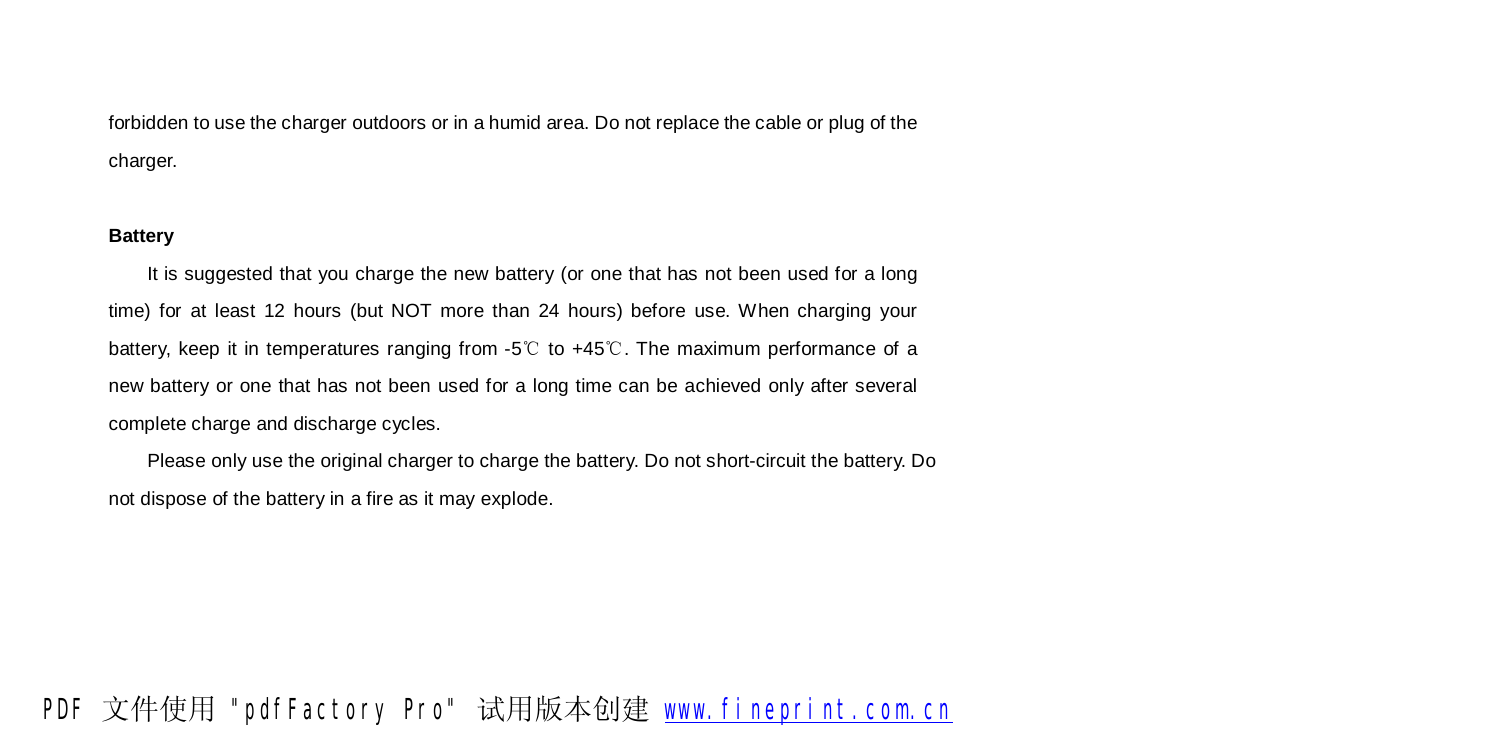## **Contents**

 $\overline{0}$ **FLF** 文件使用 "pdfFactory Pro" 试用版本创建 wwfireprint.comon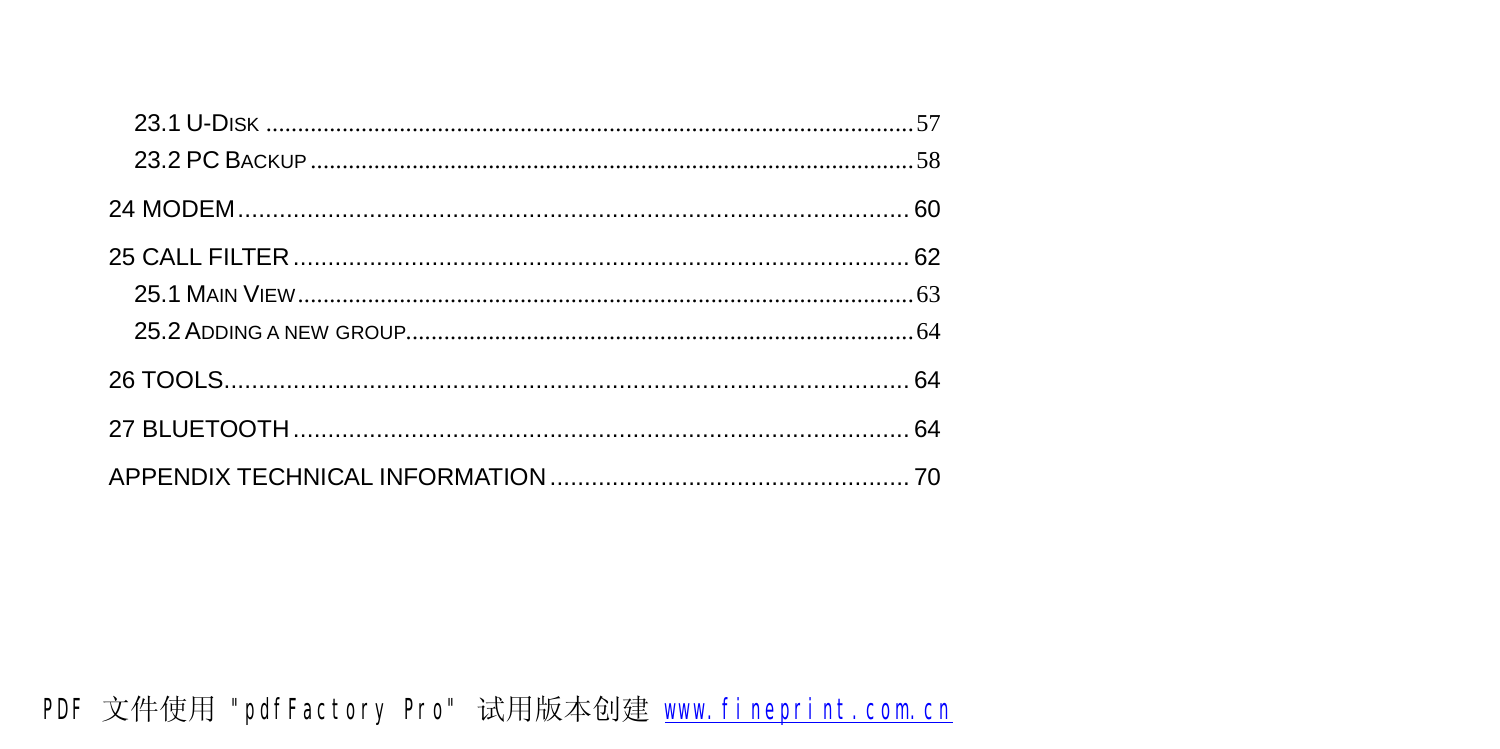## **1 Getting Started**

#### **1.1 Viewing Your Device**

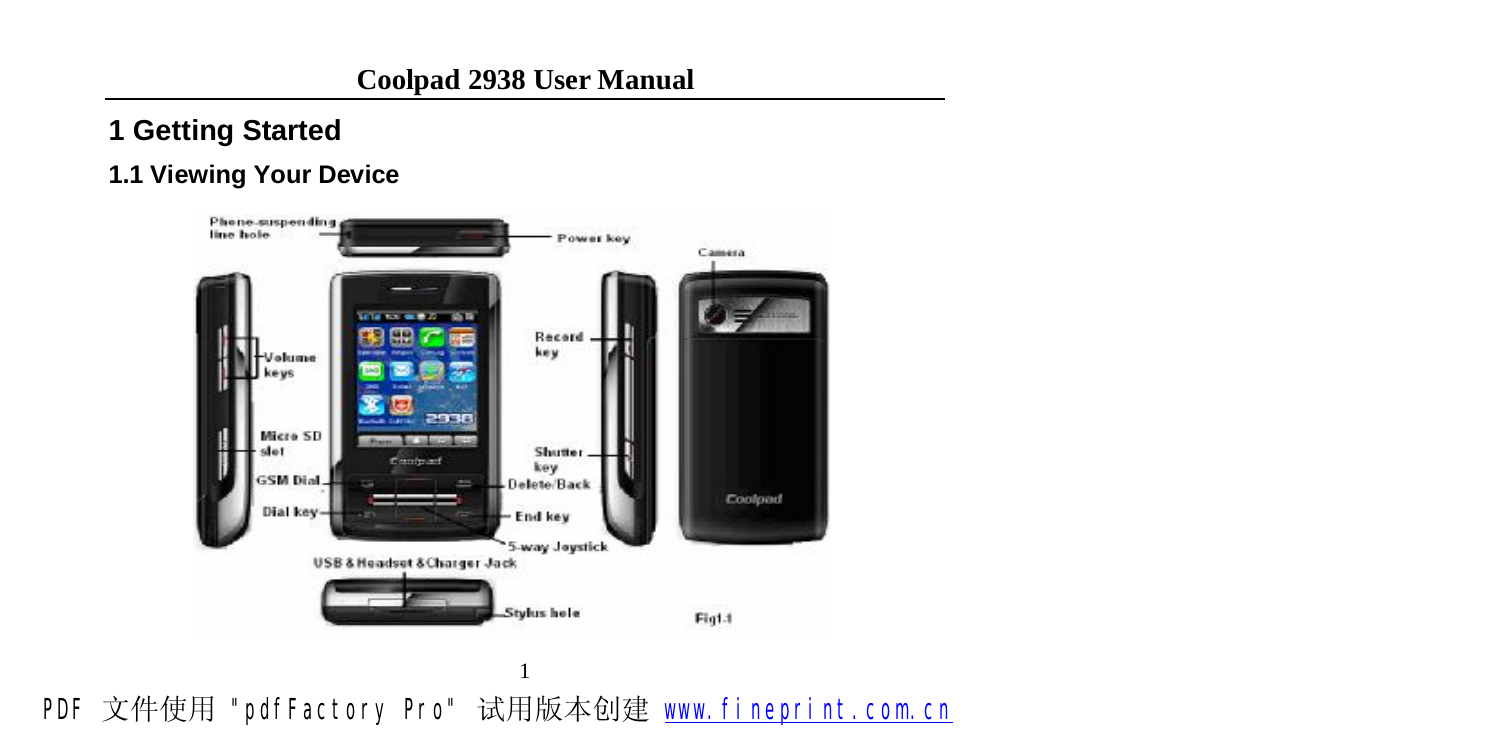| Table 1.1 | <b>Functions of Shortcut Keys</b> |  |
|-----------|-----------------------------------|--|
|-----------|-----------------------------------|--|

| <b>Keys</b>     | <b>Functions</b>                                                            |
|-----------------|-----------------------------------------------------------------------------|
| <b>GSM Dial</b> | Make a call in GSM.                                                         |
| Delete/Back key | In active status, press it to return upper directory.                       |
|                 | Function as Delete key when editing text.                                   |
| Dial key        | Make a call in CDMA.                                                        |
| End key         | During a call, press it to end the call.                                    |
|                 | In any interface other than the active call interface, press and hold it to |
|                 | enter the standby interface.                                                |
| OK key          | In standby interface, press it to browse internet.                          |
|                 | In Camera, press it to take pictures.                                       |
|                 | Other interfaces: Press it to select the highlighted item or perform        |
|                 | corresponding function.                                                     |

**FDF** 文件使用 "pdfFactory Pro" 试用版本创建 **wwfineprint.comm** 

2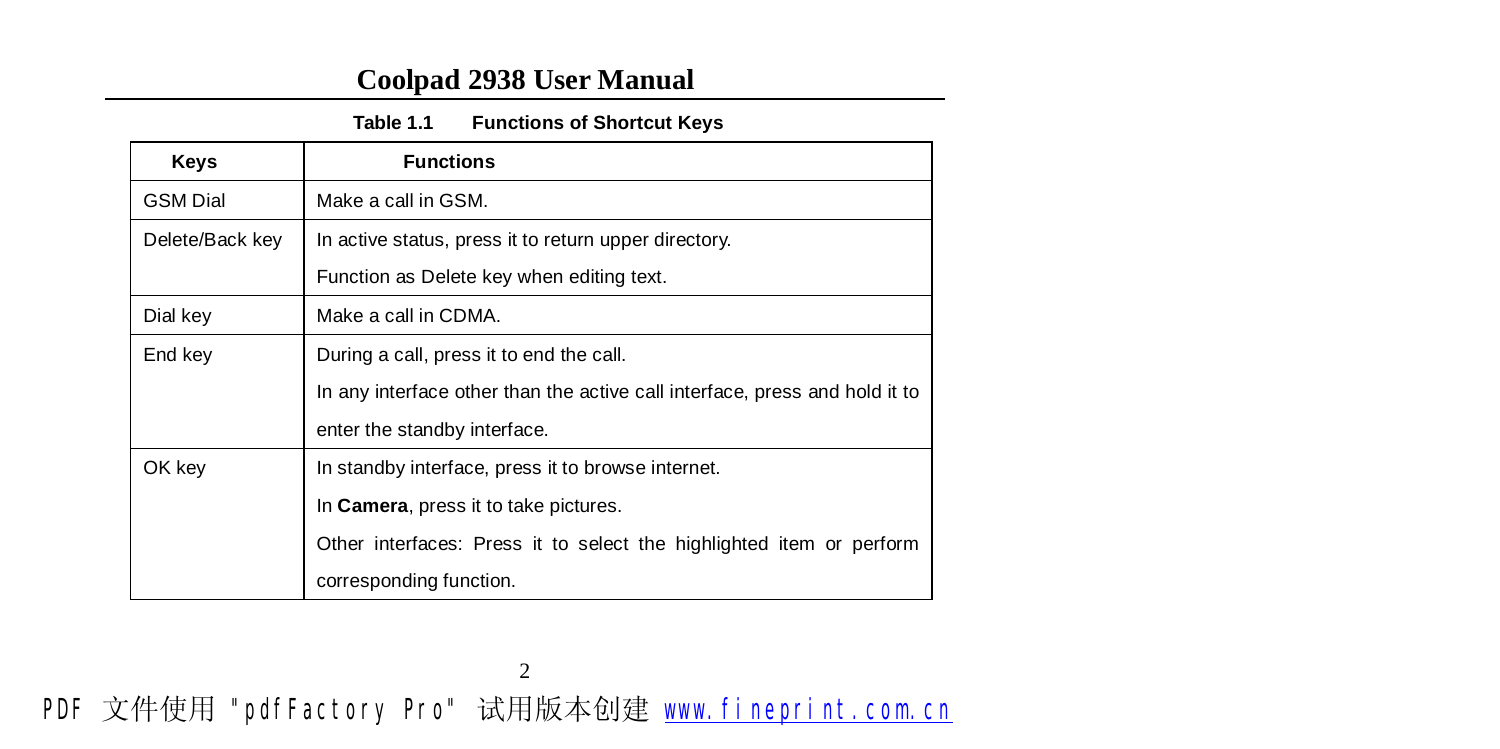| Up key      | In list interface, press it to move the cursor upwards.                    |
|-------------|----------------------------------------------------------------------------|
| Down key    | In list interface, press it to move the cursor downwards.                  |
| Left key    | In standby mode, press it to activate U-Mail.                              |
| Right key   | In standby mode, press it to activate Contacts.                            |
| Volume keys | During a call or in the playback interface, press it to adjust the volume. |
| Record key  | A shortcut to record.                                                      |

#### **1.2 Battery**

#### **Removing the cover**

Press the buckle under the cover, and then lift the cover on its sides and pull it down to

remove it from the mobile device.

#### **Replacing the cover**

1. Put the mobile device with its front facing down.

3

2. Line up the buckles on the cover top and lateral and the buckle position. Push it down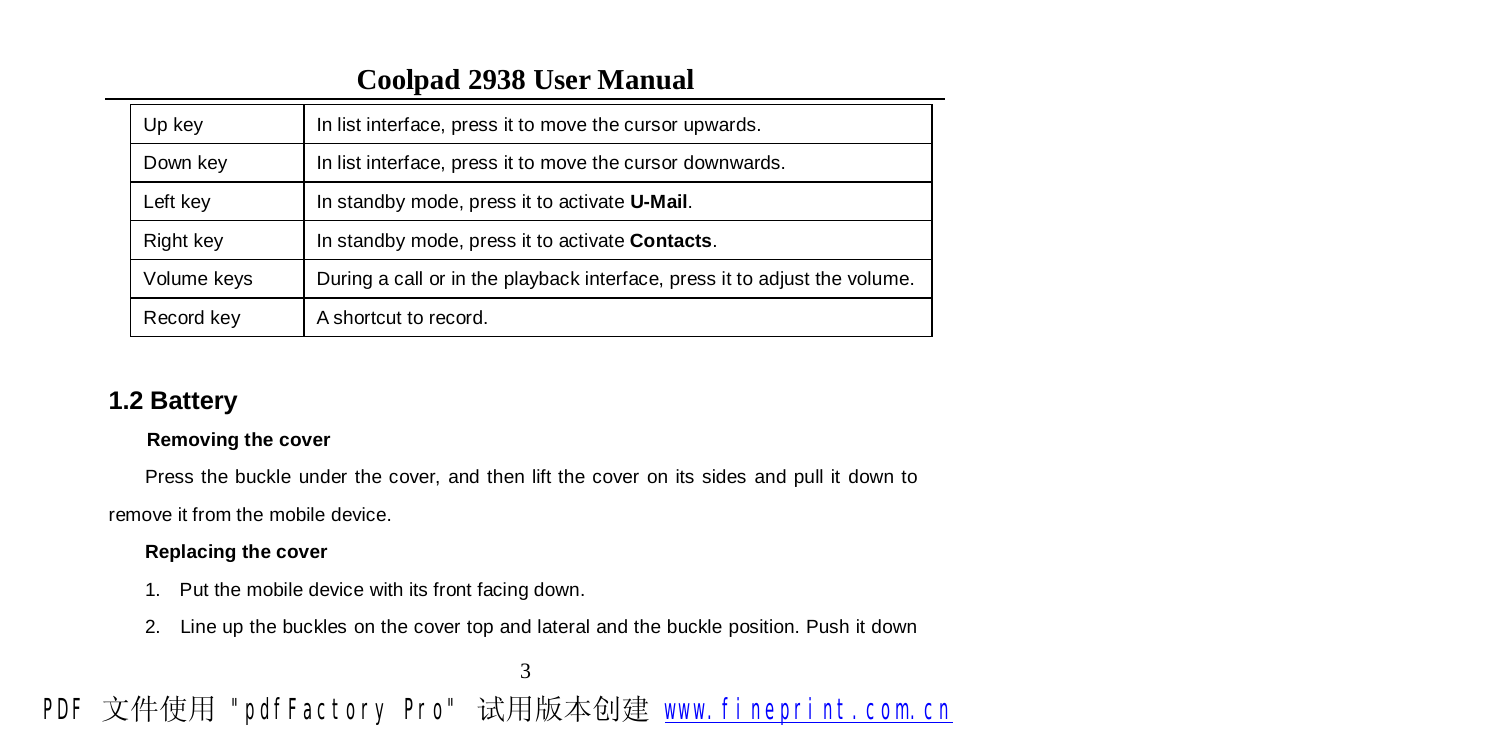and upward. Fasten the buckle on the below to replace the cover.

#### **Installing the battery**

- 1. Insert the latch on the top battery into the latch hole on the top battery compartment.
- 2. Press the battery down and replace the back cover.

#### **Removing the battery**

- 1. Remove the back cover from the mobile device first.
- 2. Use the buckles on both sides to remove the battery.
- **Caution**: Switch off the mobile device before replacing, installing or removing battery.

#### **Charging the battery**

- 1. Put the side with an arrowhead on the charger port and the device frontispiece on the same side. Insert the charger port into the charger jack on the bottom.
- 2. Insert the other charger port into a power outlet.
- 3. Upon completion of charging, unplug the charger from the mobile device, and disconnect it from the power outlet.

4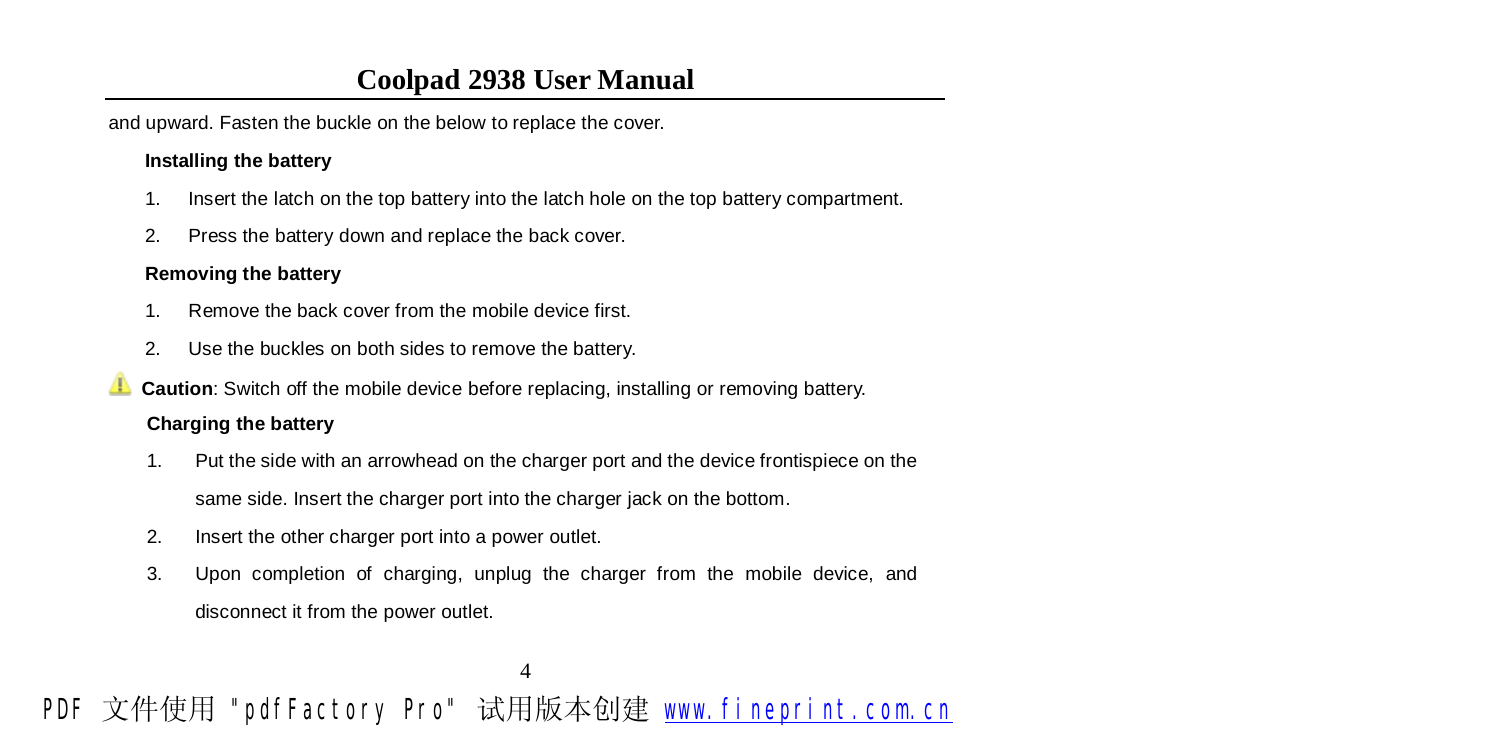#### $\bullet$ **Tips**:

- 1. Your device can monitor and display corresponding battery information. Tap  $\Box$  on the status bar to display the power level.
- 2. When the battery is charging, a blinking indicator  $\Box$  will be displayed on the status bar (device is ON); or message **USB charging** is displayed on screen (device is OFF).
- 3. If the battery charge is extremely low, the device will shut down automatically. Please charge the battery in time.
- 4. You can charge the battery at any time, even if the device is off or switching on. Charging upon switching on will not compromise the device performance.
- 5. You can not use a desktop charger and an USB cable to charge the battery at the same time. (For USB jack, the output voltage is 5V and the current 250mA. It can be used to charge any device that below 250mA, e.g. Bluetooth headset.)
- **Caution**: Please follow the correct procedures to switch on/off the device. In order to avoid loss of data, do not install or remove the battery when the battery is being charged or the

5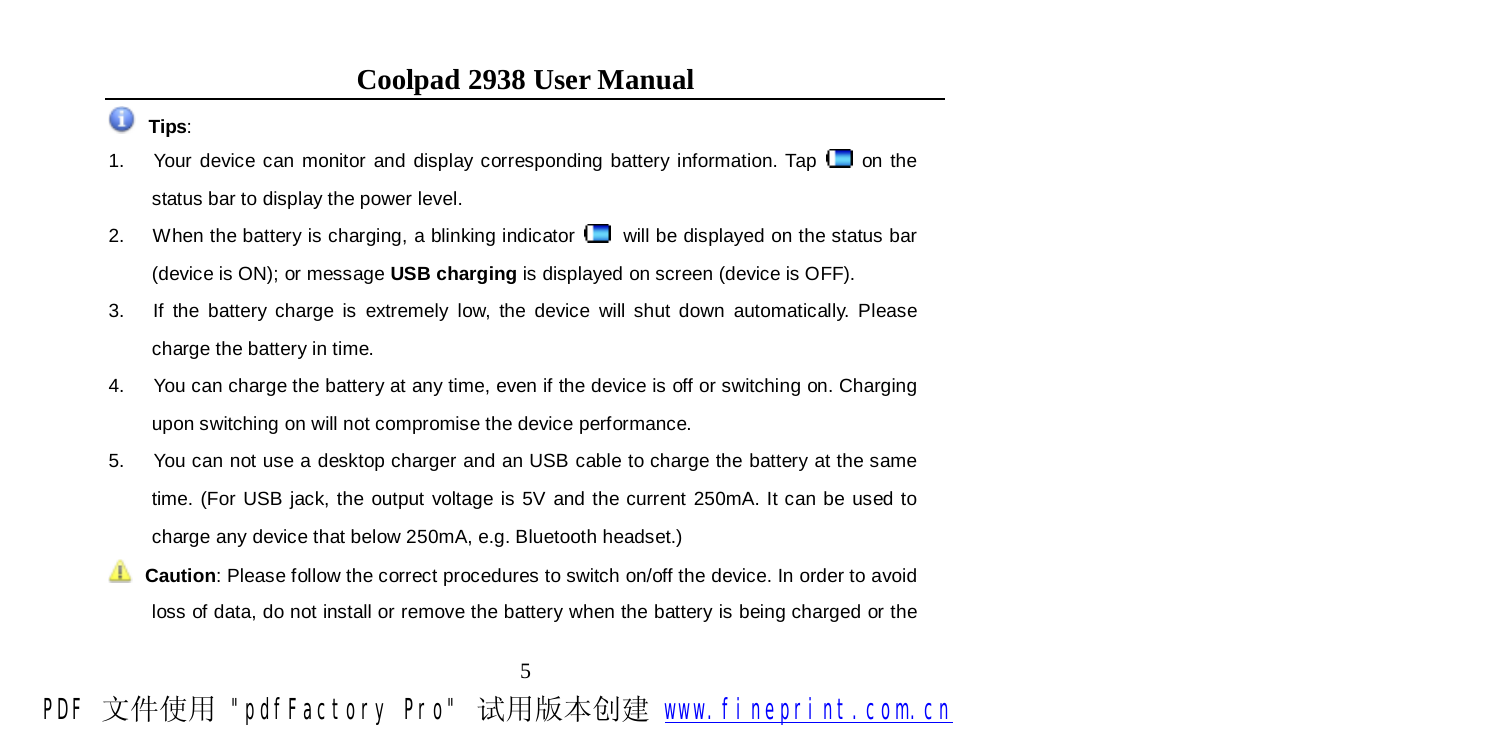device is switching on.

#### **1.3 UIM/SIM Card**

A UIM/SIM card is an intelligent card provided by the mobile communication carrier. This mobile device can perform some operations on the absence of UIM/SIM card. However, network access and communications are performed only on the presence of UIM/SIM card. Coolpad 2938 is a dual-mode dual-working mobile phone. You can insert two cards at the same time.

Procedures for inserting/removing a UIM/SIM card:

- 1. Remove the back cover first.
- 2. Push the upper card slot to the left side and open the catch on the card slot.
- 3. Insert the card into the slot. The upper slot is slot2, the other is slot1.
- 4. Snap the slot and replace the back cover.

#### ⚠ **Caution**:

1. Switch off the device before replacing, inserting or removing a UIM/SIM card; otherwise, a

 $\sim$  6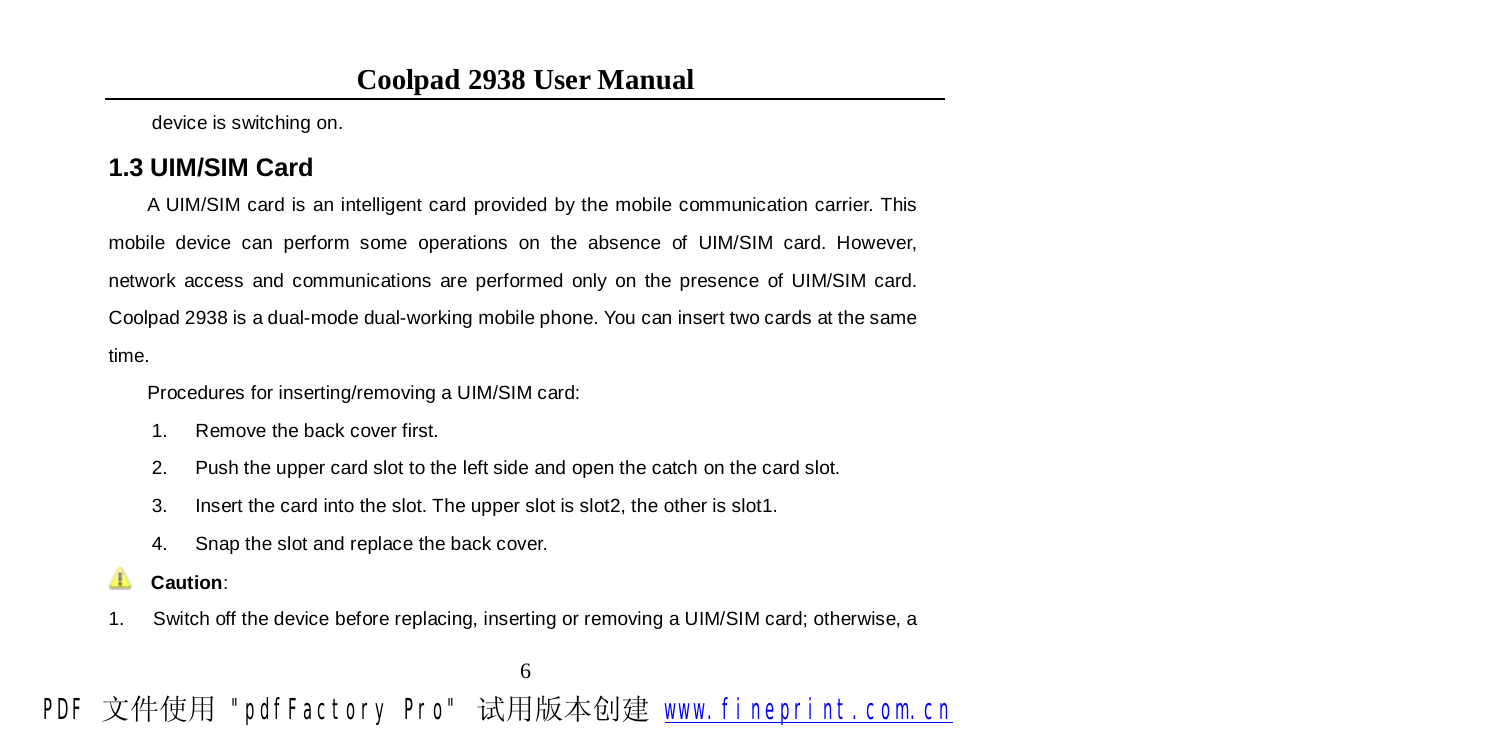fault may occur to the device;

2. The UIM card must be inserted in slot1.

#### **1.4 Private Mode**

This mobile device supports two modes: normal mode and private mode. In Private mode, you can mark some data stored in the device (even a whole folder in some module) as private, such as contacts, call log, SMS and calendar and so on. Private data is invisible in Normal mode and labeled in special color in Private mode. For example, if you set a contact as private, then all information concerned this contact are hided in Normal automatically for absolute security.

If your device enters the standby state in Private mode, it switches to Normal mode automatically when activated.

To switch to Private mode, follow the procedures below:

1. In any interface, use the stylus to scratch the screen from top to bottom incessantly (the stylus cannot stay on the screen);

7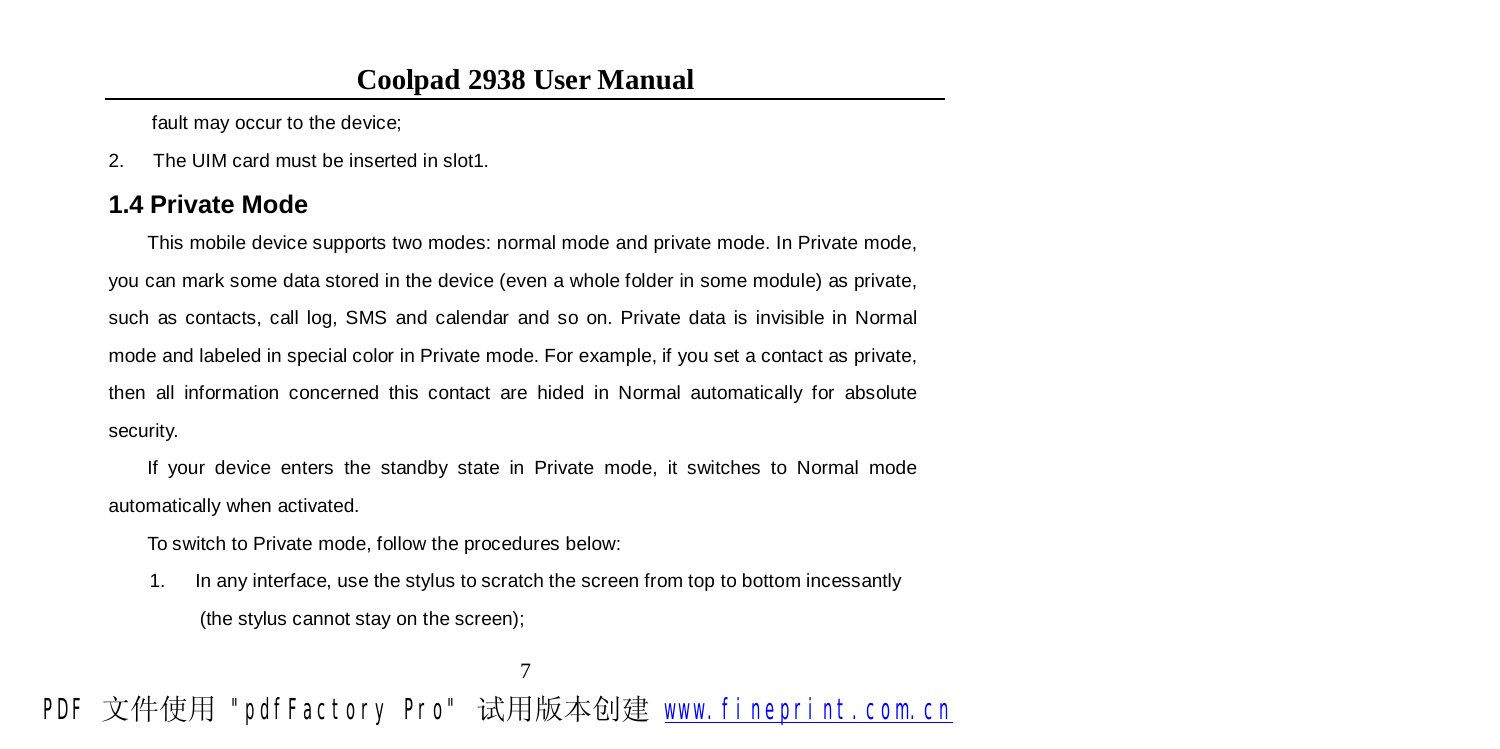- 2. In the pop-up box, select **Private mode** as the active mode;
- 3. Enter the correct private password (the original password is null, directly tap **OK** to enter Private mode);
- 4. Select the application you want to access, or change the password.
	- Private mode: You can view private entries and normal entries.
	- Normal mode: You can only view normal entries.
	- **Set PW**: You can change the password for enabling private mode.
	- **OK:** Confirm your selection and make it effective.
	- **Cancel**: Cancel your selection.

▲ **Caution**: Folders marked as private can only be accessed in Private mode.

#### **1.5 Usage of 5-way Joystick**

The 5-way joystick is mainly used to move the cursor in data application area. The Left can be used to move the cursor to the menu area and the Right key to move the cursor to button area. Press the OK key to perform operation. When the cursor is in menu area, press the OK

8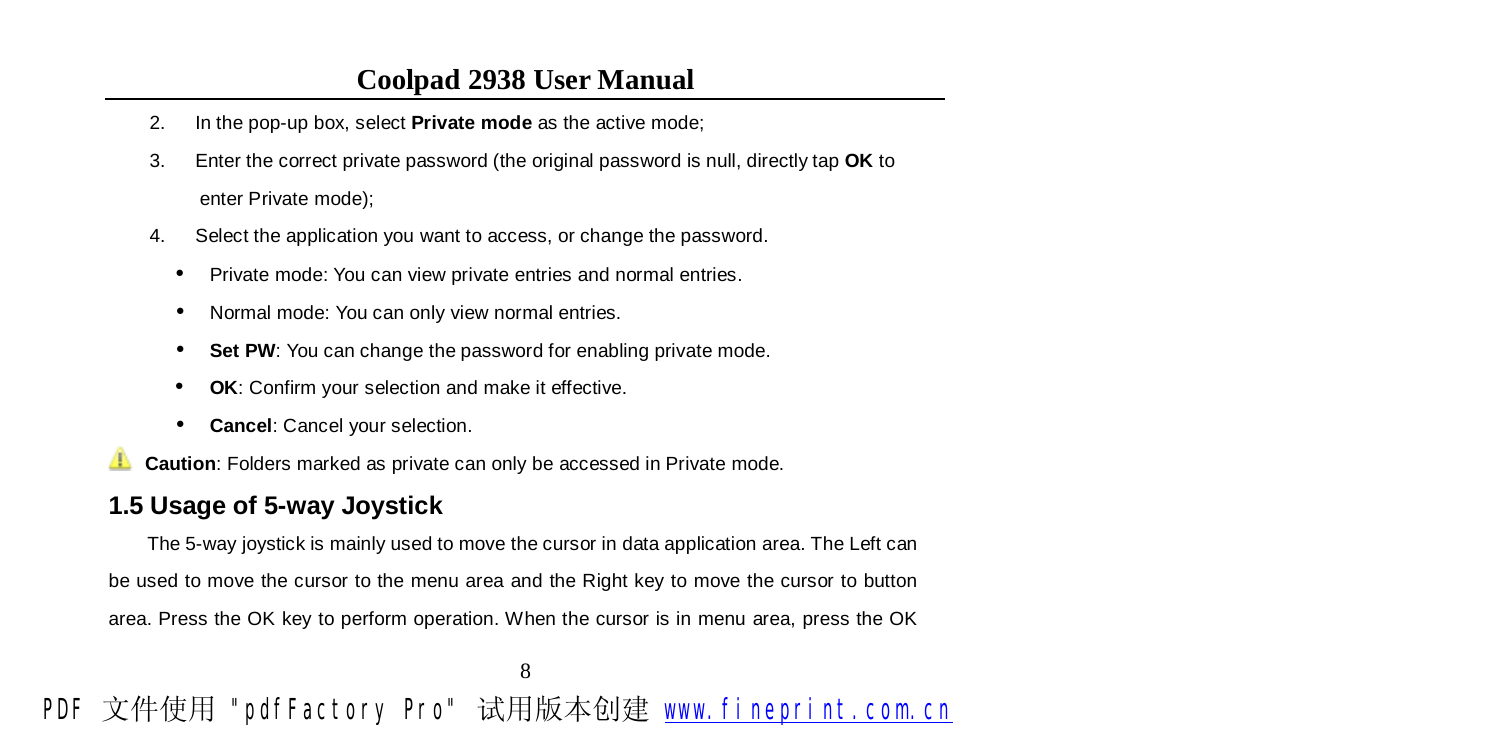key of 5-way joystick to pop up a drop-down menu.

On the home screen, the Left and Right keys can be used to switch screen; the Up and Down keys can be used to move the highlighted application icon. Press the OK key to launch the highlighted application.

## **2 Basic Operations**

#### **2.1 Switching the Device On/Off**

- 1. When the device is ON, press and hold the Power key until the **Shut Down** dialog box appears, where you can select **Shut Down** to switch off the device or select **Disable/Enable Antenna** to disable/enable the communication feature;
- 2. When the device is OFF, press and hold the Power key. Select the power-on mode from the **Please Select a Mode** dialog box according to your needs.
- 3. The Power key can serve as the Inactivate/Activate key. To turn your display off, just press the Power key briefly. Briefly press again to activate it.

9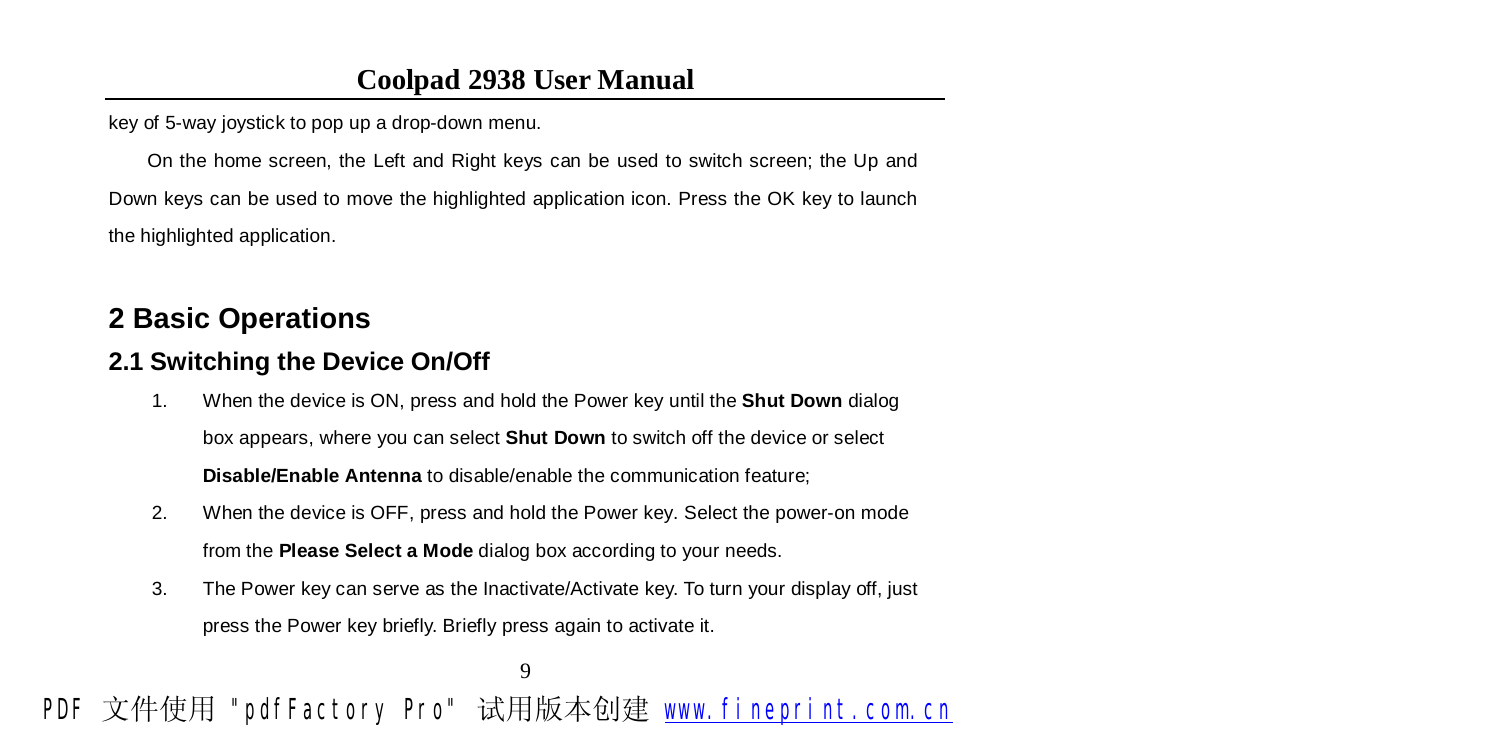#### **2.2 Indicators on the Status Bar**

Indicators on the status bar are used to indicate various current working states of the

device, as shown in the table below:

| <b>Indicators</b>                | <b>Function and Relative Operations</b>                              |
|----------------------------------|----------------------------------------------------------------------|
| <sup>C</sup> al <sup>C</sup> all | Indicates signal strength, tap it to view network status.            |
| ိုလ္ပါလ                          | Indicates unreachable, antenna disabled or no UIM/SIM card inserted. |
|                                  | Indicates the battery charge.                                        |
| a m                              | Blinking indicates that the battery is charging.                     |
|                                  | A call is in progress.                                               |
| Q?                               | You have missed calls. Tap it to view details of the missed call.    |
| 1X                               | Connecting network. Blinking indicates for data stream.              |
|                                  | The revolving icon indicates checking network.                       |

10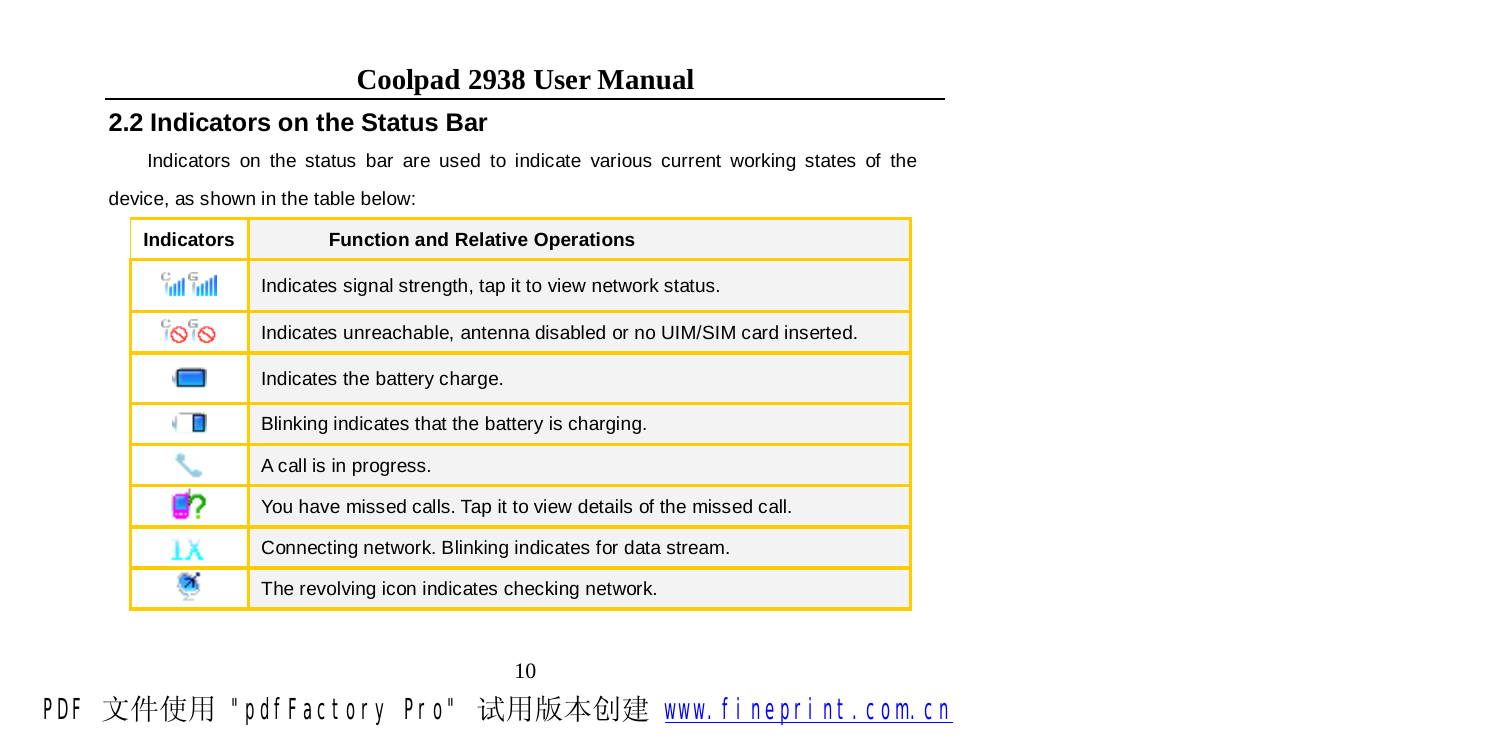| ✕     | Unread short messages. Tap it to view details of unread messages. |
|-------|-------------------------------------------------------------------|
| ⋇     | Maximum of short messages on the UIM/SIM card reached.            |
| չ     | New PUSH messages arrive.                                         |
| ۰     | There is an alarm set for the event.                              |
| r.    | General mode                                                      |
| 剢     | Flight mode                                                       |
| န္႔   | Meeting mode                                                      |
| m     | Outdoor mode                                                      |
| 60    | Quiet mode                                                        |
| lviel | VIP mode                                                          |
|       | Call an application when several applications are launched.       |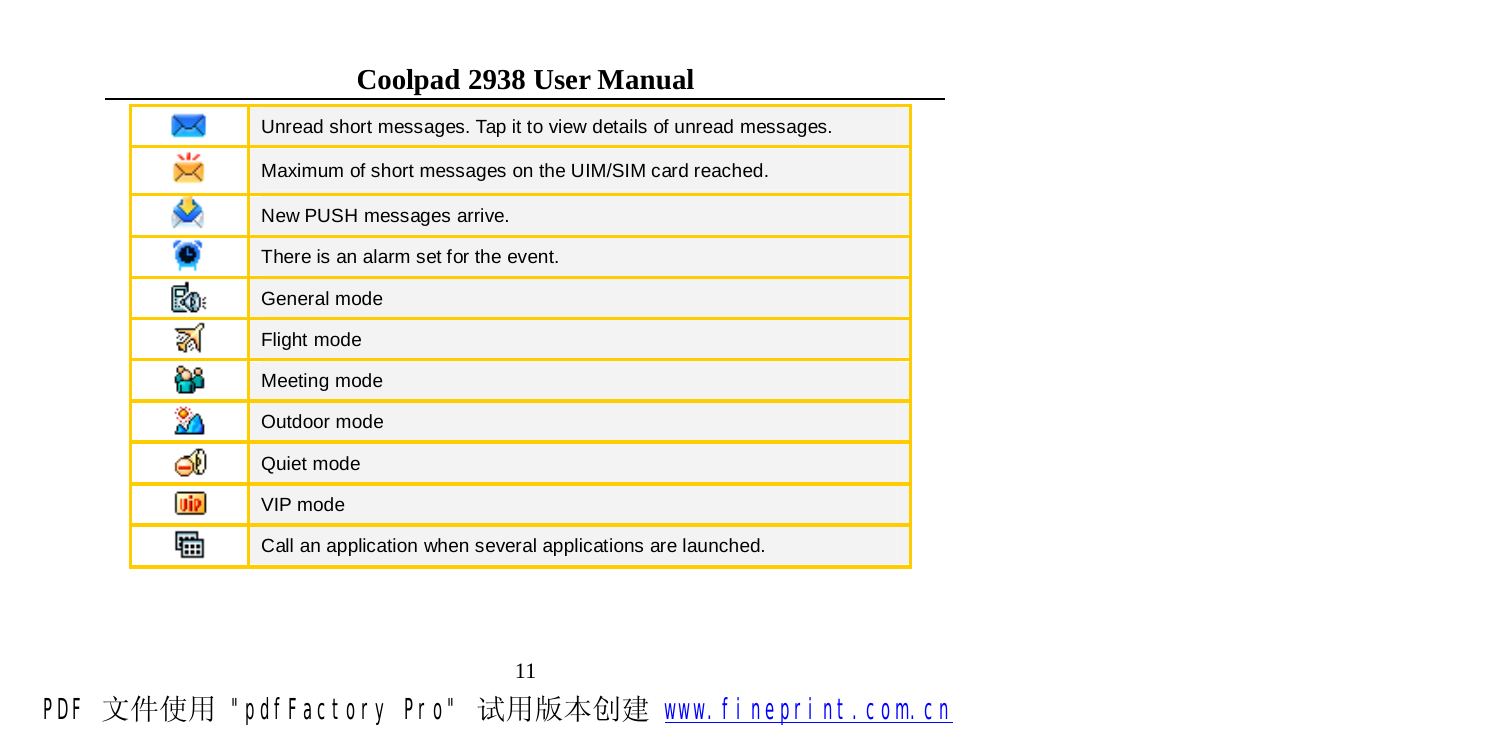#### **2.3 Input Methods**

This device supports multiple convenient text input methods and handwriting.

#### **ABC/Abc and Number Input Method**

In the input panel, tap **abc** to activate the English letters input keypad (virtual). Directly tap the letters in the display area to input letters. Tap **CAP** on the virtual keypad to switch uppercase and lowercase. Tap **123** to activate the Number input keypad. Directly tap digits in the display area to input digits.

#### **SYM Input Method**

In the input panel, tap the input field with stylus to show the input panel. Tap **sym** to enter a symbol. Tap the symbol desired in the input panel. Tap **more** to select more symbols.

#### **Handwriting Input Method**

This method allows you to enter English letters and numbers with stylus in the full mode. In any text enter interface, tap the input field to show input panel. Tap **hw** to activate the

12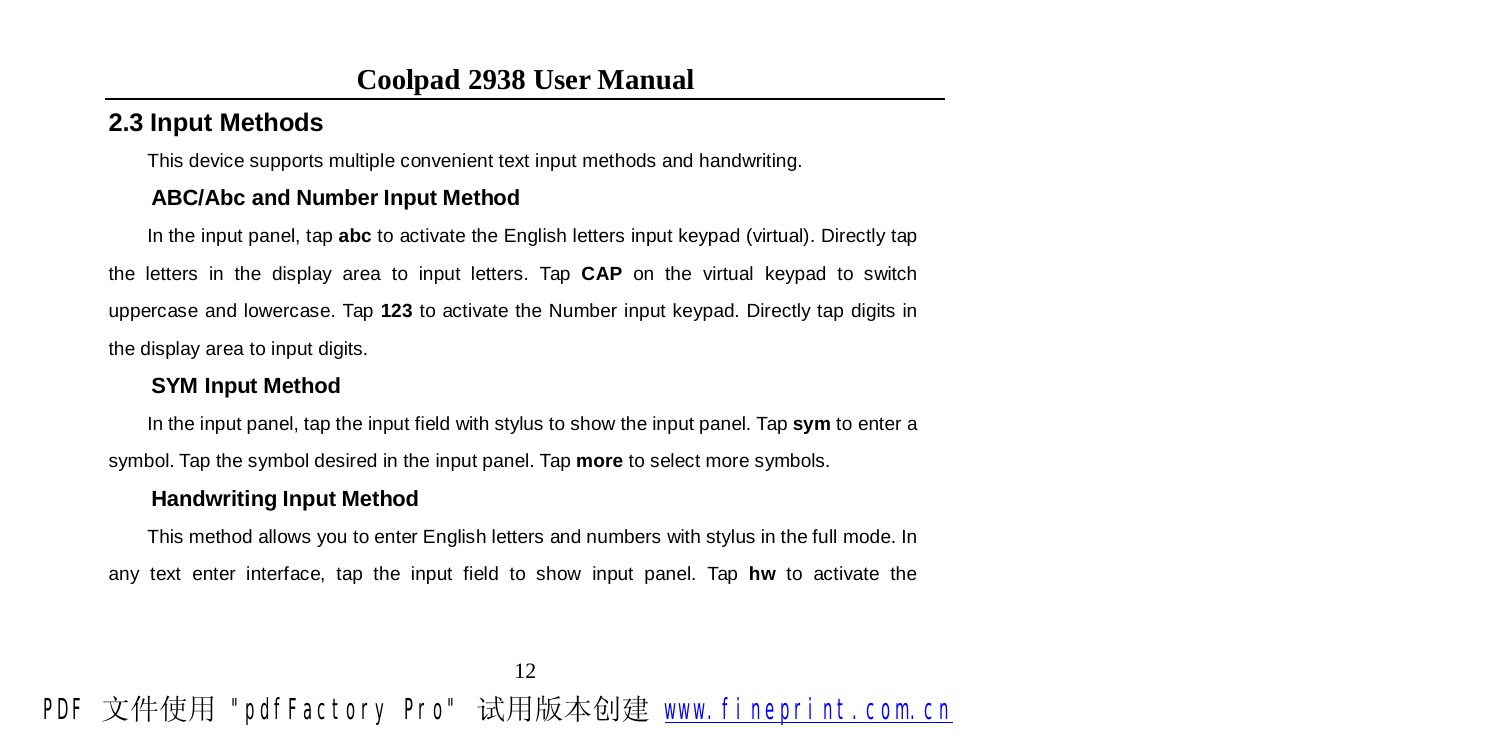handwriting input method. The blinking cursor indicates current input location. Write in the

Graffiti area and all candidates are displayed on screen. Select the desired item to enter it.

## **3 Phone Functions Introduction to Keypad**

**Table 1** 

| <b>CDM</b>               | This key is dedicated to UIM card. One key for multi-use: <b>Redial</b> is used to        |
|--------------------------|-------------------------------------------------------------------------------------------|
|                          | dial the latest number you called after power on. If no call made after power             |
|                          | on or the number input field is not null, the button is showed as <b>Dial</b> . Tap it to |
|                          | make a call to the number you entered.                                                    |
| <b>QSM</b><br><b>DIM</b> | This key is dedicated to SIM card. One key for multi-use: Redial is used to               |
|                          | dial the last number you called after power on. If no call made after power on            |
|                          | or the number input field is not null, the button is showed as <b>Dial</b> . Tap it to    |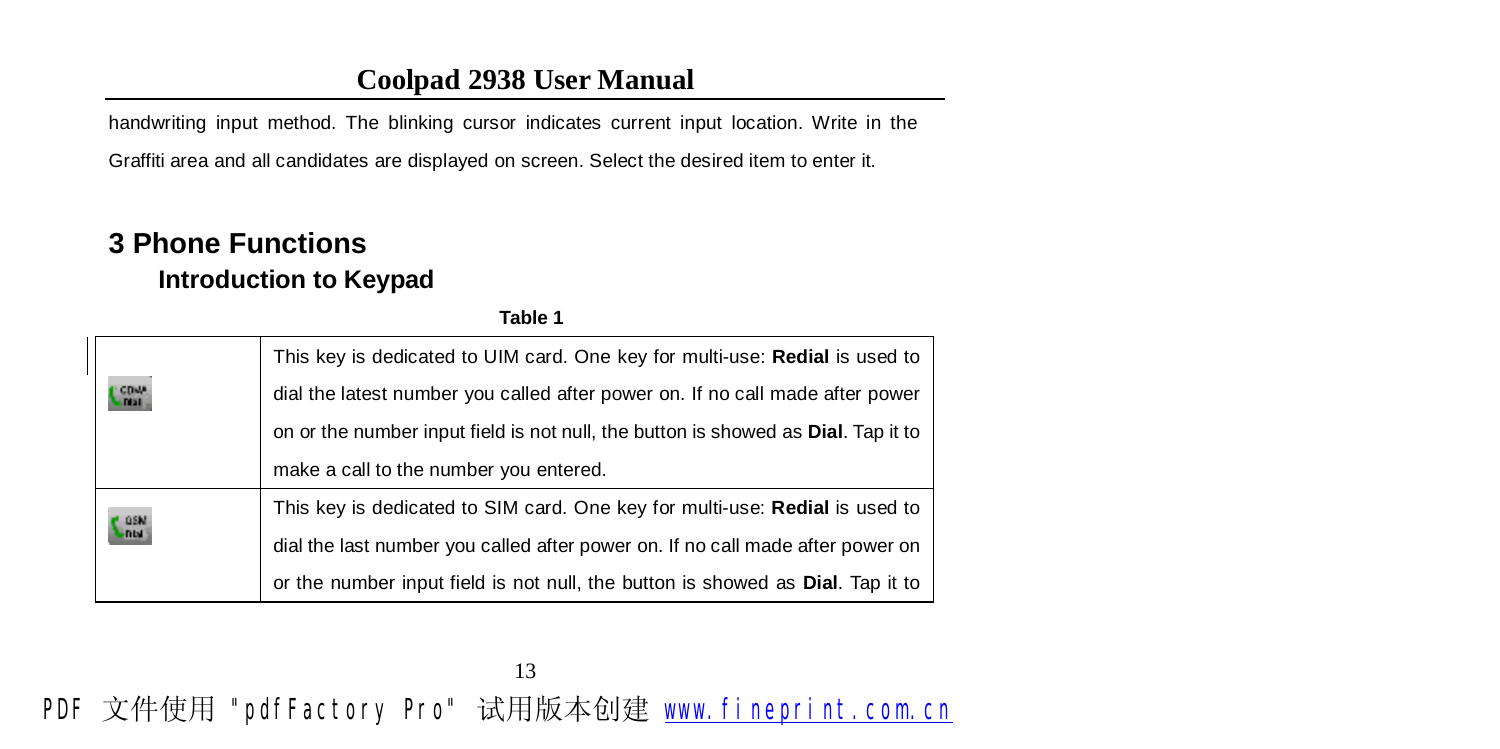|     | make a call to the number you entered.                                               |
|-----|--------------------------------------------------------------------------------------|
|     | IP dial: the left button is designed for GSM card and the right one for UIM          |
|     | card. Tap it and you can dial the number you entered with IP number added.           |
|     | Delete numbers entered one by one.                                                   |
|     | Two keys on one button. Usually it is displayed as $\Box$ , used to input            |
|     | international long-distance number; if tapped or input a number, it switches         |
|     | into $\Box$ C<br>which can clear the number in the input field upon one tap.         |
| 註   | Switch to the Call Log interface.                                                    |
| 1.3 | When inputting a number, you can use any of them to find a contact number.           |
|     | $Key$ $\begin{bmatrix} 123 \\ 15 \end{bmatrix}$ is used for number association find. |
|     | Save the number entered in the keypad to <b>Contacts</b> ; during the call, save     |
|     | the number input in the keypad to the temporary numbers of Call Log.                 |
|     |                                                                                      |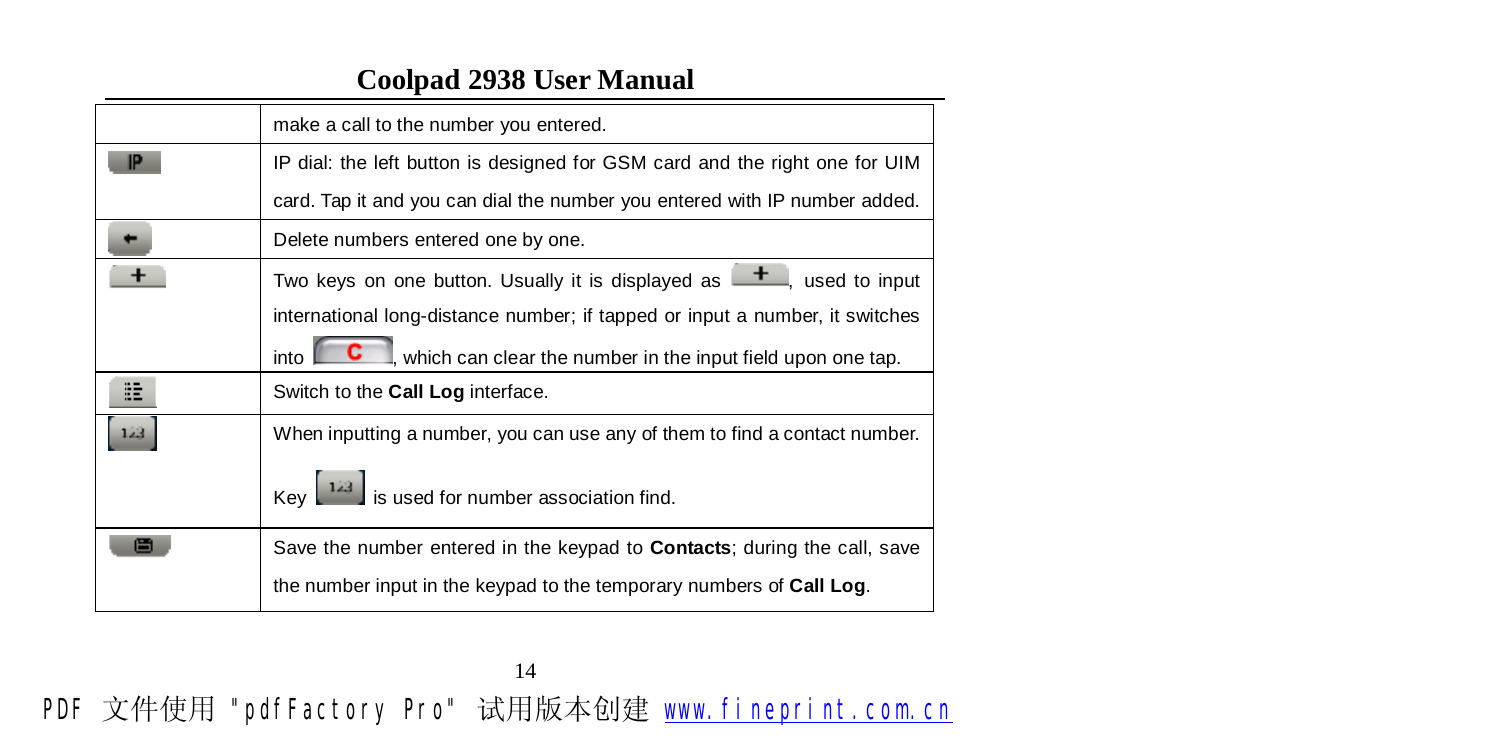| H                             | Switch to Speed Dial.       |
|-------------------------------|-----------------------------|
| $\overline{\phantom{0}}$<br>這 | Switch to <b>Contacts</b> . |

#### **3.1 Making a Call**

You can make a call in following ways: use the keypad to make a call; make a call in the

**Contacts**; make a call from **Call Log** or from other applications. Here we only introduce how to

use the keypad to make a call. For other ways, please see corresponding chapters.

#### **Using the Keypad to Make a Call**:

- 1. Enter a phone number in the input field, and then tap **CDMA Dial** or **GSM Dial**.
- 2. If you want to make a call to the latest number you dialed, directly tap **CDMA**

#### **Redial**/**GSM Redial** and tap **CDMA Dial**/**GSM Dial**.

## **3.2 Speed Dial**

This feature offers you an easy way to make a call.

#### **Creating a Speed Dial Entry**

15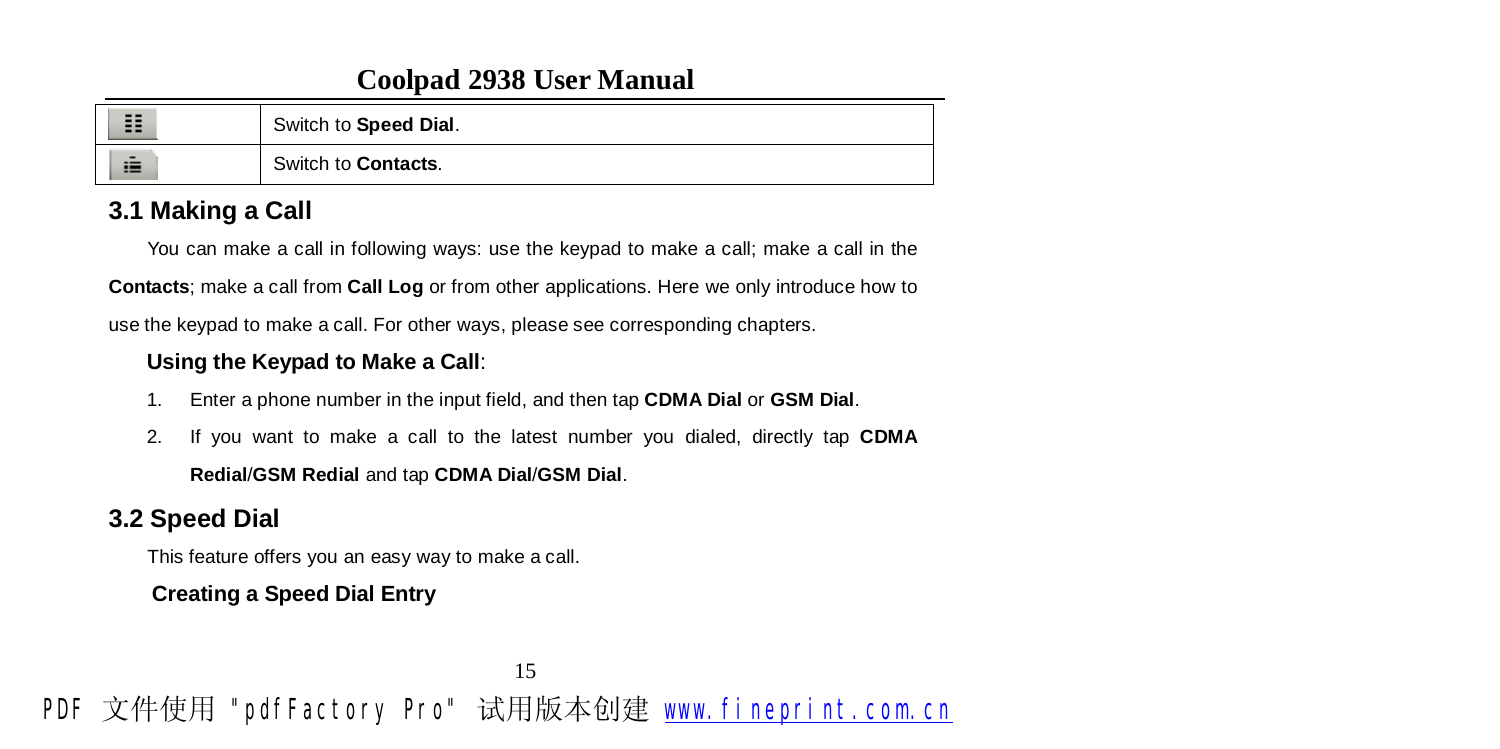- 1. In the interface of **Speed Dial**, tap any blank entry input field.
- 2. Enter corresponding information and tap **Save**.

#### **Importing a Speed-Dial Entry from Contacts**

1. In the interface for creating a new speed dial entry, tap **Contacts** to enter the

#### **Contacts** interface.

- 2. Select the contact that you want to set as speed dial entry dial entry and tap **OK**.
- 3. Tap **Save** to save information and tap **Contacts** to select another contact.

#### **Editing/Deleting a Speed-Dial Entry**

- 1. In the **Speed Dial** main view, press and hold the speed-dial entry to be edited/deleted until a shortcut menu pops up;
- 2. Select **Delete** from the pop-up menu to delete this entry (If this entry is imported from **Contacts**, then deletion in **Speed Dial** does not affect the same entry in **Contacts**).
- 3. Select **Edit** to edit this entry.

#### **Selecting a Speed Dial Way**

16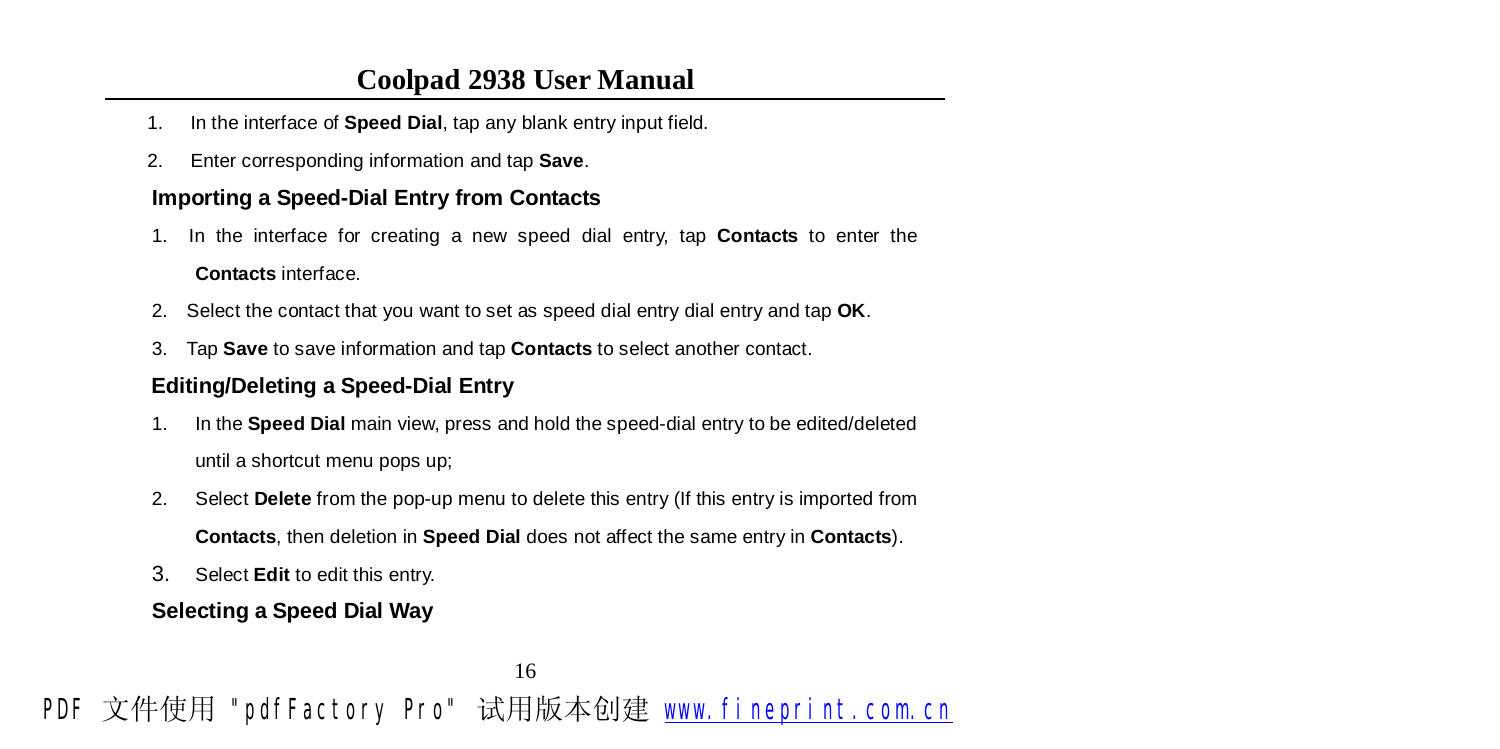- 1. Directly tap a speed dial entry and make a call via the preferred card.
- 2. Press and hold a speed dial entry to select a dial way in the pop-up menu.
- 3. CDMA\_IP Dial or GSM\_IP Dial. You can set the **IP No.** in **Control Panel** > **Call Settings**.

#### **3.3 Answering a Call**

Introduction to buttons and menu on the interface of answering a call:

**Keypad**: Switch to **Keypad**.

**End**: End the active call.

**Record**: Record the active call.

**Mute**: You can hear the other side's voice, but he/she cannot hear your voice.

**Contacts**: Switch to the interface of **Contacts**.

**Hold**: Hold the active call.

**Switch**: Switch calls.

**Three Party**: Switch to three-party service.

17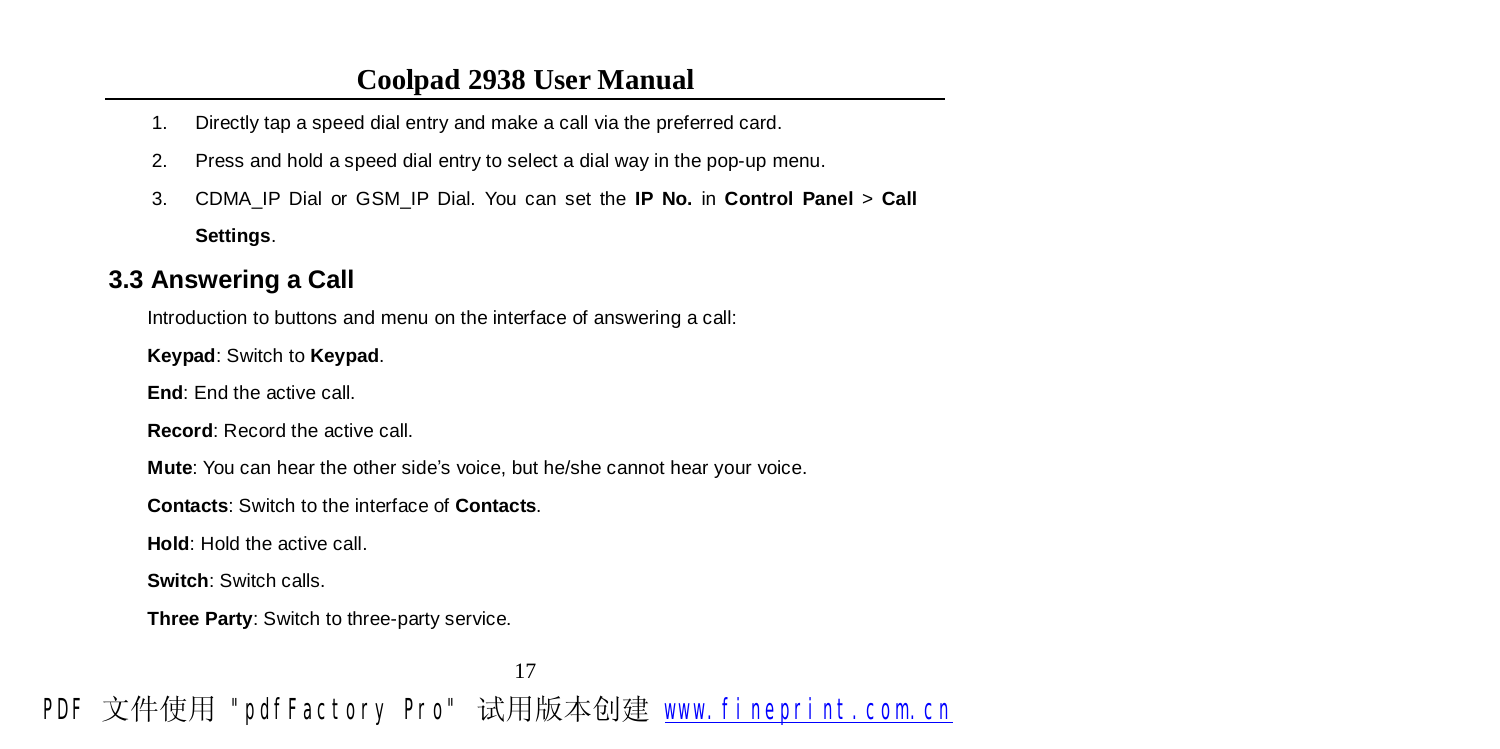During a call, you can press the volume keys to adjust the conversation volume.

#### **Other Answering ways**

- 1. Generally, you can tap **Answer** to answer an incoming call.
- 2. If you have enabled **Auto answer** in **Control Panel** > **Call Settings**, the system will auto answer the call if no response in 5 seconds.

## **3.4 Features Available During a Call**

#### l **Three-Party Service**

This device supports three-party service. During a three-party conference call, you can switch between calls, drop a party and hold a call by tapping corresponding buttons. The button **Switch** is used to switch calls (Hold one call and keep the other call active). Select **Three Party** to activate three-party call (If one party is speaking, all parties can hear the voice). In CDMA, the caller for line2 can only be this phone in three-party call.

**Tip**: This feature needs local network support.

18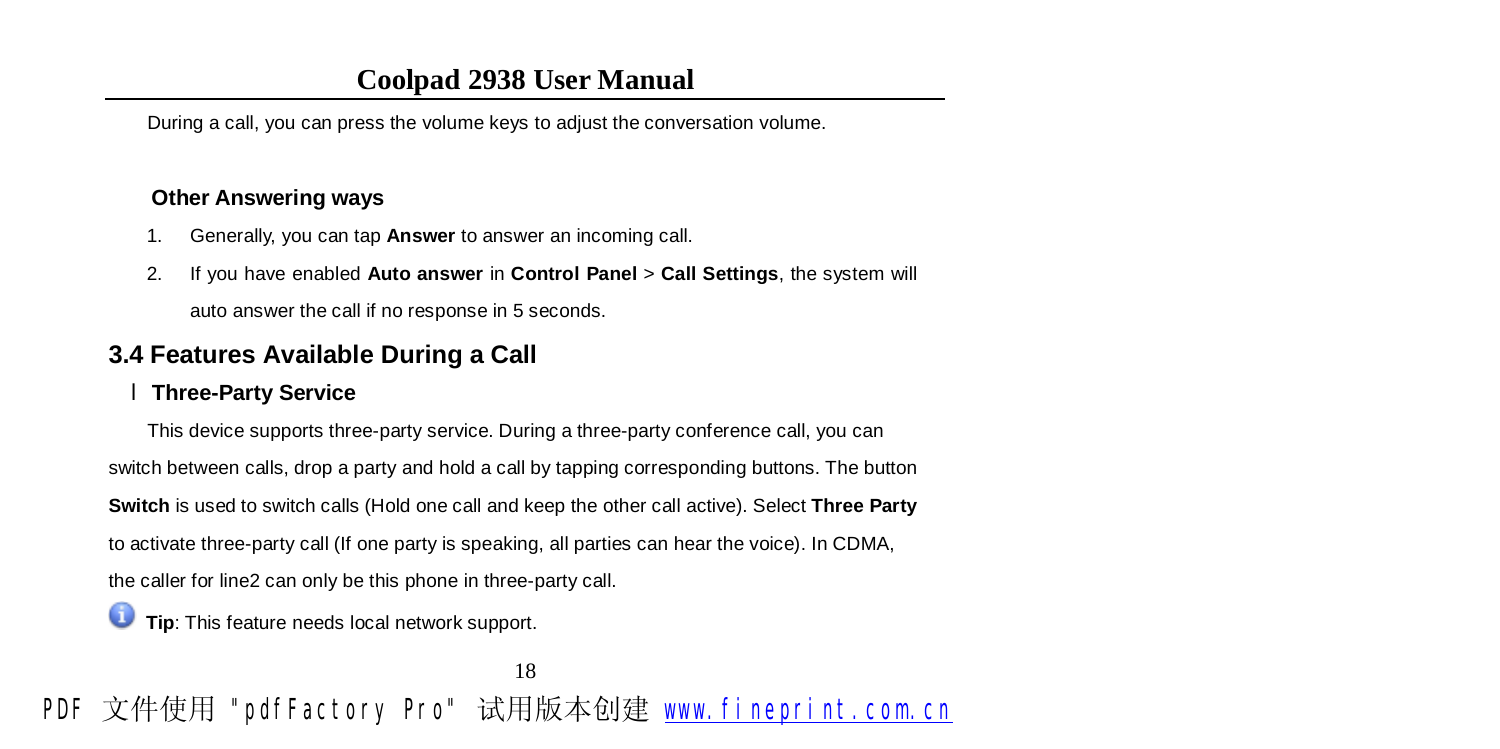#### l **Dual-Standby Call Feature**

On the premise that the device are launches two networks, if an incoming call to network2 arrives while the call to network1 is in progress, a second call window appears in the main call interface. Then, you can select **Answer** to answer the new call.

Ο **Tip**: The first call is hung up as you answer the second call. And current interface for the first call switches into other interface.

## **4 Contacts**

The **Contacts** application is a tool for storing contact information. You can save personal information of a contact (such as name, phone numbers, e-mail addresses), and incoming call ring and directly perform communication operations.

You can store four phone numbers and two e-mail addresses for each contact entry. The maximum entry stored in phone book on the UIM/SIM card depends on the capacity provided by the network service provider.

19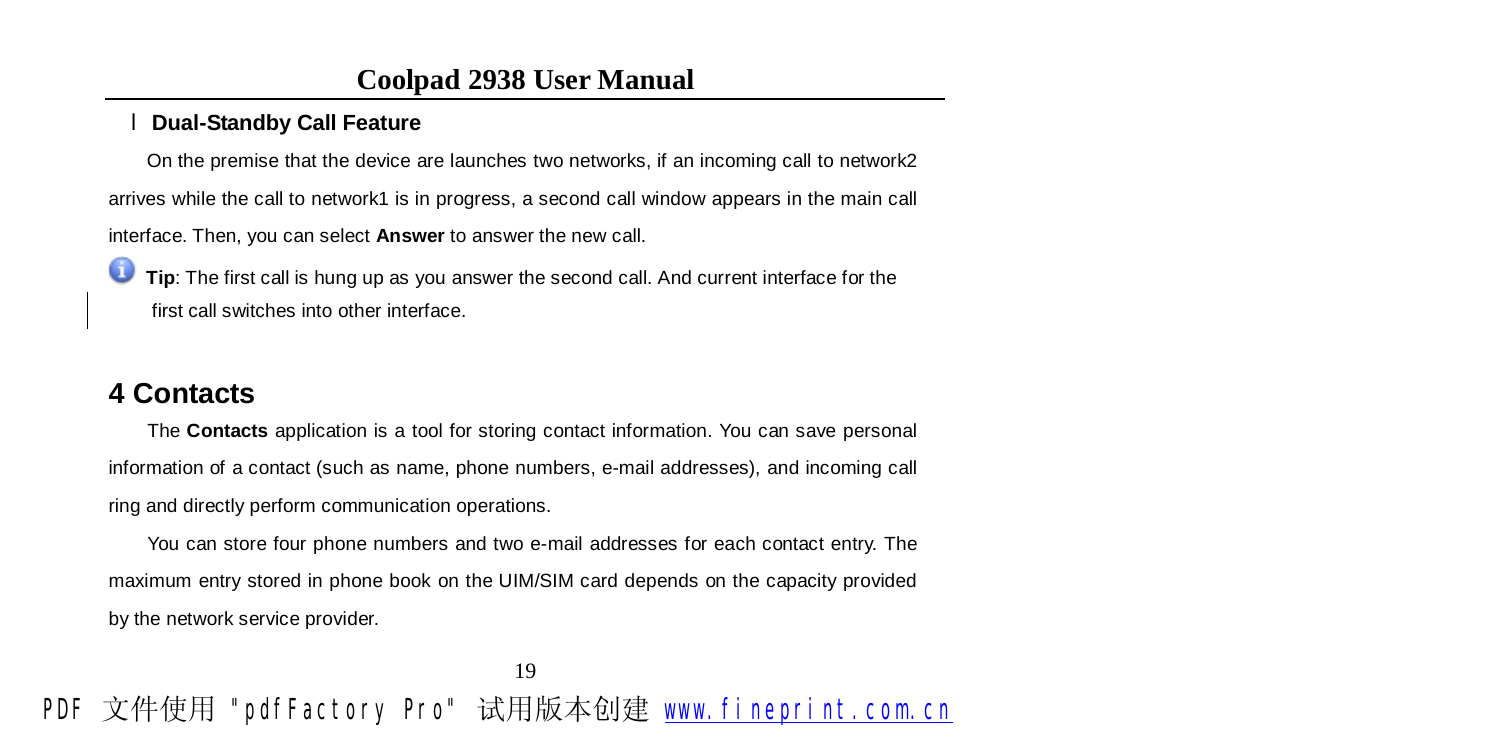Ο **Tip**: It is recommended that you store all the contact information on the device for modifying or saving contact information better.

## **4.1 Group**

#### **Creating a New Group**

- 1. Tap **New** on the bottom of the **Contacts** list view.
- 2. Select **Group** in the pop-up menu to enter the interface for creating a new group.
- 3. Enter corresponding content and hide the input panel. Tap **Save**.

#### **Editing a Group**

- 1. Tap the drop-down button in the main view. In the drop-down list, tap **Group List** to view all the group entries.
- 2. Double tap a group to display the details of this group.
- 3. In the interface for editing group, perform operations following on-screen instructions.
- 4. Tap **OK** to save changes.

20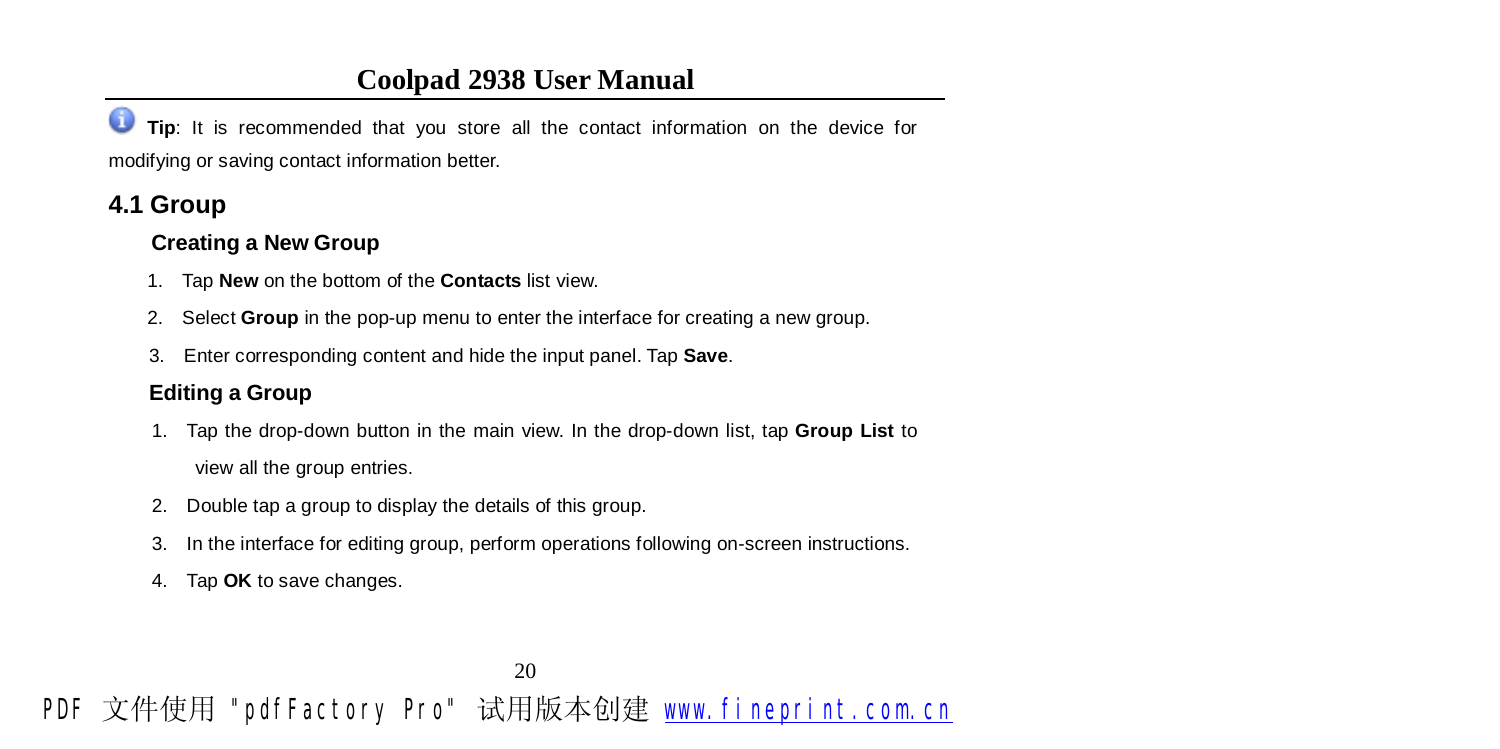#### **4.2 Creating a New Contact Entry**

In this device, you can add a contact entry to phone or UIM/SIM card. It is recommended that you store all the contact information on the device for modifying or saving contact information easily.

#### **4.3 Creating a Contact on Phone**

- 1. In the **Contacts** main view, tap the **New** button, and select **Contact on Phone** from the pop-up menu. Then, the interface for creating a new contact appears.
- 2. Enter the desired information and tap **Save**.

In the interface of editing a contact entry, you can see following items:

- u **Group**: Select one or more existing groups to which you add this contact entry. If you didn't select one, it will be saved to **Unfiled** by default.
- u **Tone**: Tap this button to select a ring tone for incoming calls from this contact.

#### **4.4 Contact and Group**

This device also supports creating multiple groups in **Contacts**. Each group can contain

21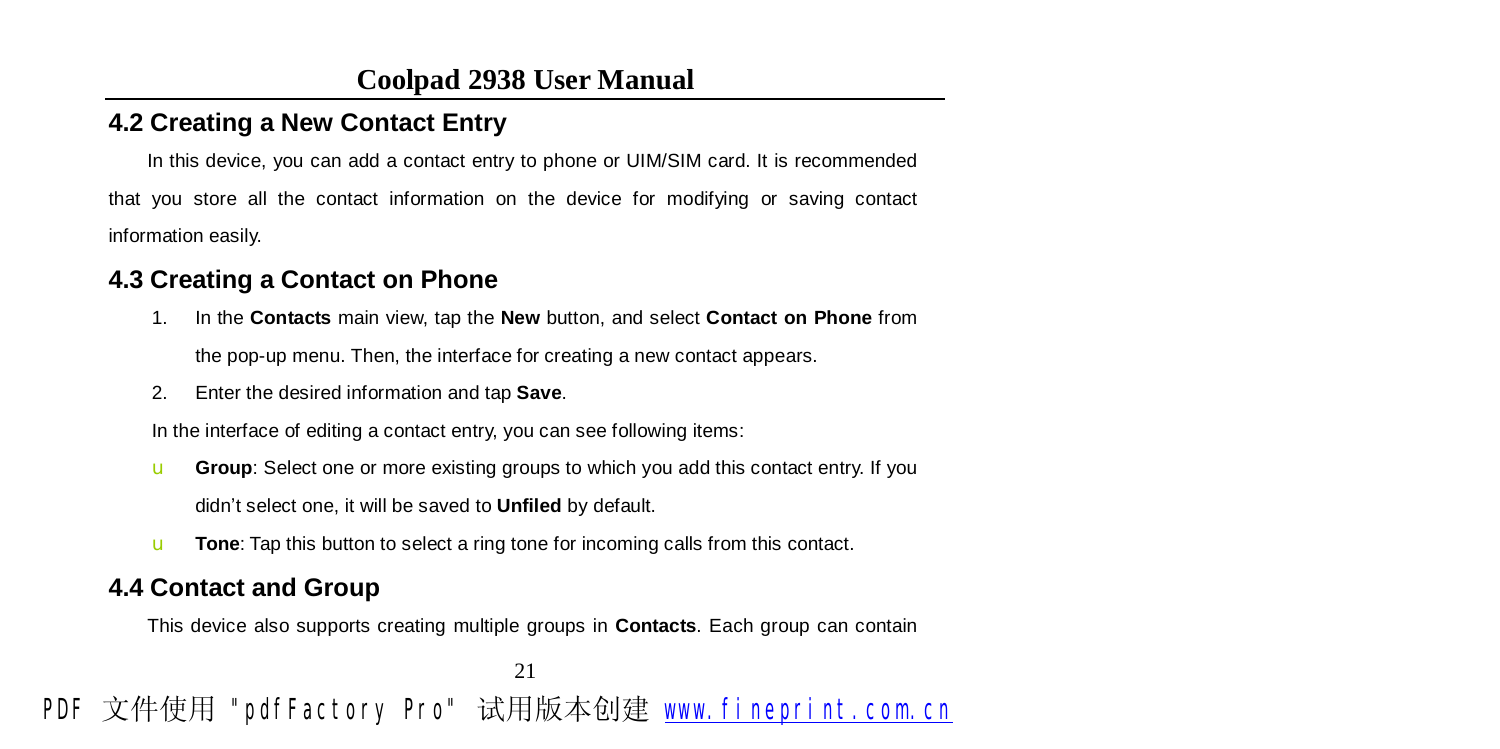more than one contact (A contact entry can belong to one or more groups at the same time).

The affiliation of contacts and custom group can be modified in following ways:

#### **Method I**:

- 1. In the **Contacts** main view, select **Contacts** > **Group** > **Assign Contacts**. Tap **OK** to enter the interface for assigning contacts to a group;
- 2. Tap  $\bullet$  in the right-upper corner of the title bar, and then select the contact range from the drop-down list;
- 3. Select desired contact entries, or select all entries by tapping **Sel.All**. To cancel the selection, just tap **Clr All**;
- 4. Tap **OK** and select a group from the pop-up list to add entries into it.

#### **Method II**:

- 1. In the **Contacts** main view, select **Contacts** > **Group** > **Remove Contacts** to enter the interface of **Remove**.
- 2. Tap  $\bullet$  in the right-upper corner of the title bar and select a group to be edited.

22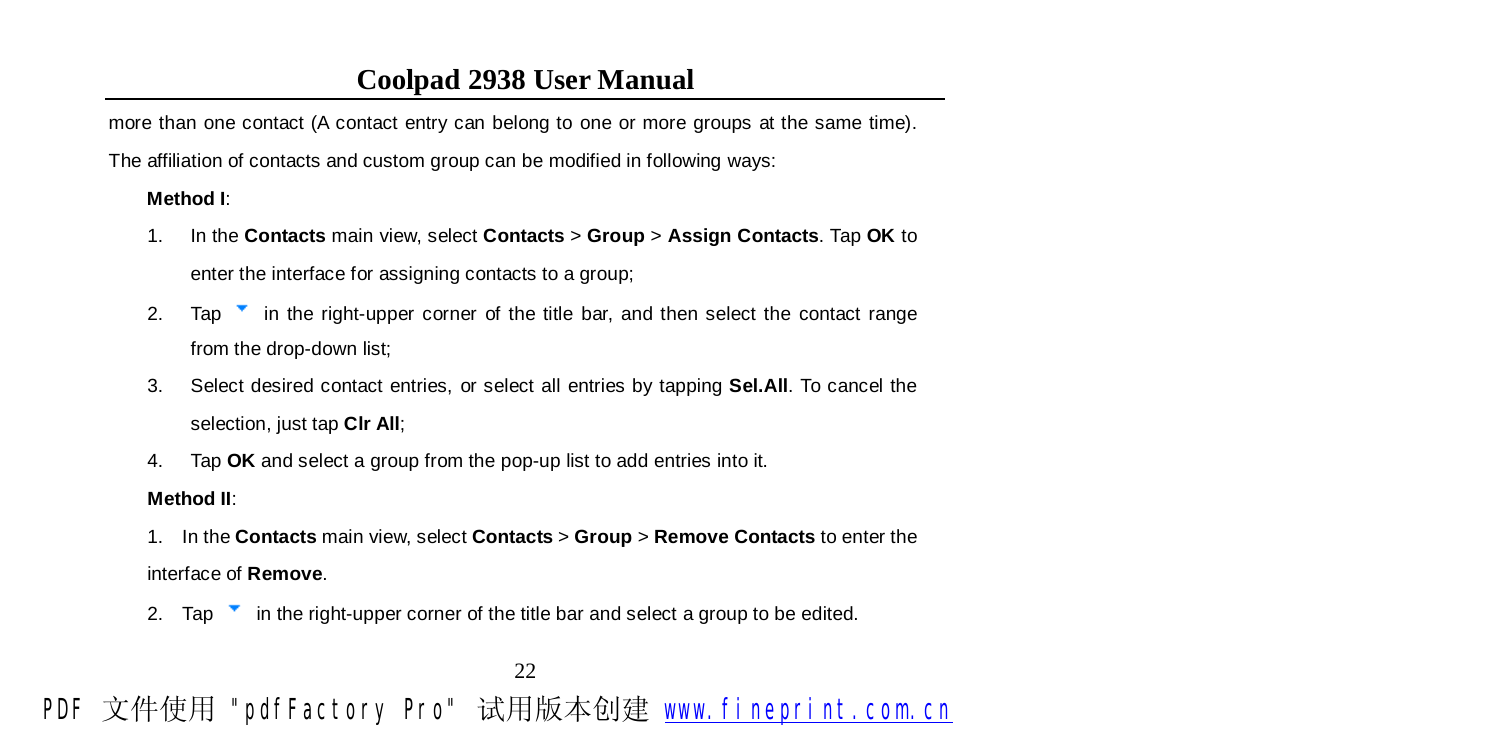- 3. All contacts in this group will be displayed in the list box below.
- 4. Select a contact to remove it from this group; or tap **Sel.All** or **Clr All** in the bottom to

select all entries or clear all entries.

5. Tap **OK** to remove the selected entries from this group.

### **4.5 Finding a Contact**

- 1. You can search by different criteria: **Name**, **Number**, **Company** or **All text info**.
- 2. In the pop-up menu, select the search criteria you need and tap **OK**. All matched

contact entries will be displayed on the screen.

### **4.6 Quick Location**

This mobile device provides you with the quick location panel in any interface of **Contacts** options. You just need to tap the corresponding initial in the letter display area of the quick location panel to find a specific contact entry quickly.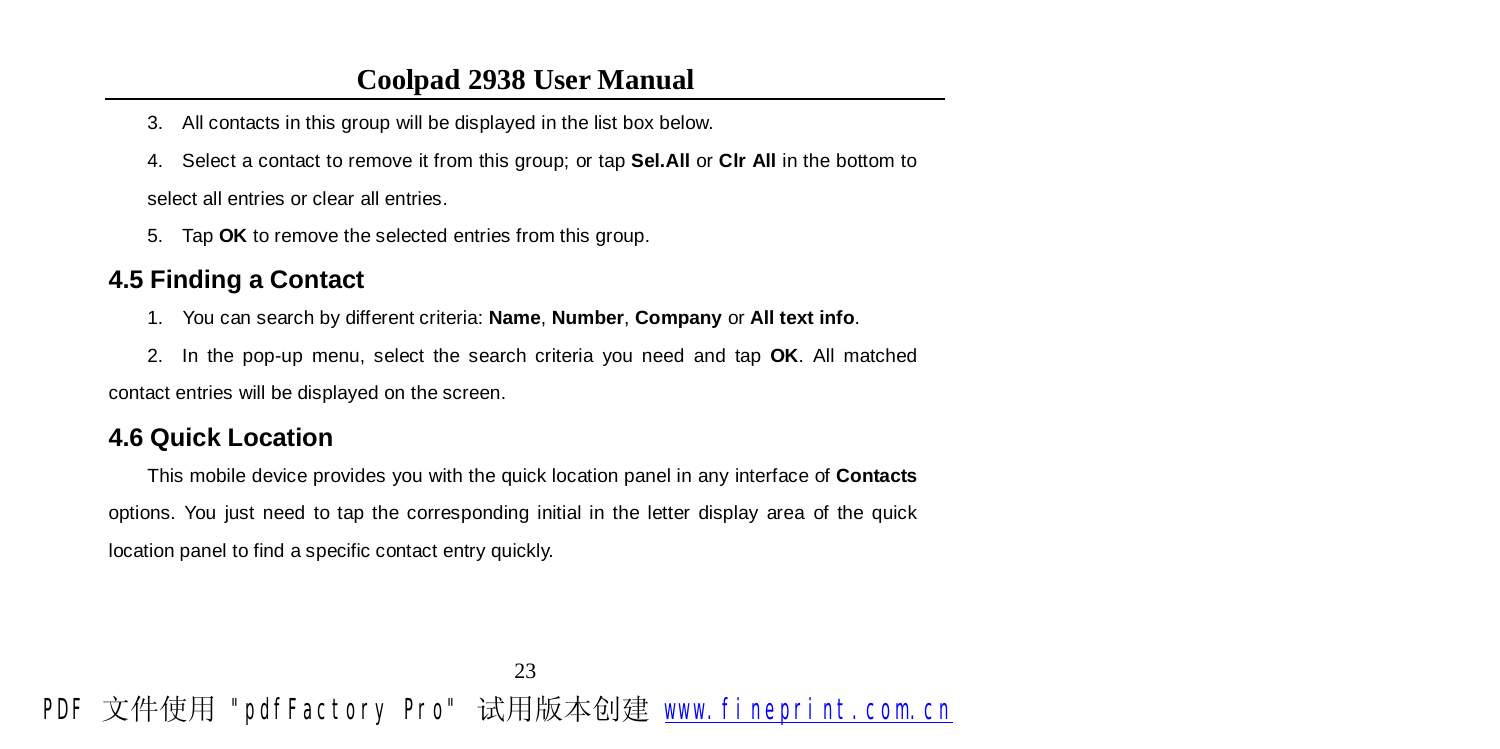### **4.7 Copying Contacts on UIM/SIM Card to Phone**

- 1. In the **Contacts** main view, select **Contacts** > **Copy** > **From UIM/SIM to Phone**, and then select a card type to obtain a contact group;
- 2. Tap **Sel.All**, and then tap **Copy** to copy all contact entries to the phone. Also, you can select one or multiple entries, and then tap **Copy**, to copy the selected entries to the phone one by one or by batch.

#### **4.8 Copying Contacts on Phone to UIM/SIM Card**

- 1. In the **Contacts** main view, select **Contacts** > **Copy** > **Phone to UIM/SIM**;
- 2. Tap **Sel.All** and then tap **Copy**, and select the card type to copy all contact entries to the selected card. Also, you can select one or multiple entries, tap **Copy**, and then select the card type to copy the selected entries to the selected UIM/SIM card one by one or in batch.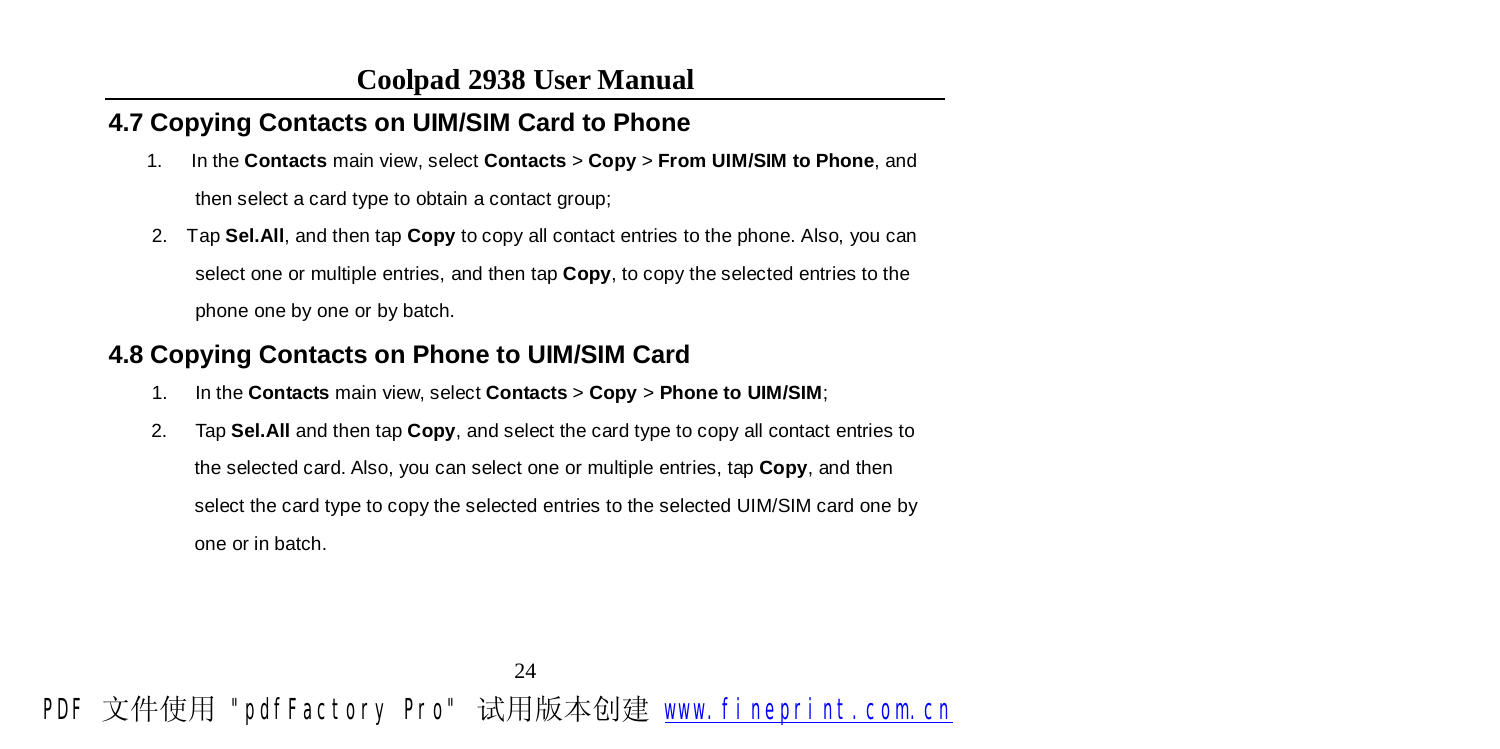#### **4.9 Viewing Associated Information of a Contact**

In the **Contacts** main view, double tap a contact entry to display the details interface. In the drop-down list, select the information type that you want to view, such as call logs, message records, e-mails, itineraries and calendar events and so on. Then, an interface appears, which displays all information involved in the selected type.

#### **4.10 Security Settings**

With this feature, you can ensure absolute security of your contacts information. In the main view of **Contacts**, tap **Contacts** > **Set** in the title bar. Enter the interface of options settings to set data protection password.

Ο **Tip**: This password is data protection password. For detailed operations, please see **Data Protection PW** in **Control Panel** > **Device Settings**.

#### **4.11 Viewing Messages Capacity**

In the title bar, select **Contacts** > **Memory Status** to view corresponding memory storage status.

25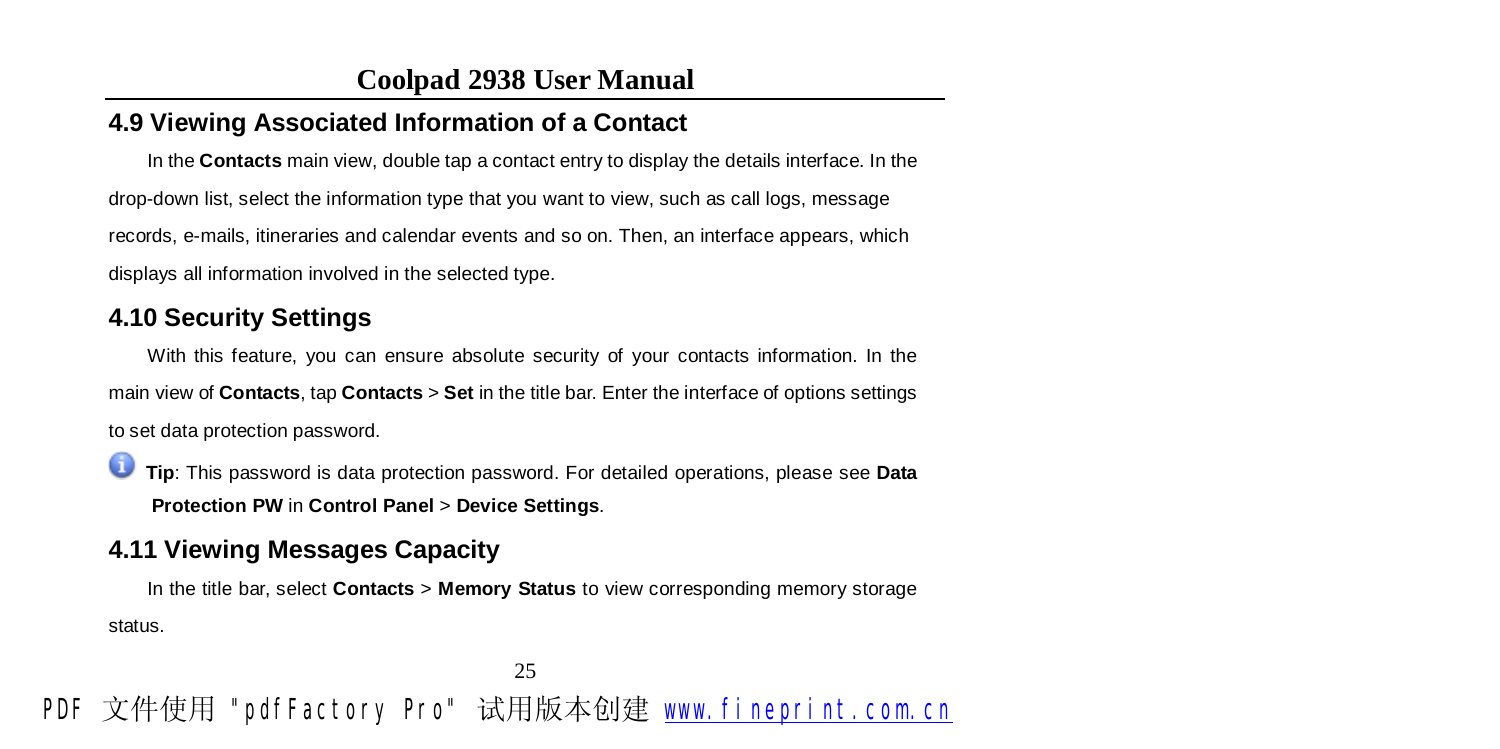# **5 Call Log**

### **5.1 Viewing Call Details**

Tap  $\bullet$  in the title bar to pop up a drop-down menu. Select corresponding entries to view its all call details or all dialed, answered, missed and rejected calls in CDMA/GSM or new missed calls.

#### **5.2 Operations Available in Call Log**

- 1. Double tap a call log entry to view its details.
- 2. Tap **Dial** to make a call to the phone number in this entry. Tap **Del** to delete this entry.

Tap **SMS** to enter the interface for editing a message. The upwards/downwards arrow buttons are used to page up or page down.

### **5.3 Security Settings**

With this feature, you can secure your call log information. In the main view of **Call Log**, tap

**Call Log** > **Enable Password** to enter the **Enable Password** interface.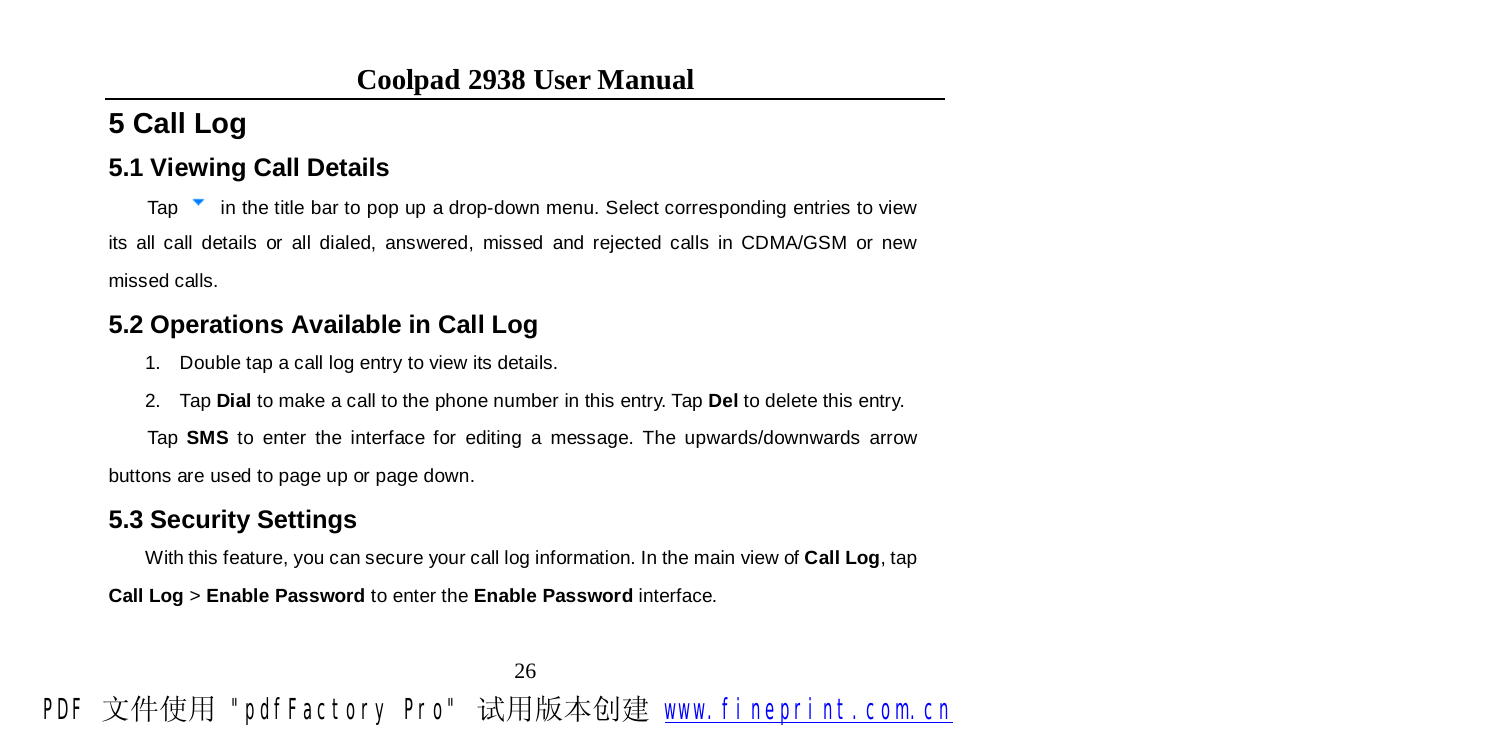# **6 Messages**

In the home screen of **Phone**, tap the **Messages** icon to enter the **Messages** interface.

### **6.1 Main View**

- Ø **Inbox**: By default, all new short messages are saved to the Inbox automatically.
- Ø **UIM card**: Contains messages stored on the UIM card.
- Ø **SIM card**: Contains messages stored on the SIM card.
- Ø **Outbox**: Stores messages that have not yet been sent out successfully.
- Ø **Sent**: Stores messages that have been sent.
- Ø **Drafts**: Stores draft messages that have not been sent.
- Ø **Trash**: Stores deleted messages.
- Ø **Cell broadcast**: It is a value-added service based on SMS.
- Ø **Voice mailbox (C)**: In CDMA, you can set to forward calls to the voice mailbox. Thus, all incoming calls will be forwarded to the voice mailbox automatically in following circumstances: out of reach; line is busy; no reply within a certain time; battery charge

27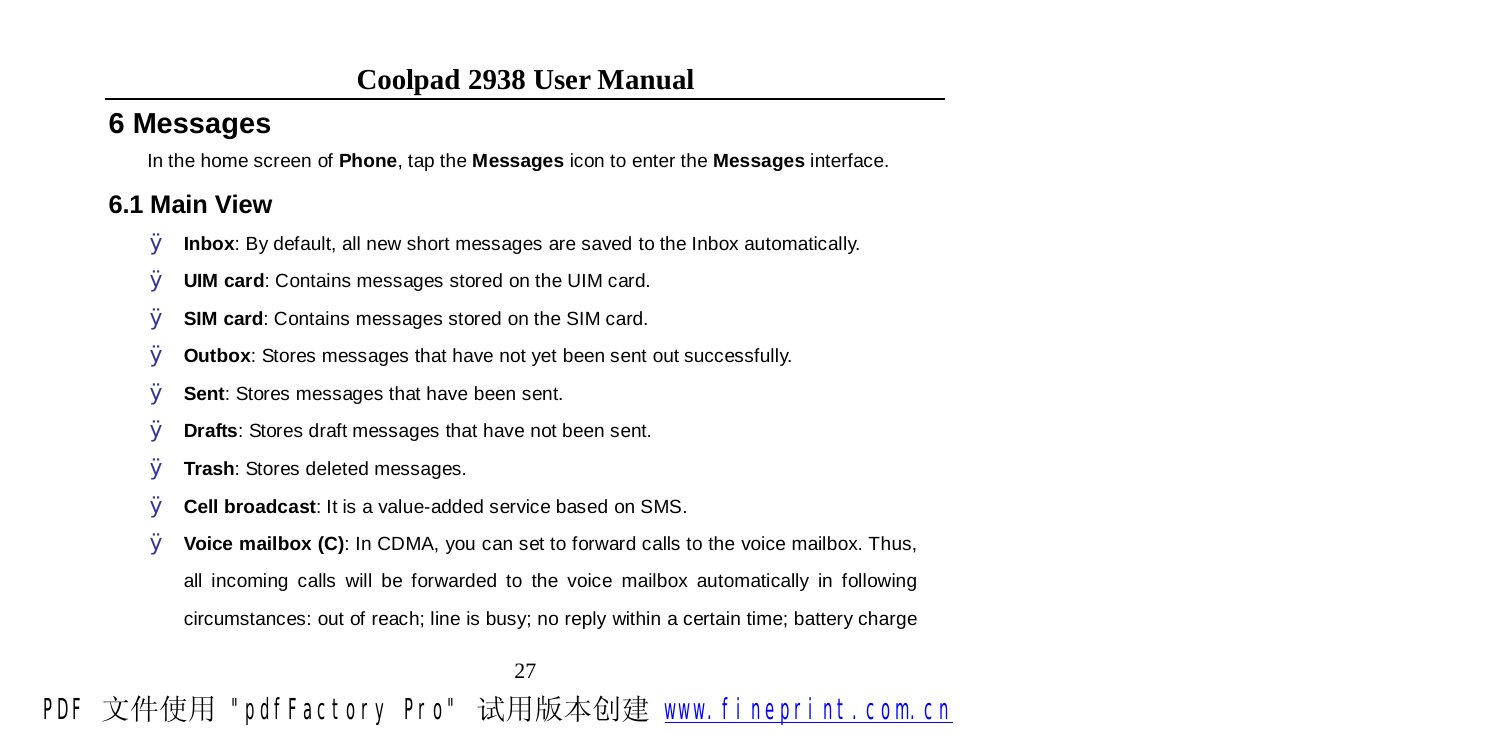level is too low or your device is switched off. In case your device is reachable, the SMC will notify you to listen to the voice messages.

- Ø **Voice mailbox (G)**: In GSM, you can set to forward calls to the voice mailbox. Thus, all incoming calls will be forwarded to the voice mailbox automatically in following circumstances: out of reach; line is busy; no reply within a certain time; battery charge level is too low or your device is switched off. In case your device is reachable, the SMC will notify you to listen to the voice messages.
- Ο **Tip**: The cell broadcast and voice mailbox services require network support. For availability of these features, please contact your network service provider.

#### **6.2 Writing a New Message**

Tap **New** in the **Messages** main view, to display the **New** interface.

1. Directly enter a phone number in the input field or tap **To** to select one from

#### **Contacts**;

2. Enter contents: Enter the contents to be sent in the content box. The numbers in the

28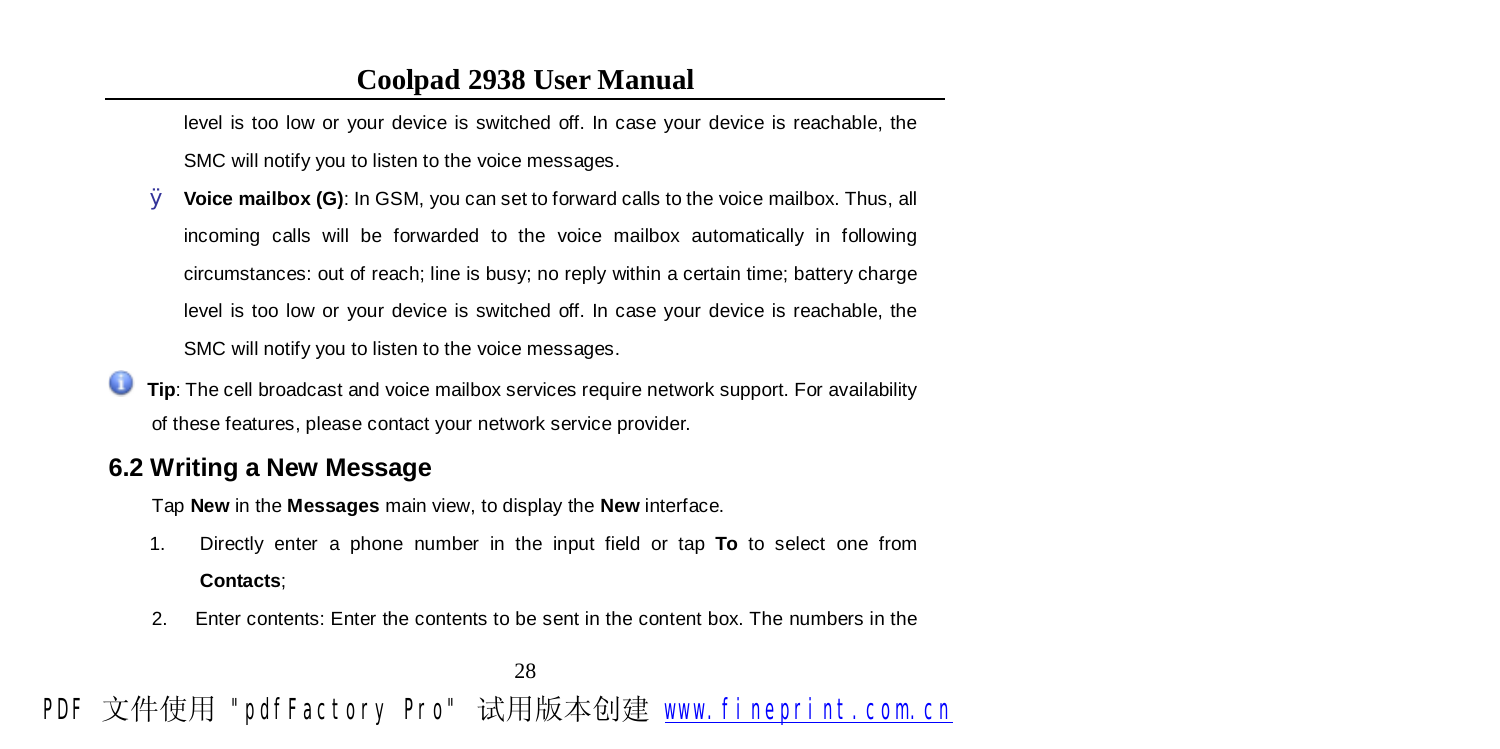title bar show the number of characters you entered and the total number of characters that can be entered;

- 3. Tap **Send G** or **Send C** to send the message you wrote just now. If it is sent successfully, it will be saved to the **Sent** automatically; if not, it will be saved to the **Outbox**;
- 4. Tap **Save** to save this message. It is saved to the **Drafts** by default.
- o **Tip**: For the details of using templates, please refer to **Templates**.

#### **6.3 Reading a Message**

Double tap a folder to show messages stored in it. If there is any unread message, an icon

- of  $\sim$  will be displayed on status bar. Tap this icon to read all unread messages.
	- 1. In the **Messages** main view, you can tap a folder to view messages stored in it;
	- 2. Select a message, and then tap **Del**, **Fwd**, or **Reply** to delete, forward or reply it respectively, or tap it to display the details of it;
	- 3. Buttons at the bottom of the details interface vary with the message nature. Tap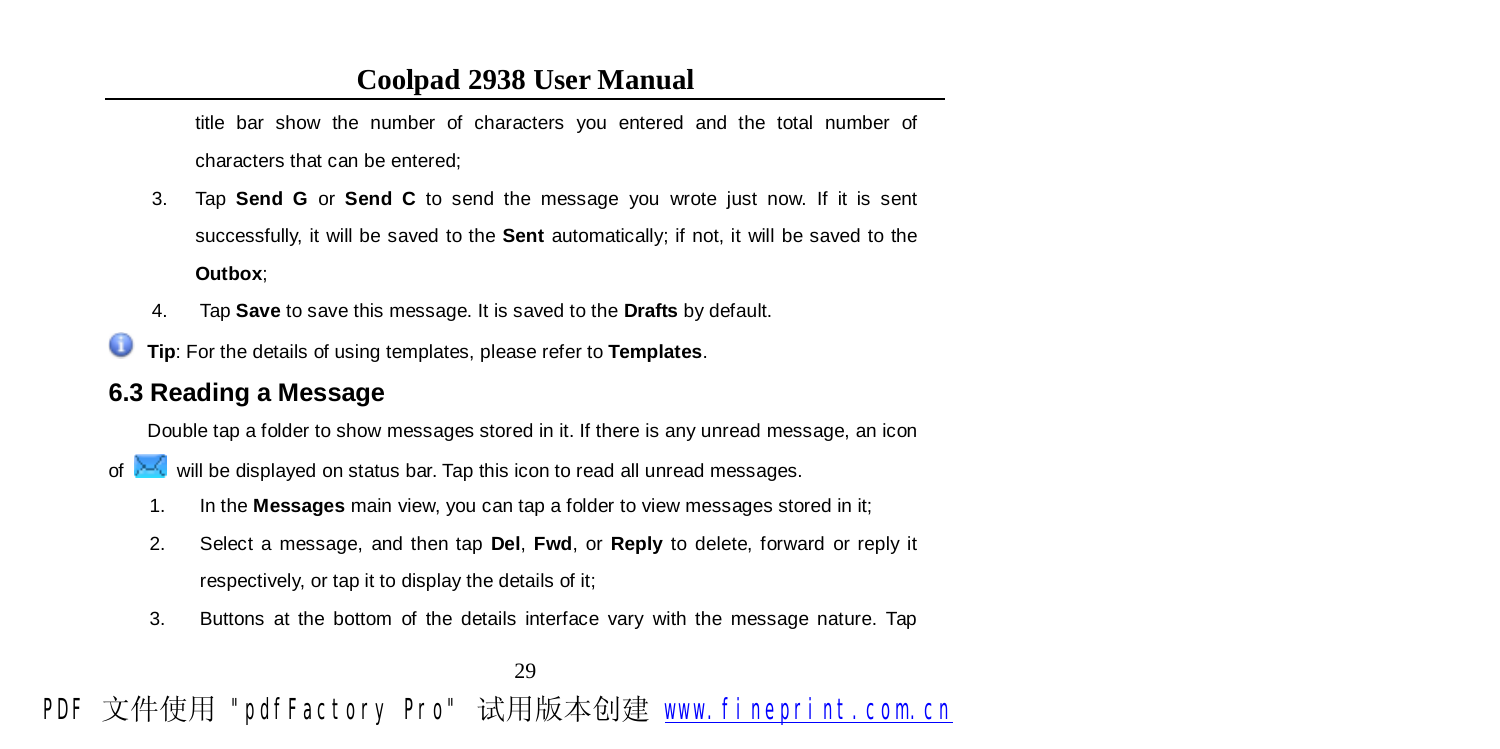proper button and follow screen instructions to conduct corresponding operations,

such as deleting, forwarding/resending and replying to the message.

**6.4 Settings** 

In the **Messages** main view, you can select **Settings**, **SMSC Settings**, **Sound Settings**,

**Chat Settings** or **Cell Broadcast** to display corresponding interface. Enter related information,

and tap **OK**, or tap **Default** to restore the default settings.

0 **Tip**: For details of the SMSC number and voice mailbox number, please contact your network service provider.

#### **6.5 Searching a Message**

With this feature, you can find a message quickly. You can search by name or phone number of recipients/sender or data range and so on. The more detailed information you entered, the more precisely result you get.

1. In the **Messages** main view, select **Messages** > **Search**, to display the **Find Entries**  interface;

30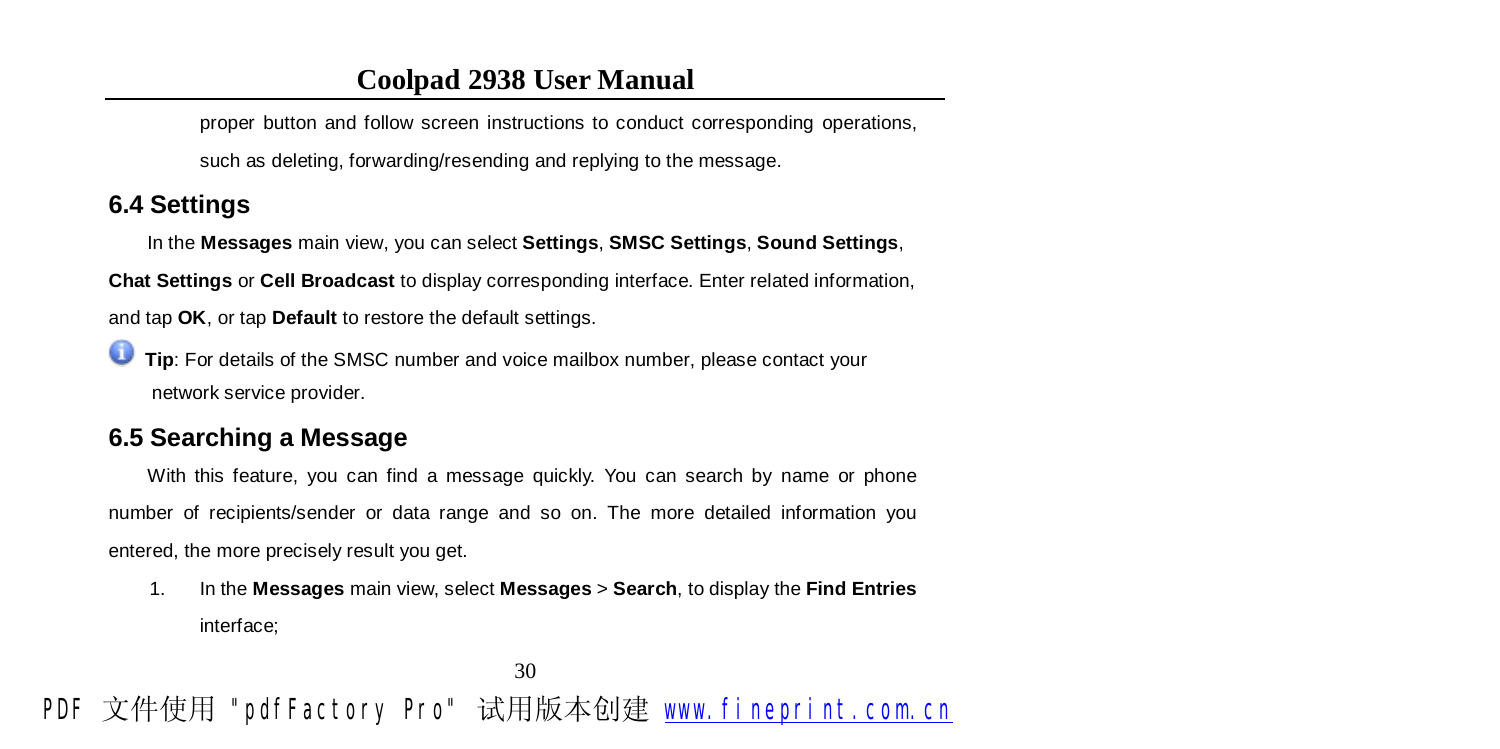- 2. Select network type: **All**, **CDMA** or **GSM**;
- 3. Select a search field (**Number** or **Name**), and enter keywords;
- 4. Or select the date range for message search;
- 5. Tap **OK** to show matched messages. Tap **Back** to cancel the operation.
- U **Skill:** For the message(s) found, you can directly delete or forward it/them in the interface of search results.

#### **6.6 Templates**

When you are editing a message, you can directly use custom templates. Also you can edit or delete existing templates or create new ones.

- 1. In the **Messages** main view, tap **Templates** to enter the interface of **Templates**;
- 2. On this interface, you can tap to delete the selected template.
- 3. Also you can tap **New** to create new ones following on-screen instructions.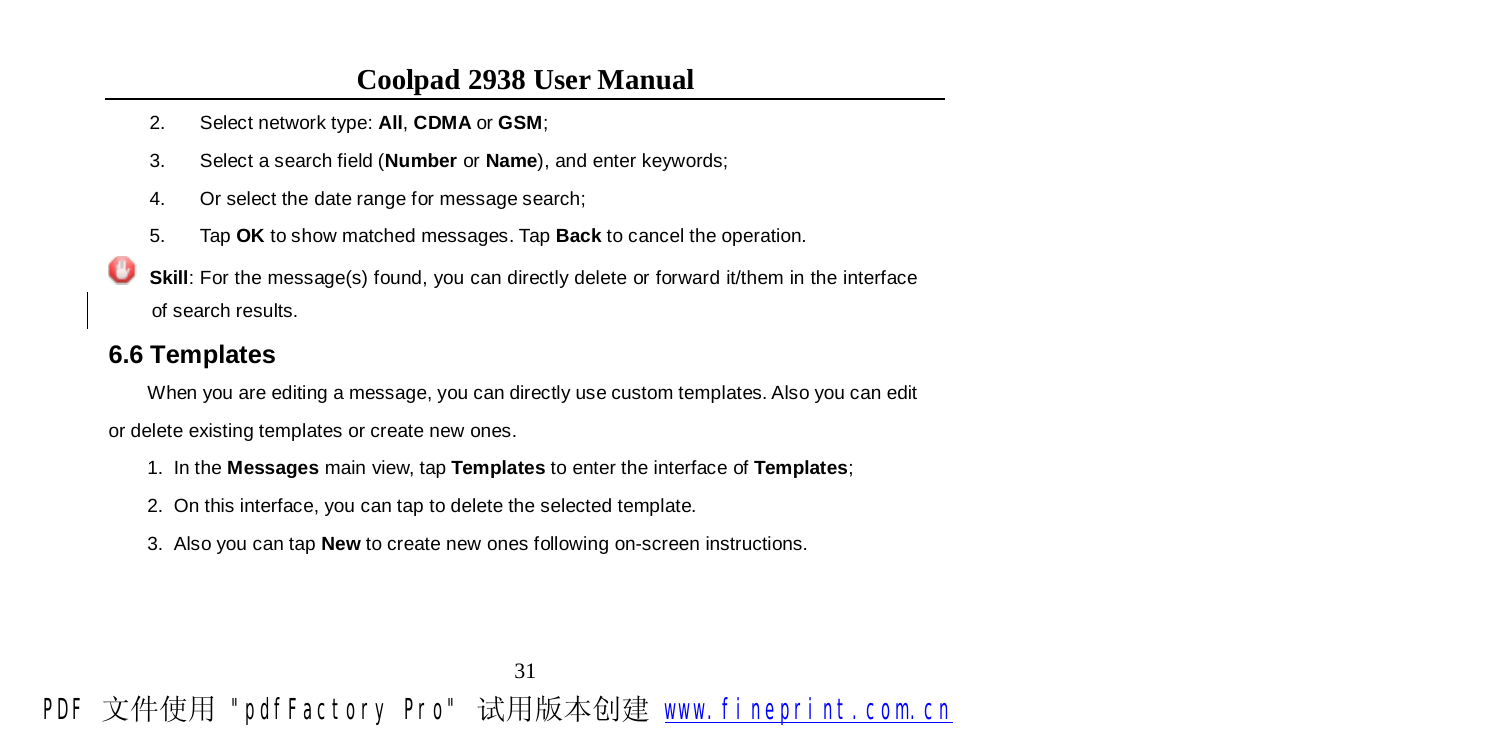## **7 WAP**

The WAP application of this device allows you to surf on the Internet anywhere at any time.

**Caution**: Availability of Internet access depends upon whether your network operator provides this service, and whether you have subscribed to the service. For details, please contact your network service provider.

# **8 E-mail**

With this mobile device, you can send, receive, manage and sort e-mail messages conveniently. POP and SMTP of NetEase are not available for new subscribers since Nov, 2006, so, you can not access a mailbox of 126.com or 163.com by POP or SMTP. The device does not support a mailbox that needs a SSL authentication.

### **8.1 Managing Accounts**

#### **Creating an Account**

To receive and send e-mail messages, you must have an e-mail address. You can access

32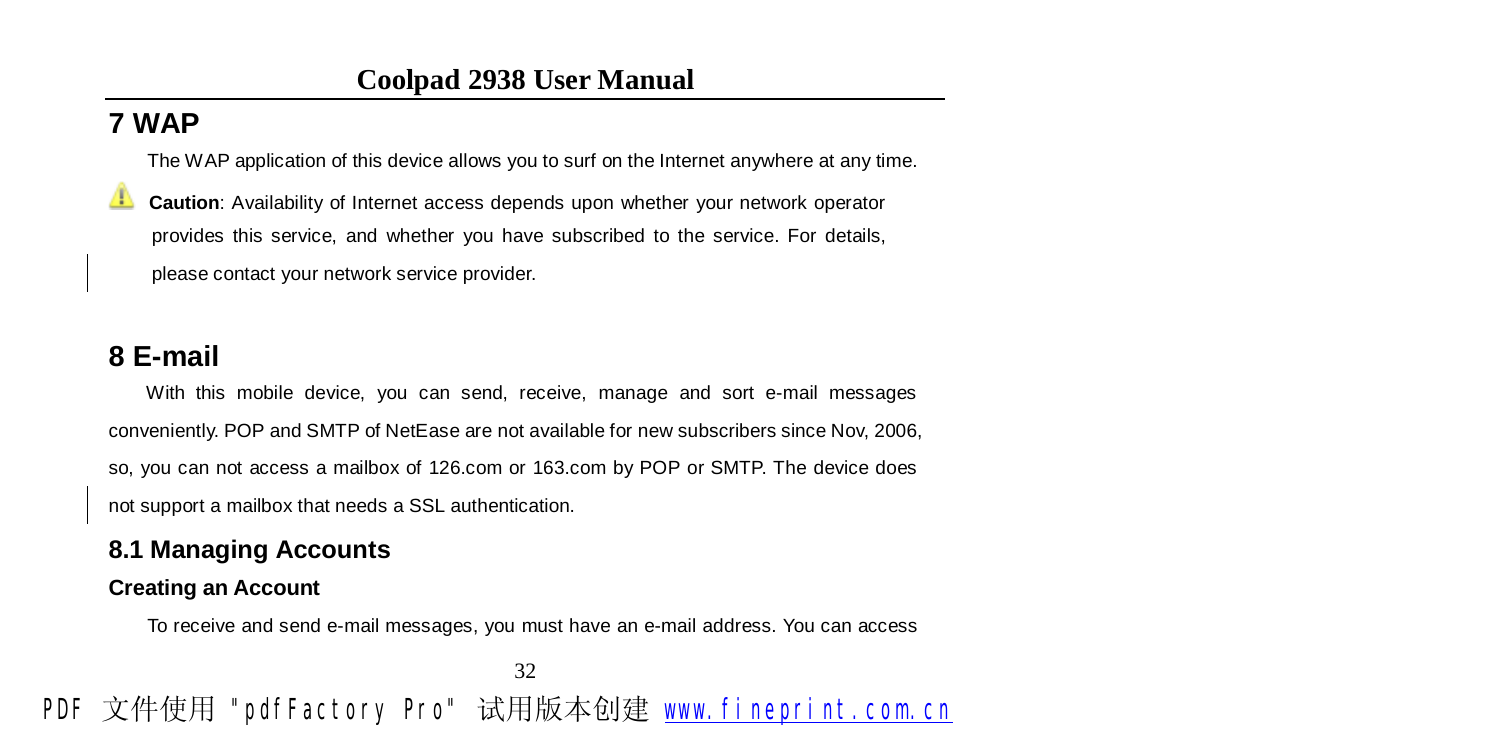a website to sign up for an e-mail address or use an existing one.

If you select **E-mail** and have not set up your e-mail account, the interface for creating an

e-mail account is displayed. Enter corresponding information and tap **Save**.

#### **Account Manager**

In the **E-mail** main view, select **E-mail** > **Account Manager** to display the interface for managing account. All existing accounts are listed in the list area.

#### **8.2 Writing an E-mail Message**

In the **E-mail** main view:

- 1. Enter a recipient's address in the **To** field or tap **To** to select one from **Contacts**;
- 2. Enter one or more e-mail addresses to which you want to send the copy of the e-mail in the **Cc** field. You can enter directly or select from **Contacts** as you do in Step 1;
- 3. Enter the subject and contents;
- 4. Tap **Attach** to add attachments to the e-mail;
- 5. Tap **Save** to save the e-mail to the specified folder;

33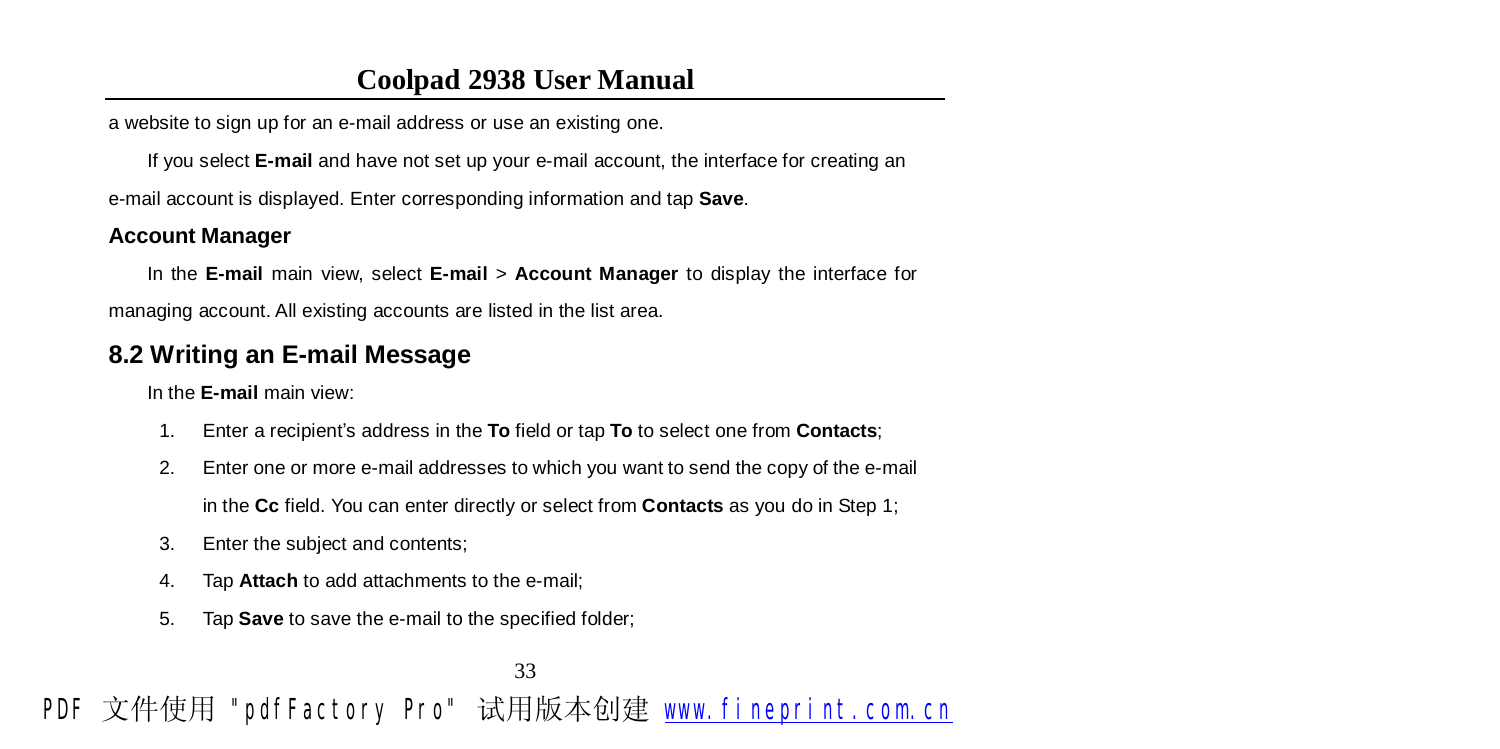- 6. Tap **Send** to send e-mail to the specified receiver.
- Φ Tips: 1. Use a semicolon to separate multiple addresses while entering multiple addresses manually.
	- 2. By default, the e-mail is saved to the Drafts.

#### **8.3 Remote Manager**

In the **E-mail** main view, tap the **Rmt Mgr** button to display the interface for remote

manager.

- 1. Select the account you want to manage from the drop-down list;
- 2. Tap **New Mail** to retrieve headers of e-mails that are not retrieved from server;
- 3. Tap **All Mail** to retrieve headers of all e-mails from the server;
- 4. After setting the status of all headers to be handled, select corresponding operations

such as receiving and deleting to receive and delete e-mails.

#### 34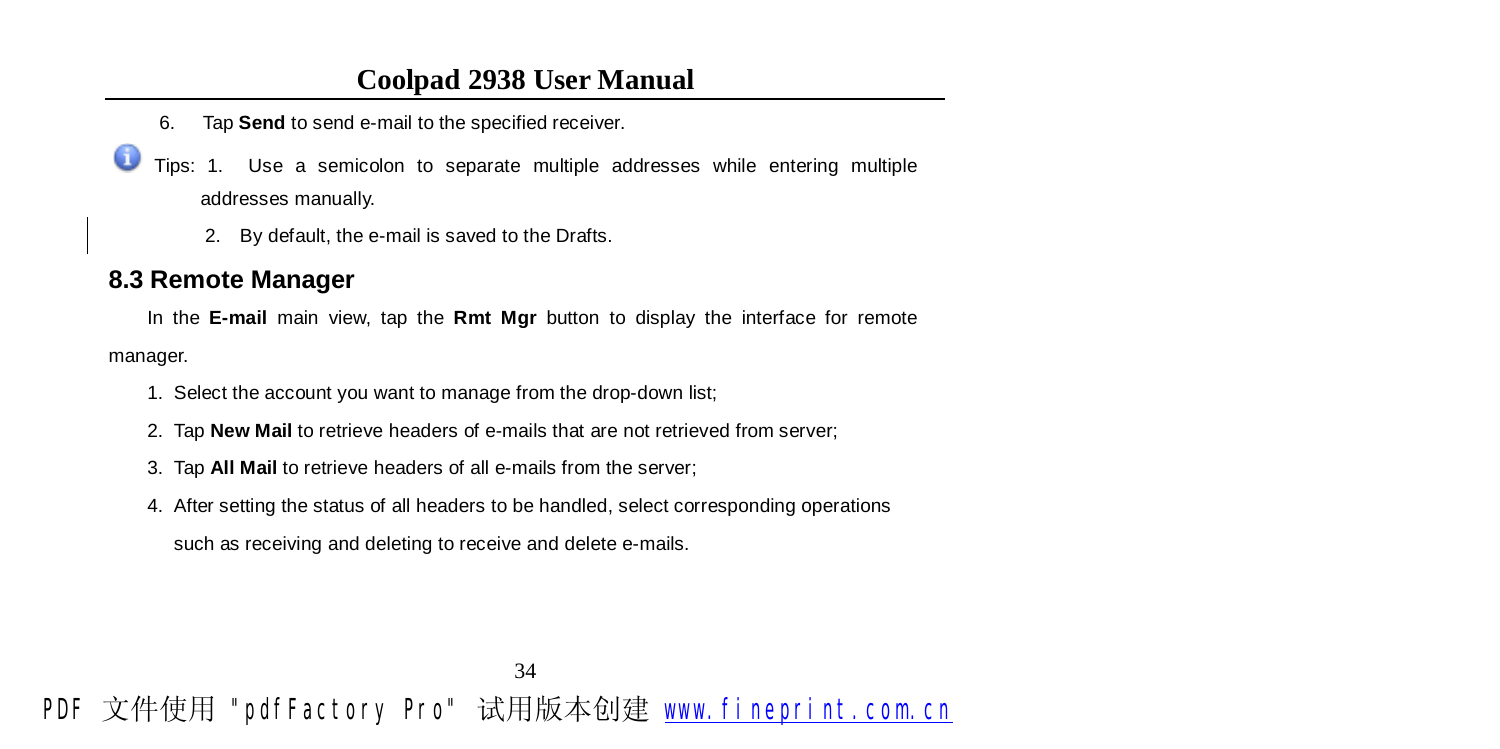### **8.4 Searching E-mail Messages**

In the **E-mail** main view, tap **E-mail** > **Search Mail**, to display the **Search Mail** interface.

Check the box next to the options you desire, enter keywords if necessary, and then tap **OK** to show results.

Φ **Tip**: In the interface showing e-mail messages searched, you can perform operations such as deleting or forwarding e-mail messages.

# **9 Calendar**

The calendar application can help you to arrange and plan events to be done. This application can also let you to notify the people concerned via messages or e-mails.

### **9.1 Different Views**

This function item can support four different views: all view, month view, week view and day

view.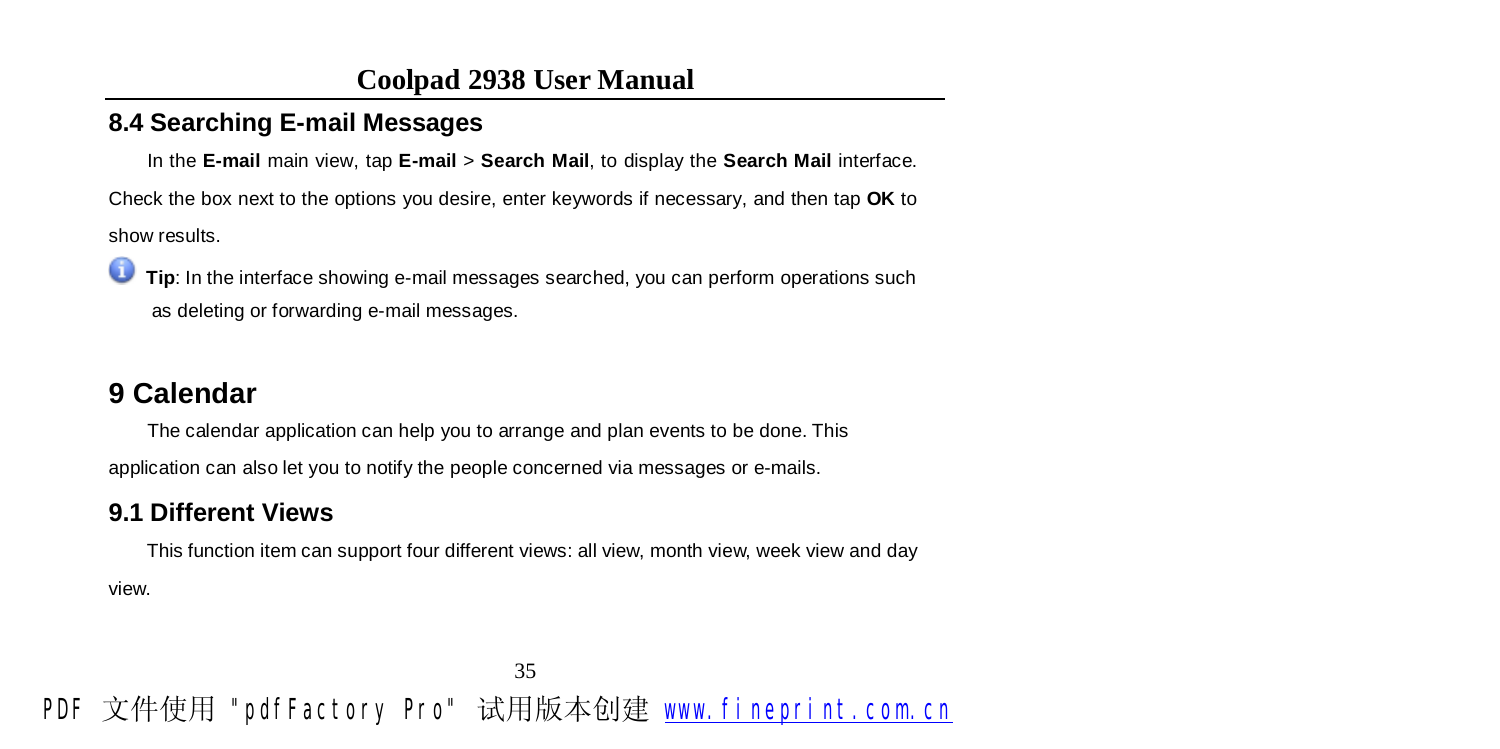# **9.2 Creating a Scheduled Event**

#### **Creating a Scheduled Event**

- 1. You can enter the interface for creating an event by one of following methods: Tap **New** in any view interface, or tapping an interval or pressing and dragging to select an area with the stylus in the week view.
- 2. Enter corresponding information.
- 3. Tap **Save** to save the itinerary.
- Ο **Tip**: You can edit the text using edit menu in the title bar.

#### **Creating a Repeating Event**

- 1. In the interface for creating a scheduled event, tap ▼ besides the **Repeat** option.
- 2. Choose **None**, **Advanced settings**, or other simple repeat options.
- 3. Select **Advanced settings**, you can specify the repeat cycle by setting corresponding options.
- 4. Set repeat pattern for this event entry. You can repeat this event by day, week, month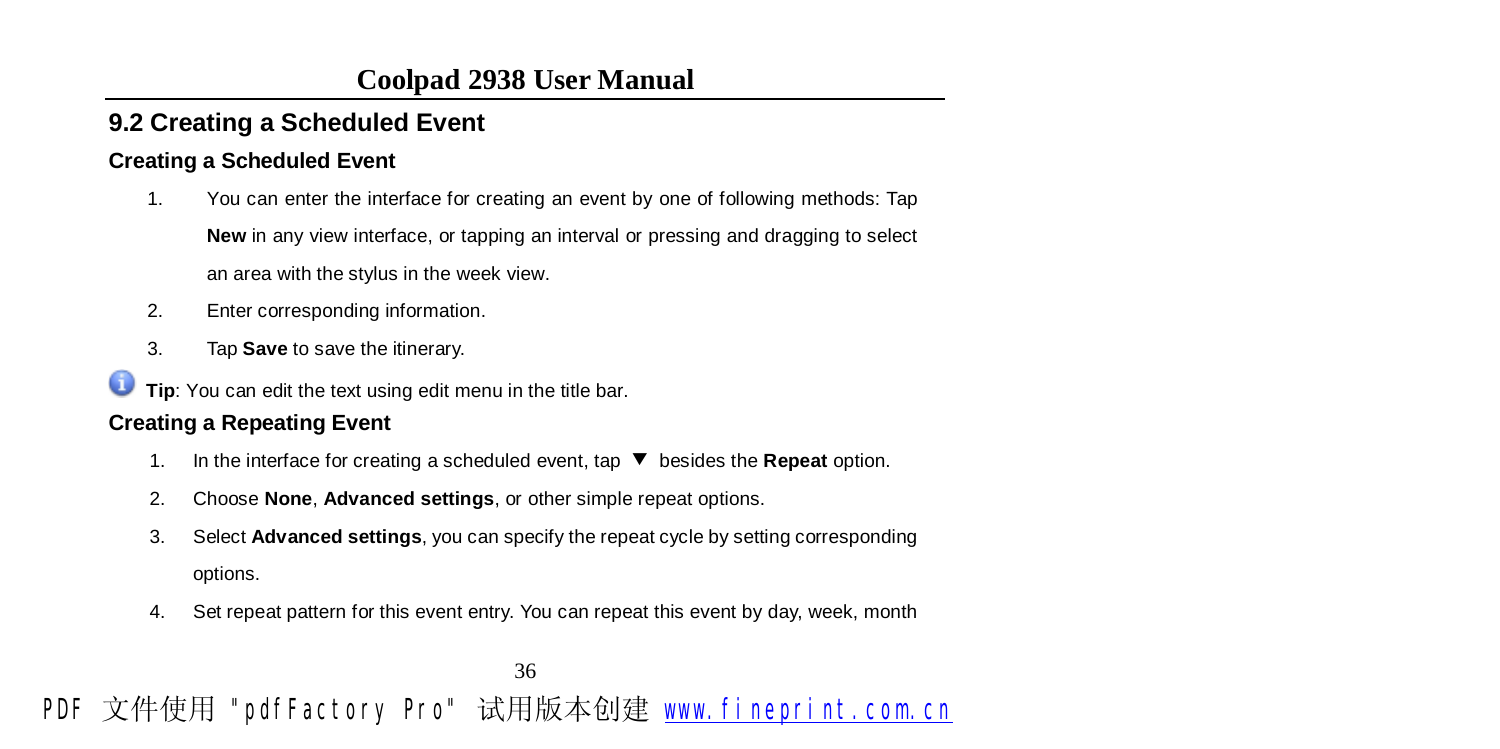or year.

5. Tap **OK** to save your settings.

#### **Creating an Event with Notification**

This device provides you with the feature of sending notification on a scheduled event via short message(s).

- 1. In the interface for creating a scheduled event, tap **Alarm** to display the **Set Remind** interface, where you can set reminder alarm for the event.
- 2. If you need to be reminded of upcoming events, set the alert state to **On**.
- 3. Enter and set up the corresponding options.
- 4. Tap **OK**.

#### **9.3 Managing Scheduled Events**

In the all view, tap an event to display event details. Then, you can modify it by referring to

instructions given in *Creating a Scheduled Event*. Also, you can delete it.

37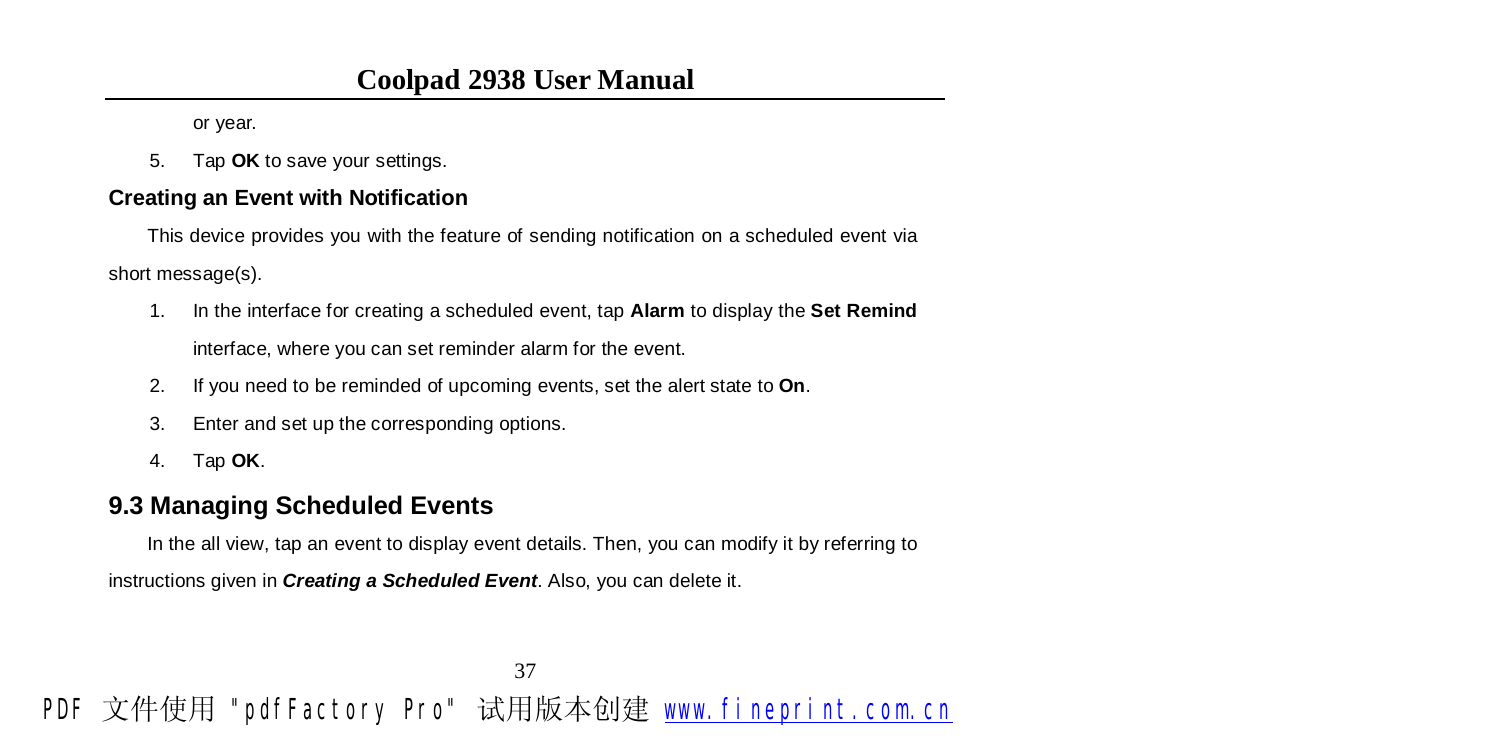### **9.4 Querying Scheduled Events**

**Calendar** of this device provides you with a powerful query feature.

In the all view interface, you can select the corresponding option from the drop-down list to query the specified scheduled events according to on-screen instructions. Alternatively, you can select **Search** from the first drop-down list, and then you can query the specified scheduled events according to keywords and date.

# **10 Memos**

### **10.1 Creating a New Memo**

- 1. Tap **New** in the **Memos** main view.
- 2. Tap  $\|\mathbf{v}\|$  in the title bar and select a category for the memo.
- 3. Enter the corresponding content.
- 4. Tap **Save** to finish creating a new memo.

This phone supports you to create customized folder in **Memos**. Tap **Folder** under the

38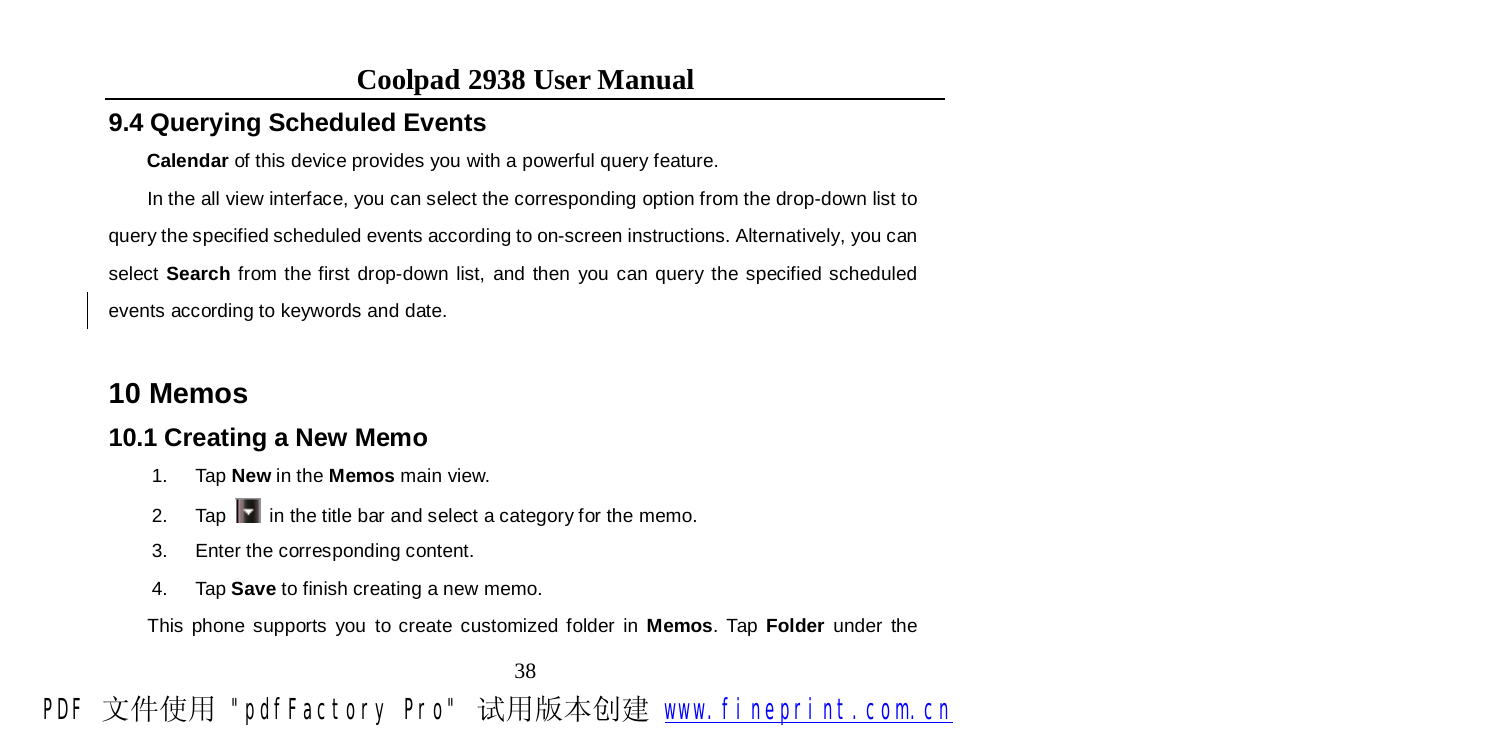main window to enter the customized folder list window of **Folder**. Tap **New** to create a memo

category. Enter the corresponding options and tap **Save**.

#### **10.2 Managing Memos**

You can browse, modify or delete a memo.

### **10.3 Searching in the Memos**

Tap the title bar in the main view, select **Memos > Find** in the menu or tap **Find** directly in

the main view to enter the **Find** window. Enter the content to find and tap **OK**. Now system will

search the whole memo by the search criteria you entered.

Ο Prompt: In the list of search results, you can directly edit or delete a memo entry in the same way as above.

# PDF 文件使用 "pdfFactory Pro" 试用版本创建 [www.fineprint.com.cn](http://www.fineprint.com.cn)

39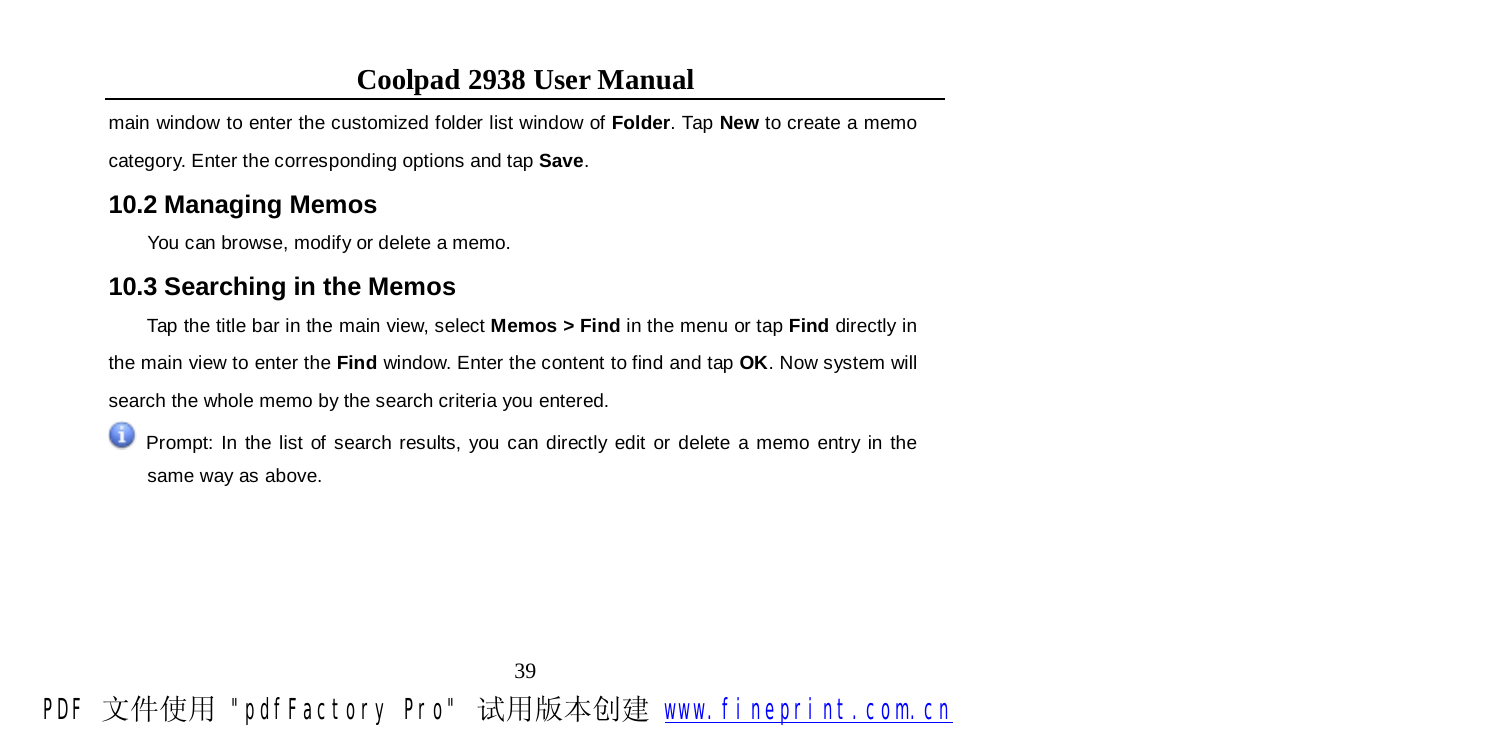# **11 Tasks**

Task List allows you to record and trace things to be done. You can create, edit, delete and find tasks.

# **12 Alarm**

**Alarm**: This device can support three alarm clocks at the time:

- 1. **ON** indicates the alarm has been activated; **OFF** indicates the alarm is not activated.
- 2. Tap the time display button to display the **Alarm** main interface, where you can make settings.
	- ① Alert modes fall into three types: **Once**, **Daily** and **Weekly**.
	- ② Tap the time display button to select the alert time.
	- ③ You can customize a text tip for the alarm. Tap the drop-down list box on the right of **Prompt** to select a text tip.
	- ④ Tap **Ring** to select an alert ring tone for the alarm.

<sup>40</sup>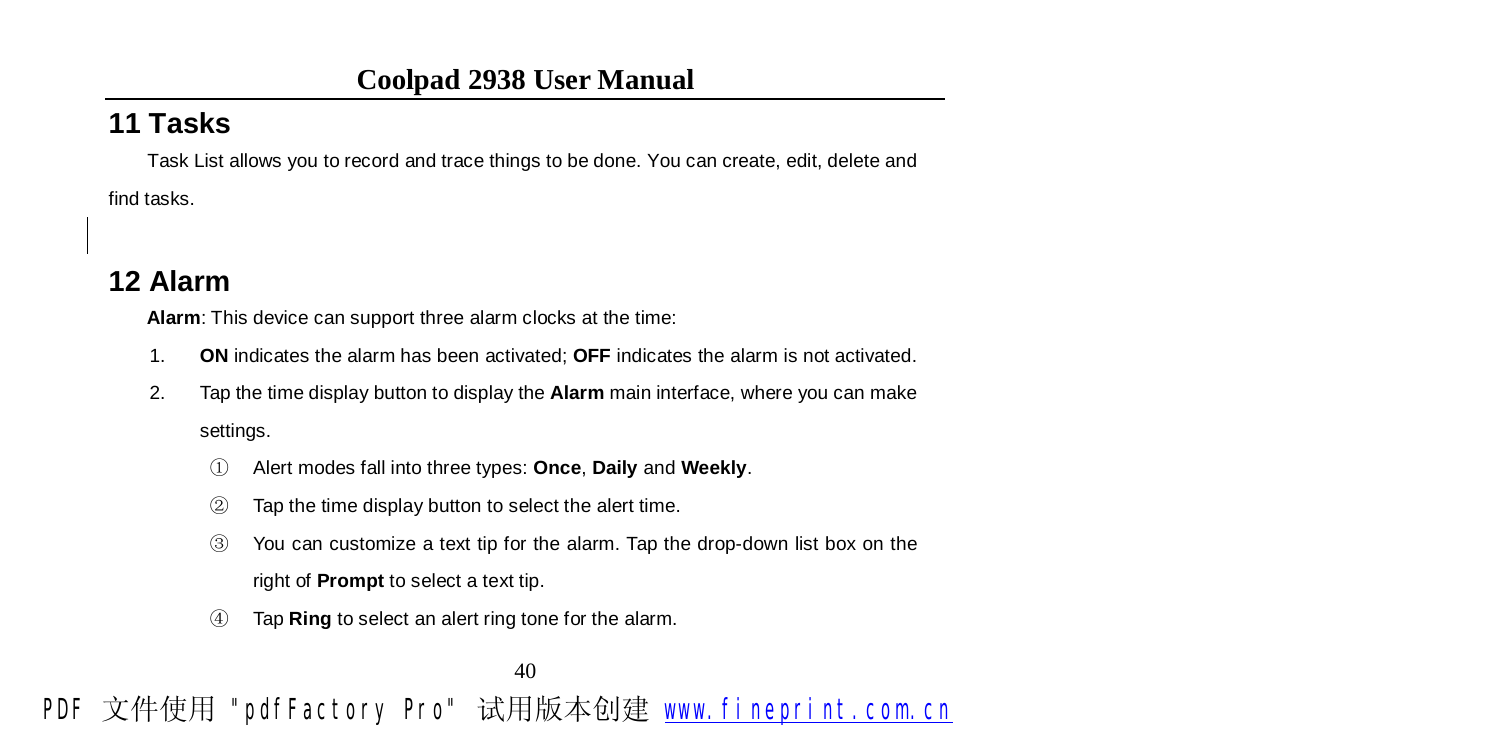# **13 My Files**

With the **My Files** application, you can view contents stored in this device and memory card and perform the corresponding operations.

### **14 Coolpad Player**

Coolpad Player provides the multimedia audio-visual playing feature for you.

Folders in Coolpad Player are as follows:

**My Music:** To view audio files.

**Music Playlist:** The playlist of audio files.

**My Movie(s):** To view video files.

**Movie(s) Playlist:** The playlist of video files.

PDF 文件使用 "pdfFactory Pro" 试用版本创建 [www.fineprint.com.cn](http://www.fineprint.com.cn)

41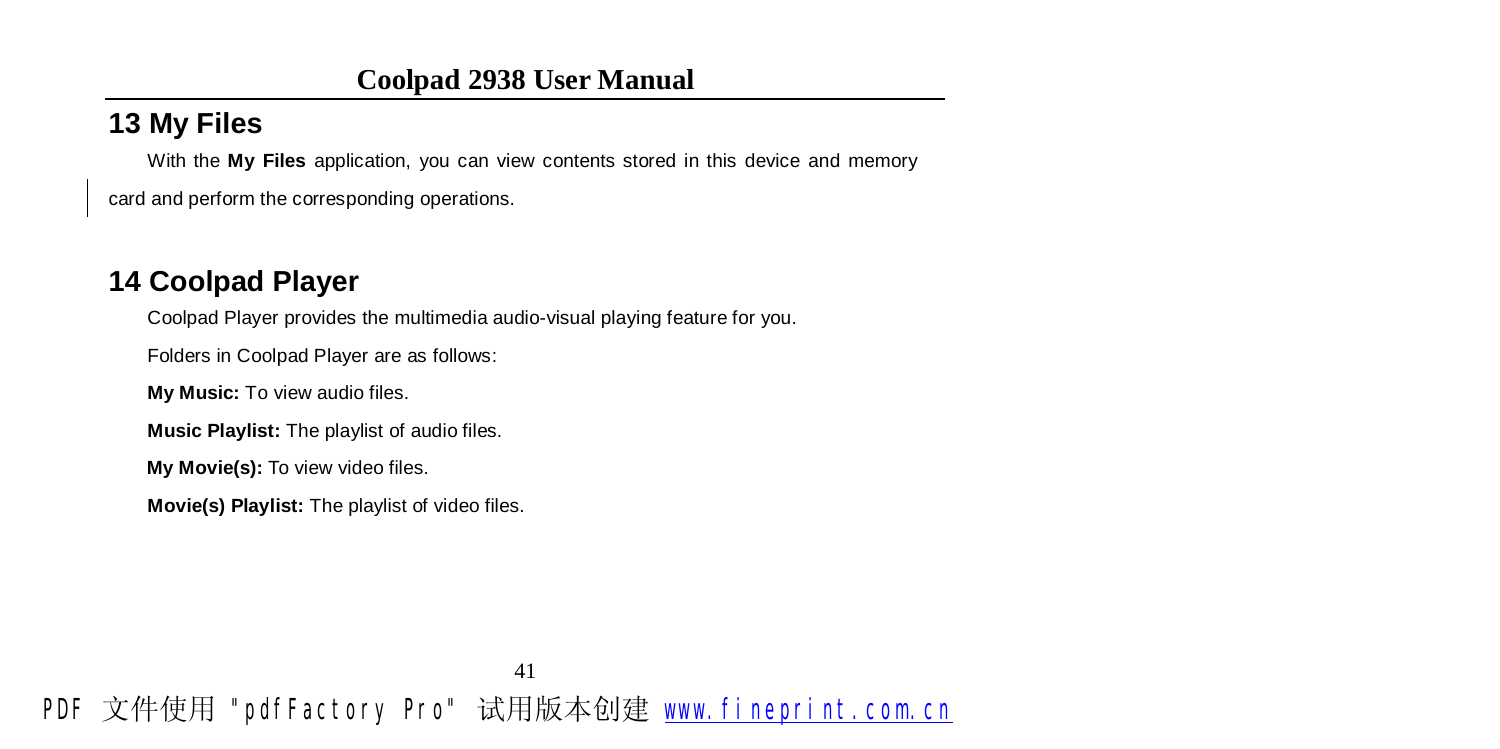

Fig. 14-1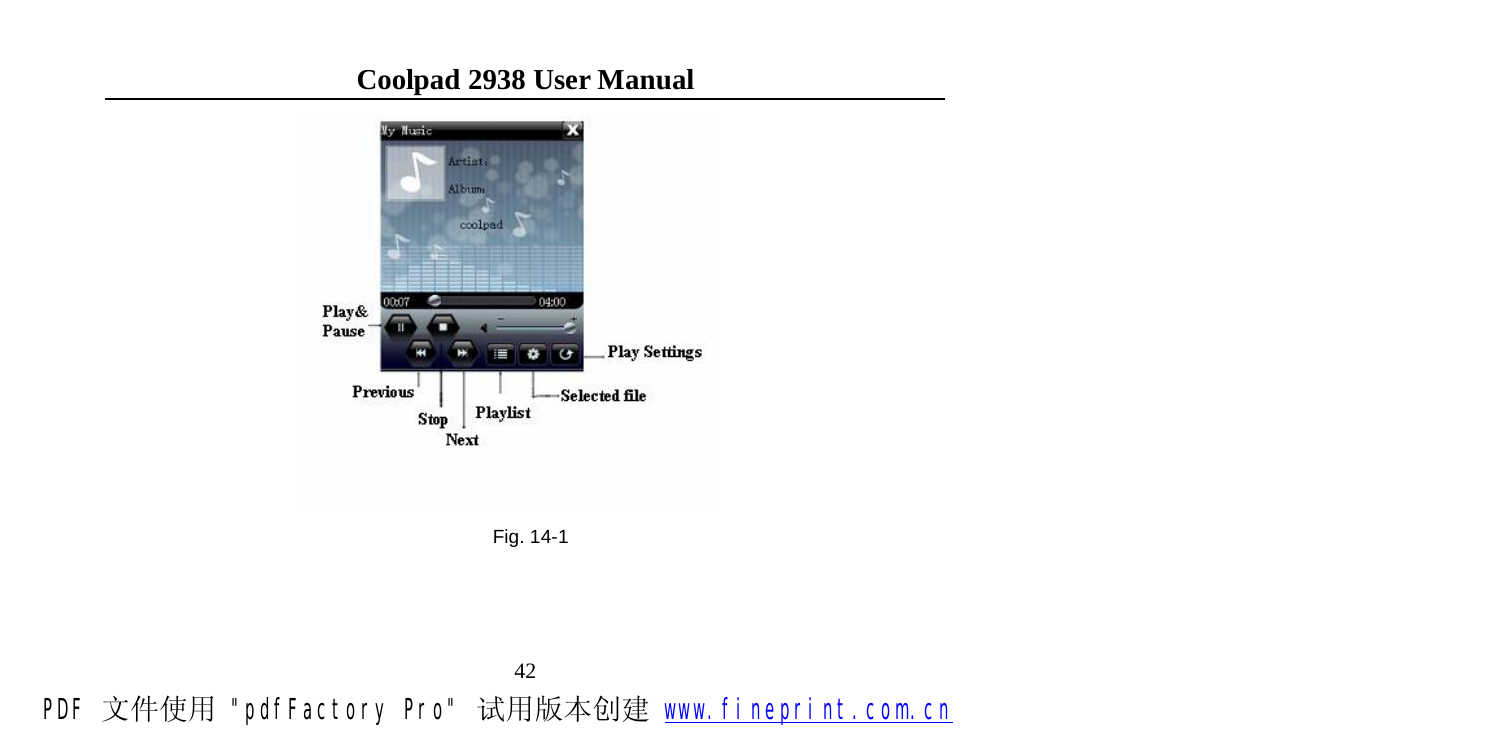

Fig. 14-2

#### **Playing an Audio-Visual File**

Please select an audio-visual file in a playlist. Then, tap **Play**. Only MP3 files can be played via Bluetooth. When a video file is being played, the default size of the file is its original size.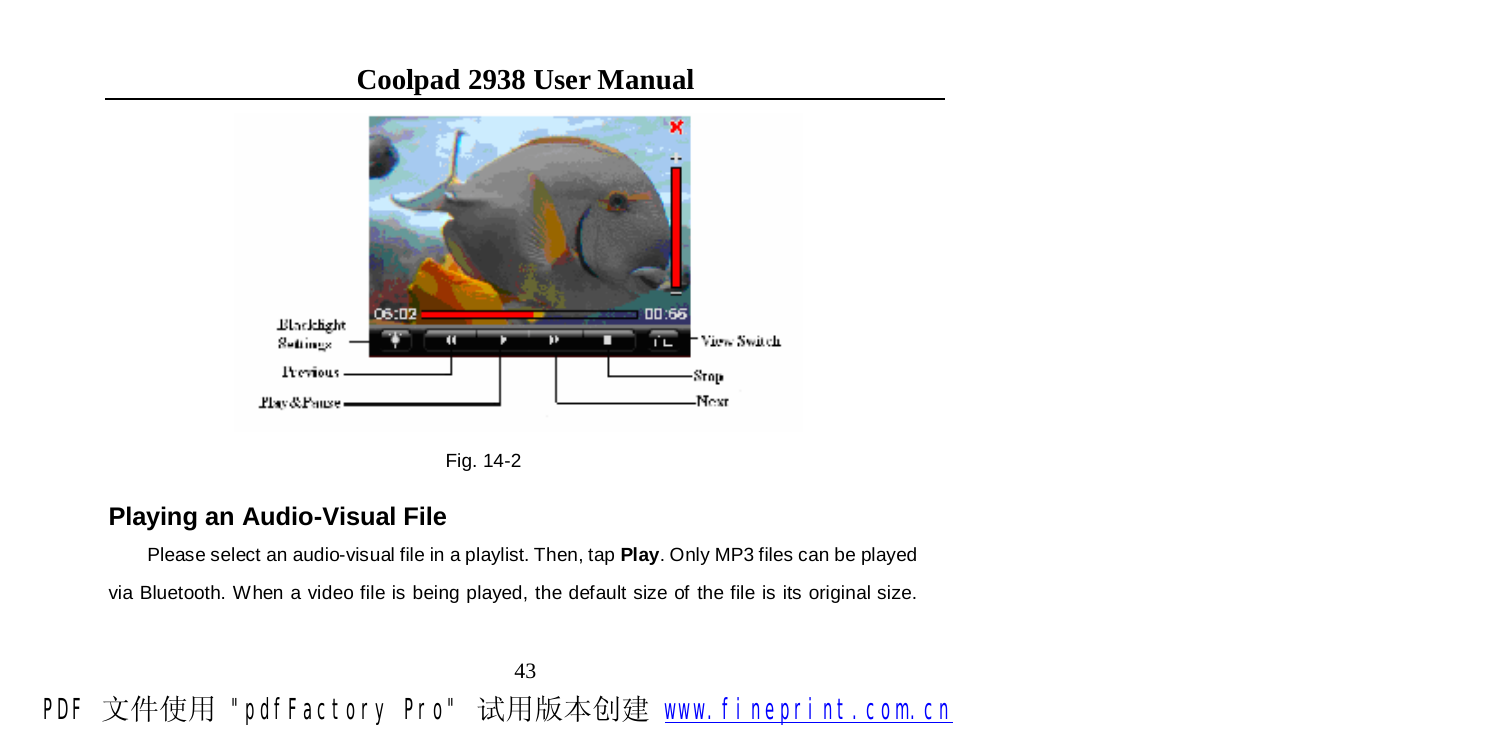The file will be played and placed in the middle of screen (as shown in Fig.14-2).

Select **Display** > **Lyrics** in the interface of **Options**. If lyrics (lrc format) are available for the MP3 file, and they are under the same directory with the same file name (e.g. the corresponding lyrics of file Coolpad.mp3 should be Coolpad.Irc), lyrics will be displayed as the MP3 file is played. Drag lyrics to adjust them to be simultaneous with the MP3 file (changes cannot be saved).

- 1. In the lyrics area and drag stylus upwards (from 1/6 screen height), lyrics will be displayed1 second earlier.
- 2. Drag stylus downwards, lyrics will be displayed 1 second later.

#### **View switch**:

- 1. Large size (when the resolution is 320x240 or more, play the file in full screen.)
- 2. Small size (when the resolution is less than 160x120, play the file in its original size or in its double size.)
- 3. When the resolution is from 160x120 to 320x240, play the file in its original size or in

44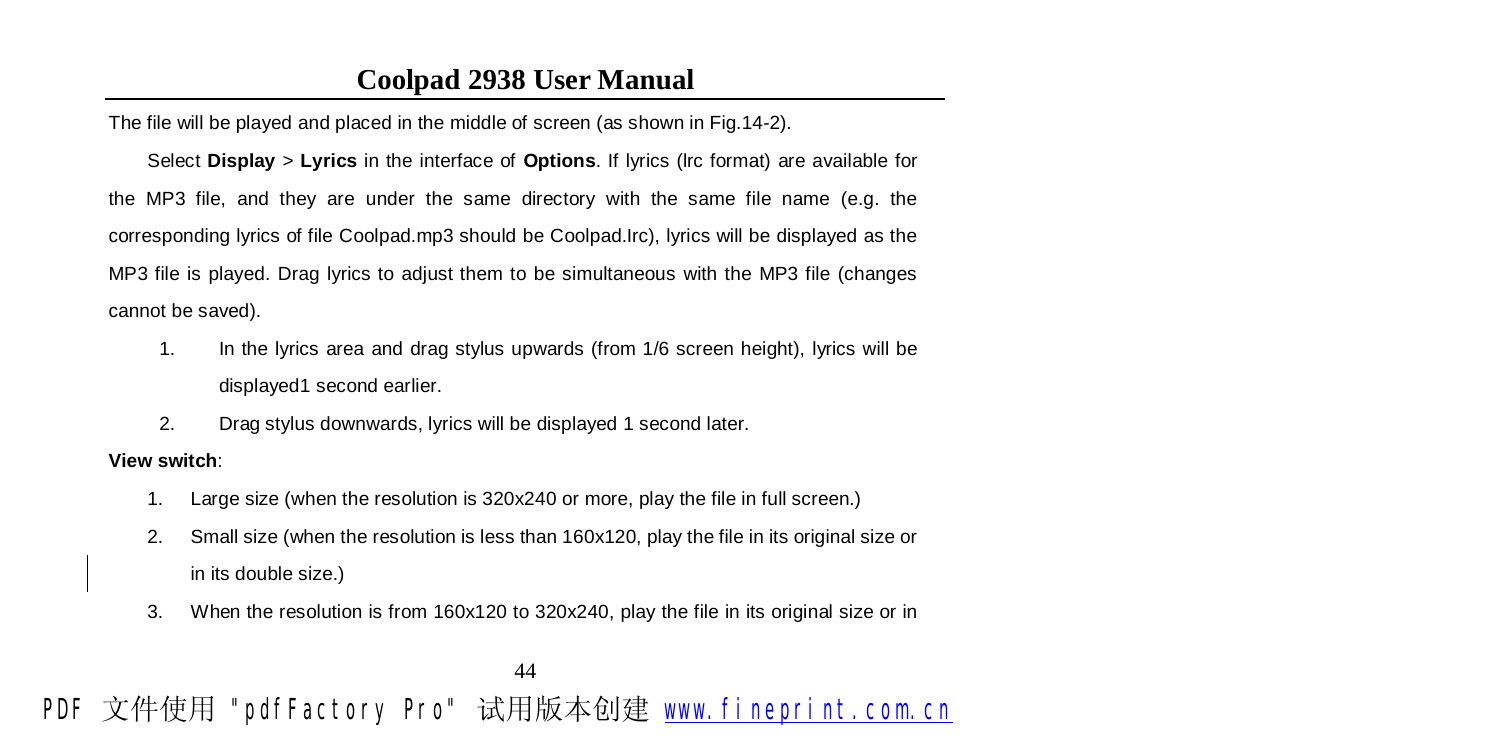full screen.

#### **Buttons for backlight stays on**:

When playing a video, backlight should stay on.

- 1. On: backlight stays on.
- 2. Off: set backlight off in **Control Panel** > **Backlight**

### **Music Playlist/ Movie(s) Playlist**

Tap **Add** to add music/movie(s) to the playlist. Tap **Del** to delete a file selected in playlist.

Tap **Play** to play the selected file. **Info** is for viewing the information of the selected file.

# **15 Camera**

The **Camera** application supports video recording and taking a photo. Before taking photos or recording videos, please make sure that a memory card inserted in your device.

Tap the **Settings** button to pop up a shortcut box for setting options. Tap each shortcut

45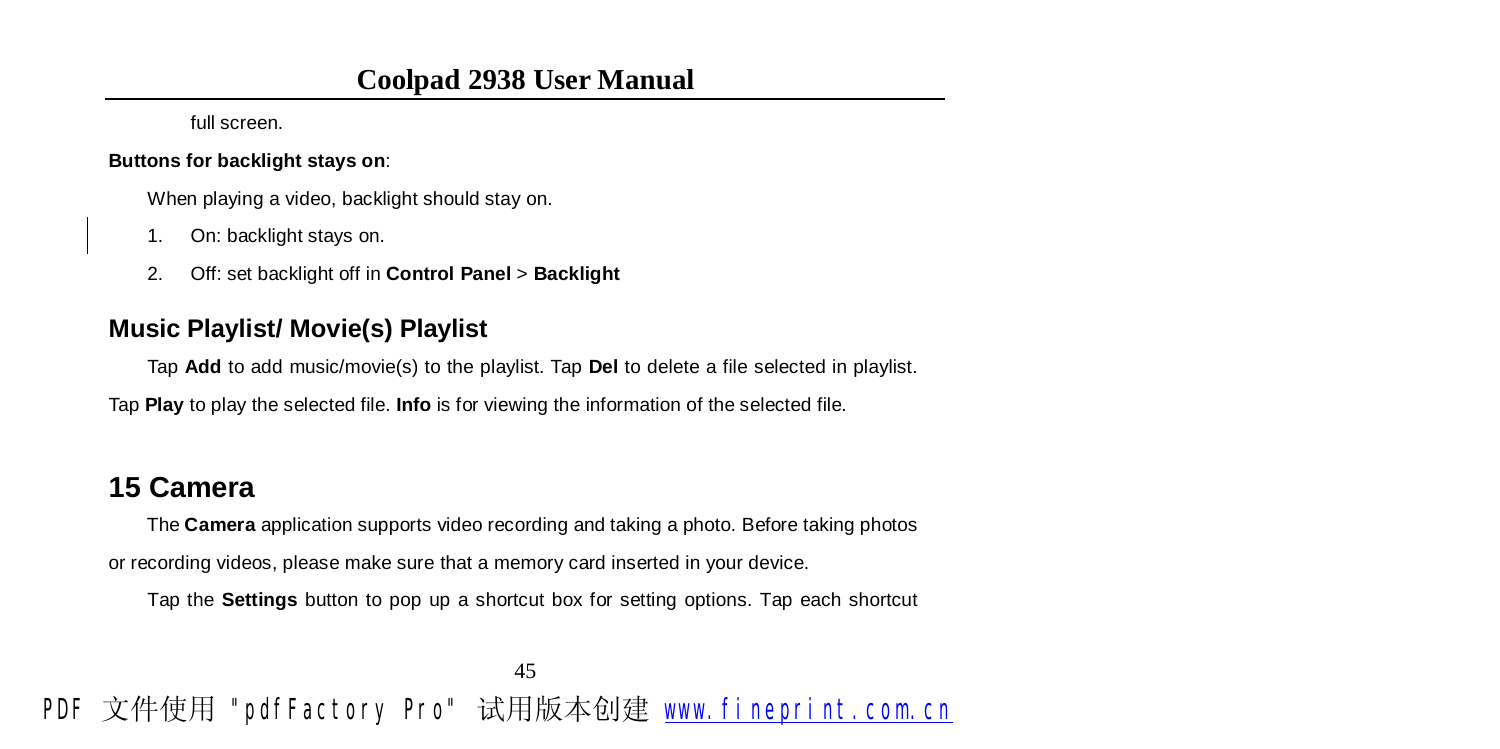icon to pop up its concrete contents, and then you can make selection.

**Mode**: Photo Mode/Video Mode

**Resolution**: 1600X1200/800X600/640X480/320X240

**Quality**: Normal/Fine/Superfine

**Zoom**: 1X/1.25X/1.5X/2X/2.5X

**Self-timer**: Off/5 sec/10 sec

**Continue Shooting**: Off/4 shots/9shots

**Frame**: On/Off

**Special Effect**: Normal/Black & white/Negative/Sepia

**Contrast/ Chroma/Brightness** 

#### **15.1 Taking a Photo**

You can enter the shooting mode by default after enabling this application or selecting **Photo** in the mode selection. After setting various parameters of your camera, focus on the subject and press the Shutter button or press the center of 5-way joystick to complete shooting.

46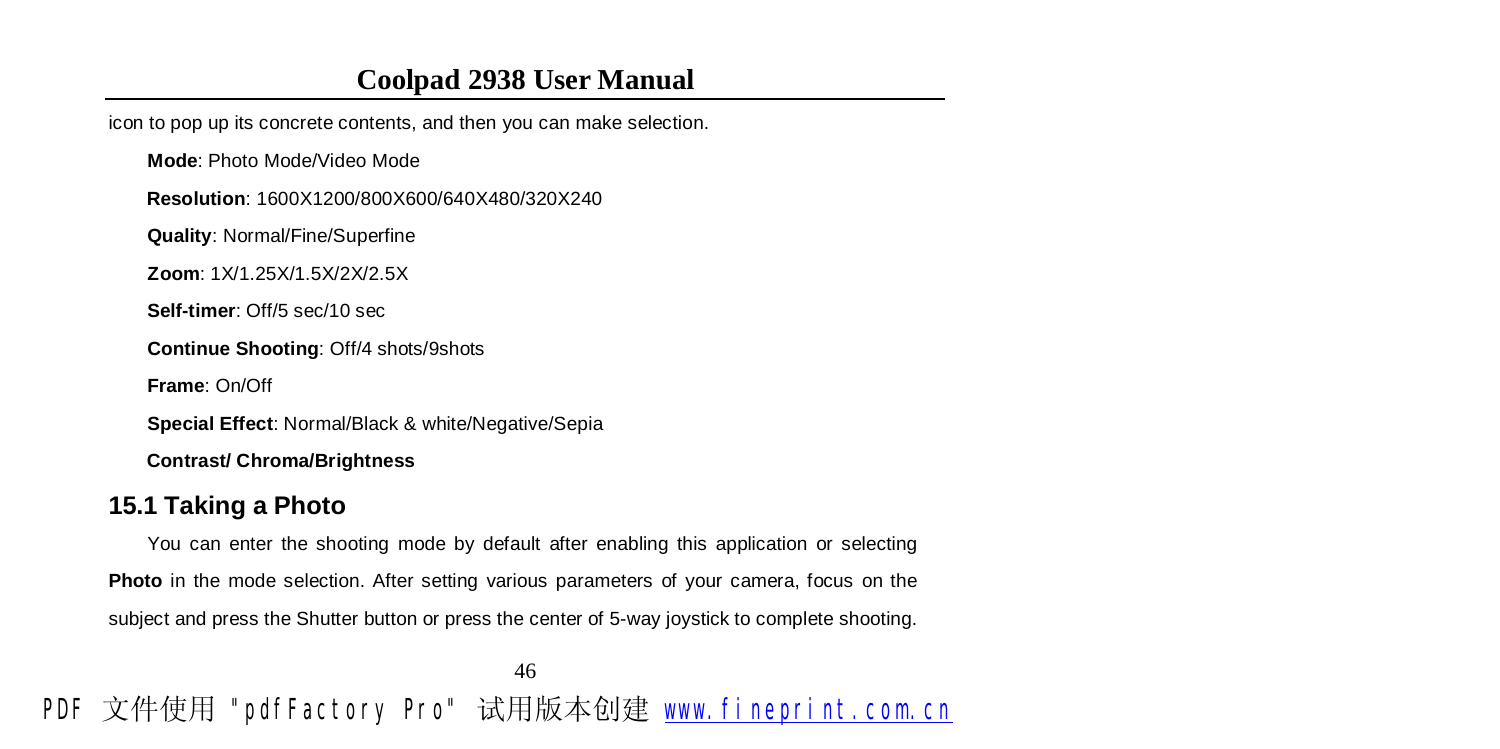The photo taken is automatically saved to the storage location you selected.

#### **15.2 Viewing Photos**

Tap the **Browse** button to view photos you took. You can select a photo to browse in the **Browse** interface. Select **Set as Wallpaper** to set the selected photo as the wallpaper. Tap

**Slide** to view photos as slide show. Tap **Del** to delete the photo.

#### **15.3 Making a Video Recording**

To enter the video mode, select **Video** in **Mode**, or tap the video icon in the main view.

Press the Shutter key to start recording and press it again to stop.

## **16 Ringtones**

The **Ringtones** application allows you to store and listen to fair-sounding music. With this application, you can not only listen to ringtones stored in folders of **Phone**, **System**, **User Data**,

47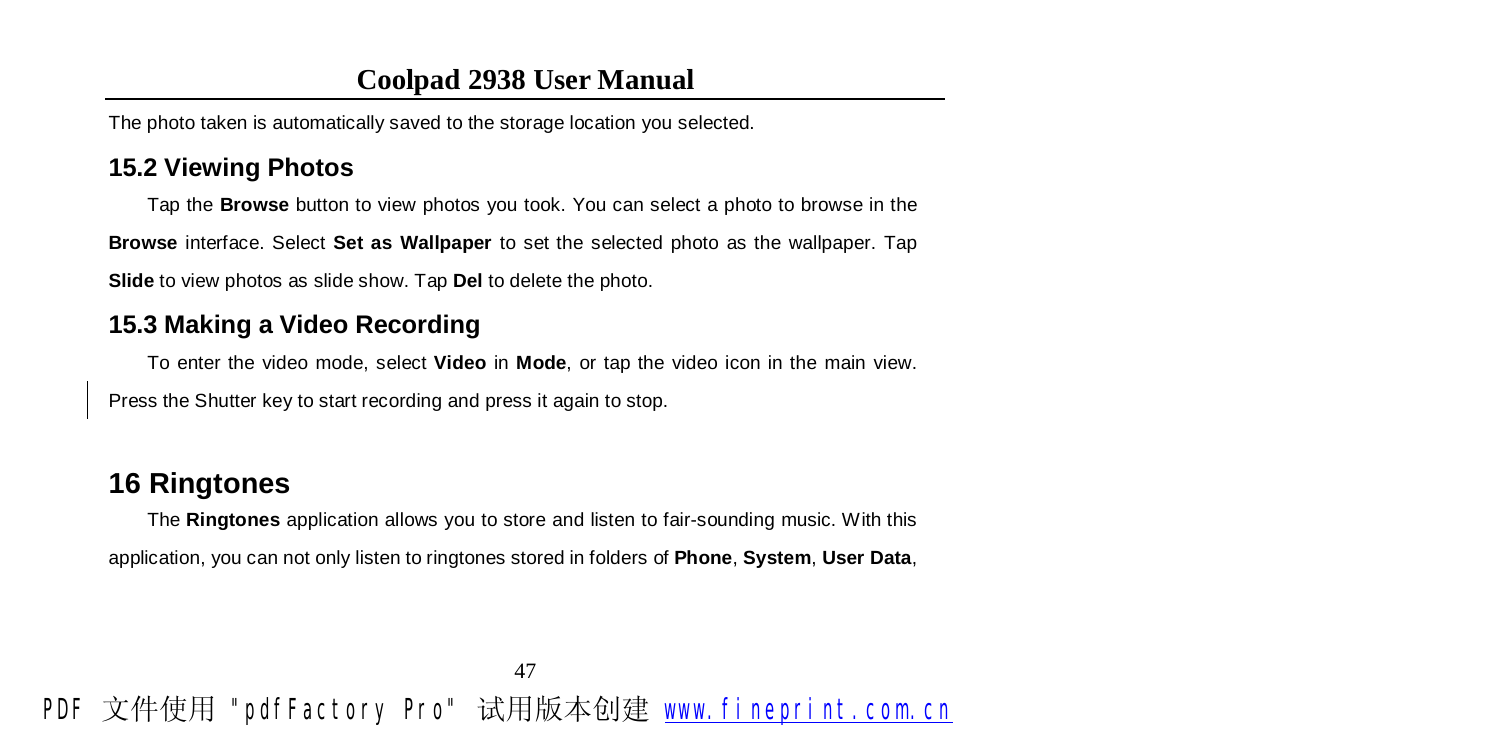**Brew Downloads** and **SD Card**, but also set a ringtone as CDMA ringtone, GSM ringtone, or message tone.

#### **17 Album**

Album is a tool serving to process images. Folders of **Photo**, **SD Card**, **Phone**, **System** and **Brew Downloads** are available in this application. It has powerful image processing functions such as save, deletion and viewing images, and supports interaction with modules such as **Camera**. You can browse images in thumbnail mode, list mode and slide show mode.

**Set as Wallpaper**: Set the selected image as standby display;

**Send**: Send the selected image;

**Slide**: Browse images in slide show mode;

**B**: Browse images in thumbnail mode;

**E**: Browse images in list mode.

48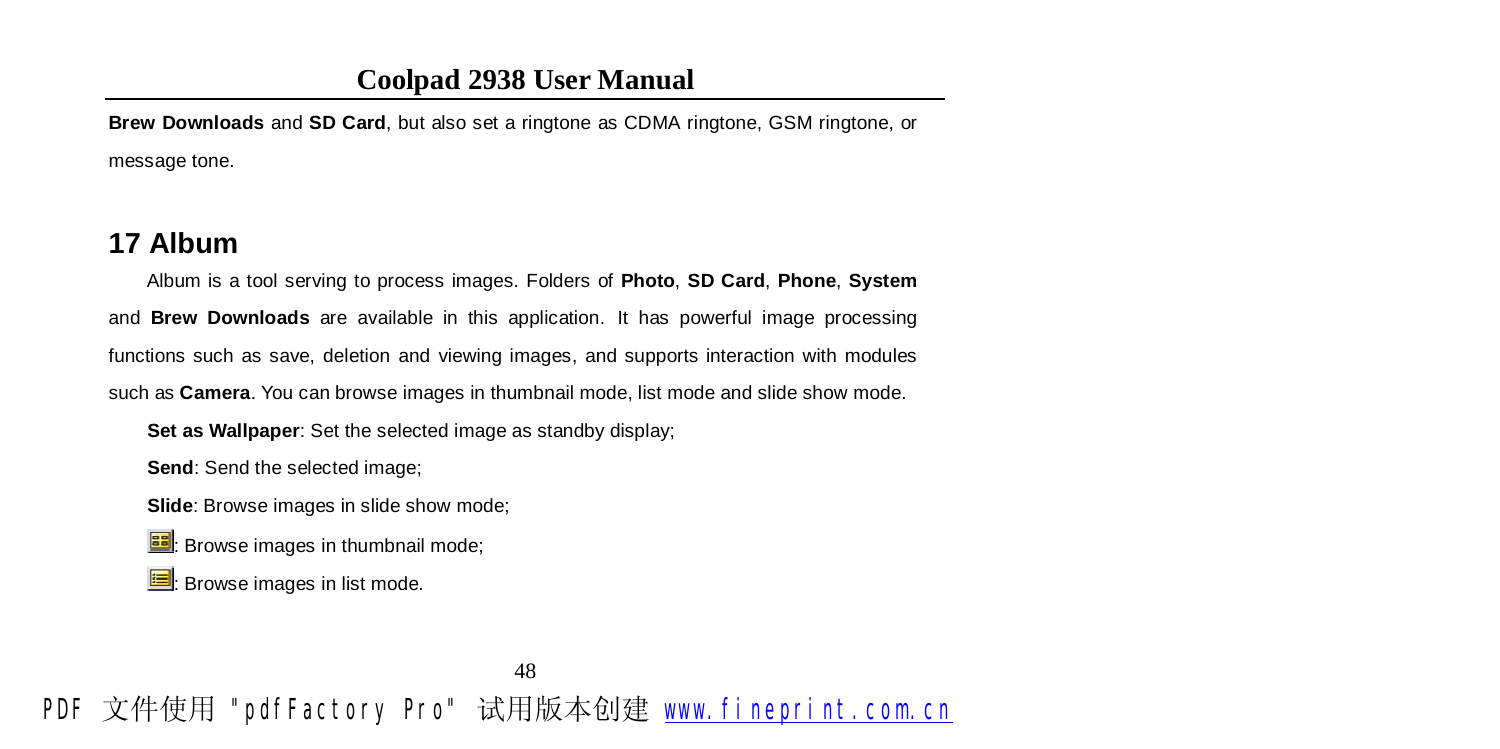# **18 Recorder**

This application provides powerful recording feature for you.



#### **18.1 Recording a Sound Clip**

In the main interface, tap **Recorder** > **Settings** to pop up the settings interface. Then, you can record a sound clip after setting up the corresponding settings. The specific actions are as follows:

Tap **Recorder** to pop up the main interface. You can name the clip. Select a path to record the clip. Then, you can tap the record button to start recording a sound clip. Meanwhile, time display area shows the progress of recording. Upon completion of recording, tap the **Stop**

49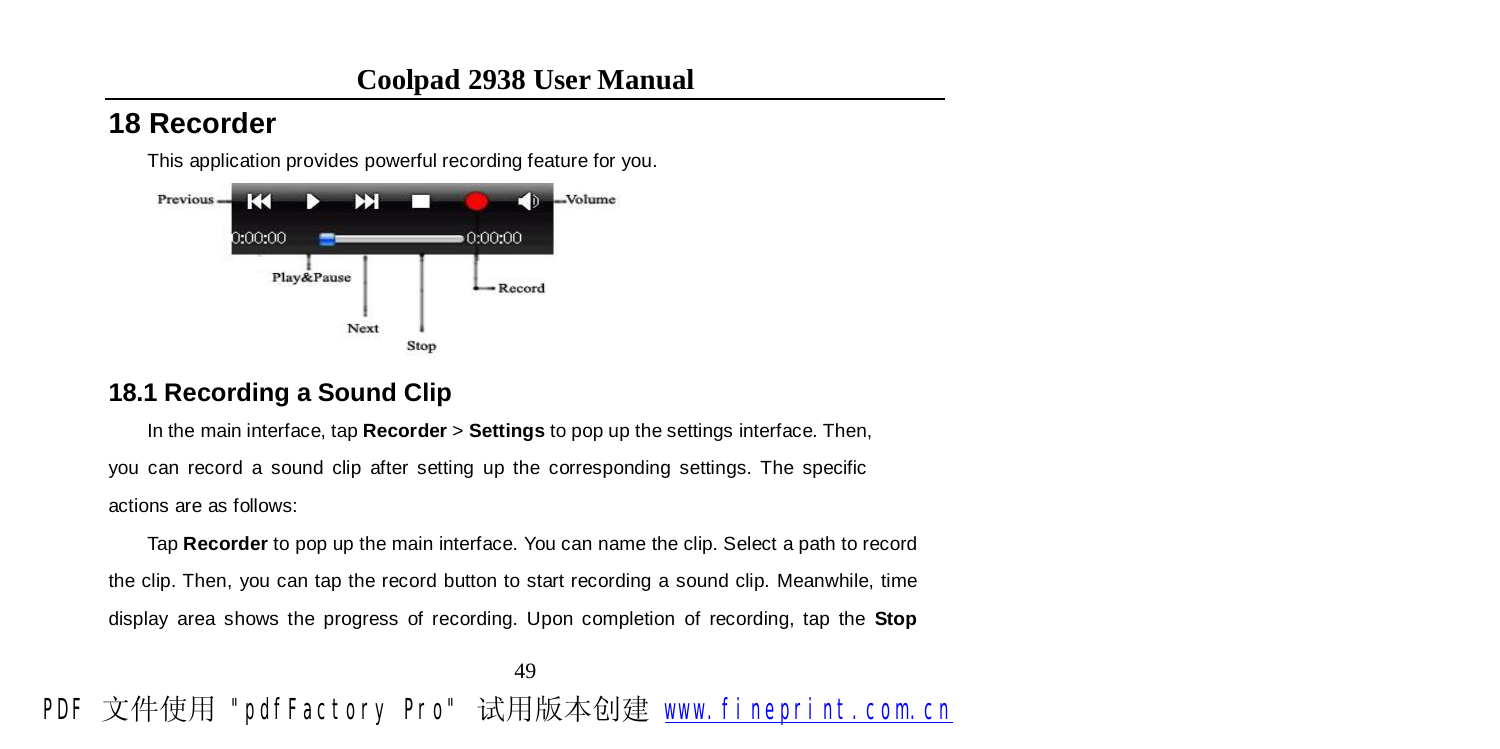button. Then, the sound clip is displayed in the list area automatically. To play a sound clip, select the file to be played in the list, and then tap the Play button. During playing, you can pause or stop playing of it according to your needs.

#### **18.2 Deleting a Sound Clip**

In the list area, select the sound clip to be deleted, and then tap **Recorder** > **Delete** to enter the **Delete** interface. Tap **Sel.All** or tap the file to be deleted. And tap **Del**.

### **19 Radio**

With this application, you can get the latest news at any time. Please insert a headset into the jack before listening to the radio.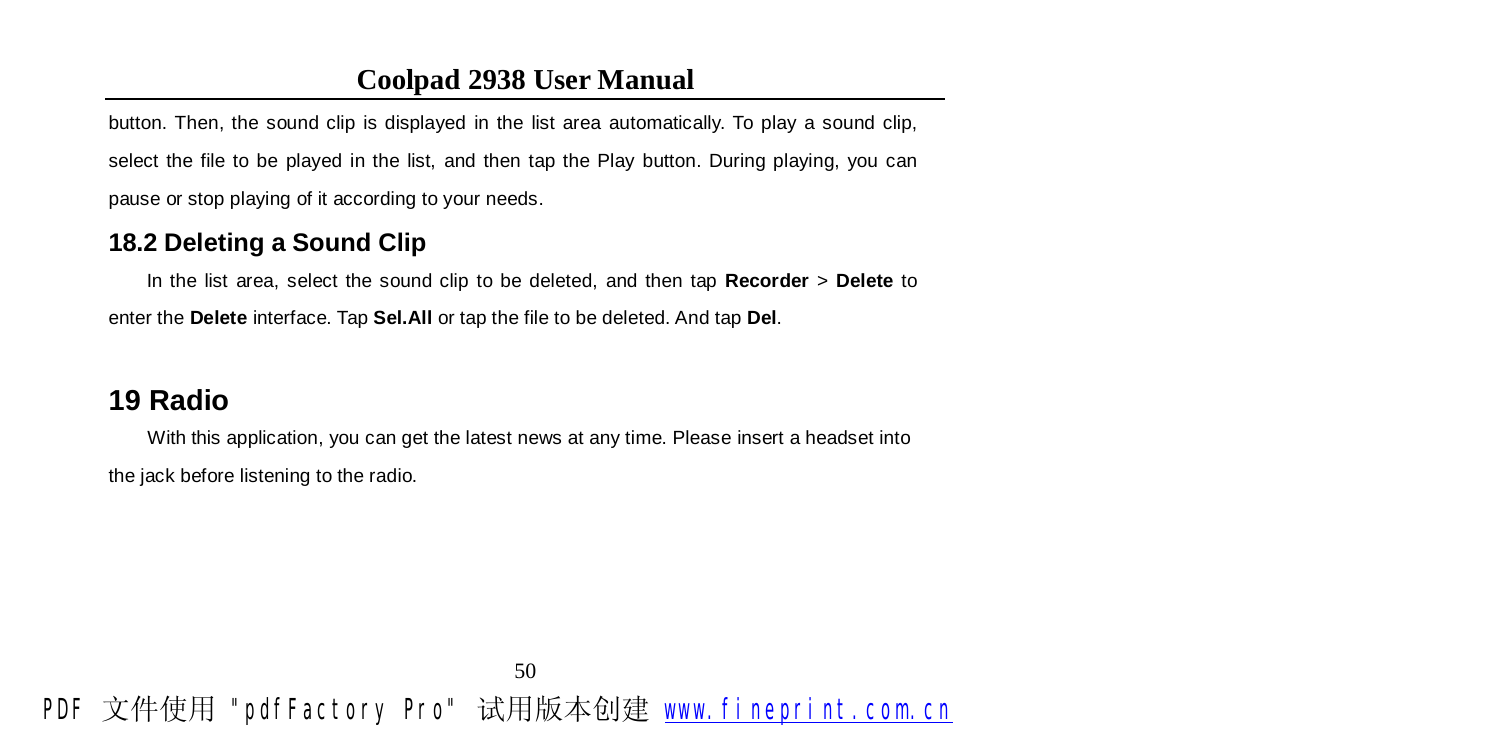

### **20 Games**

This device provides you with different kinds of colorful games, which help you to relax fully

in entertainment. For specific operations, please refer to **Help** in each game.

**Note**: Please see your product for actuality.

51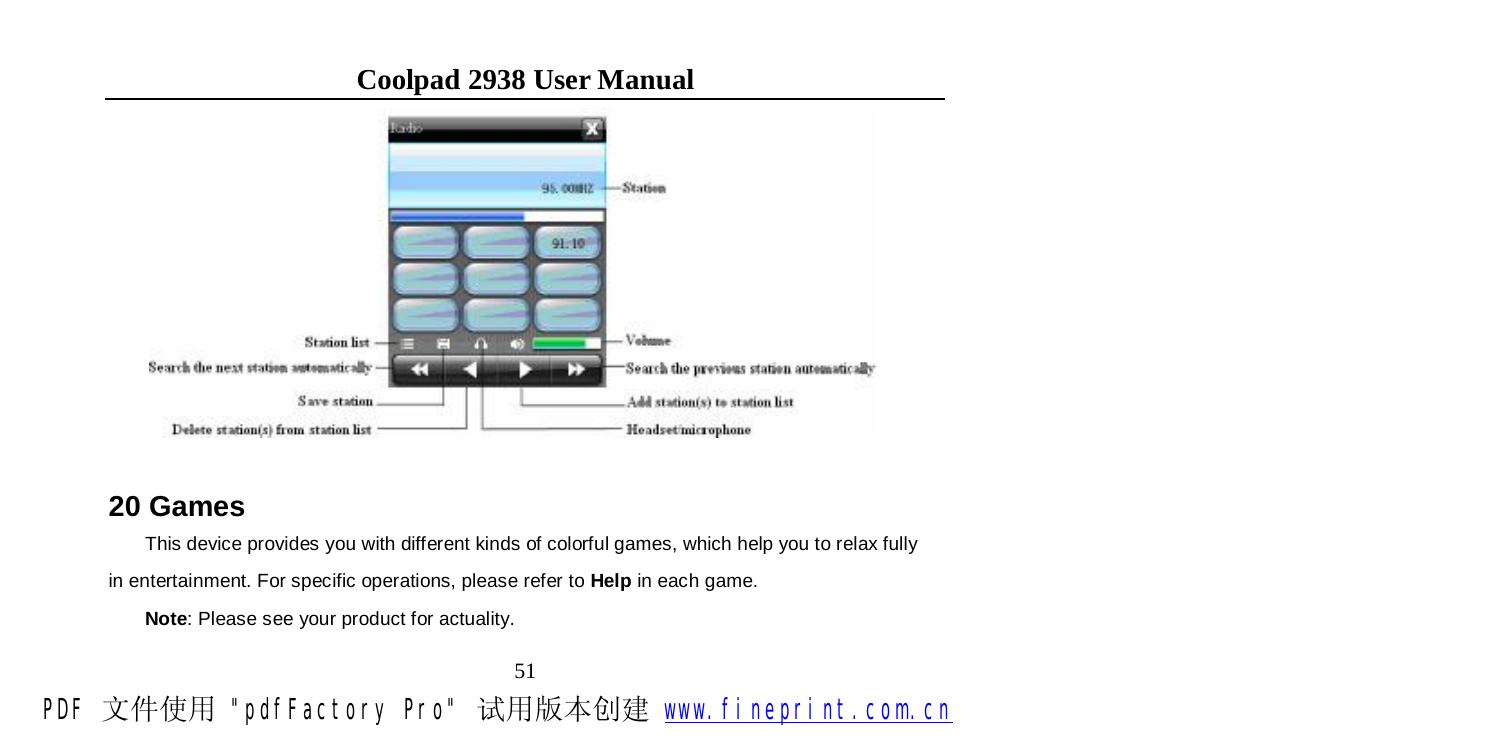# **21 Control Panel**

#### **21.1 Standby Settings**

With this feature, you can set the options displayed on your standby screen.

### **21.2 Call Settings**

With this feature, you can set corresponding options of CDMA and GSM according to your needs. Some functions are provided by your service provider. If you want to use these network services, please contact your service provider for their availabilities. If any, you can open or subscribe these network services.

#### **Auto answer**

In the **Call Settings** main view, select the check box **Auto answer** to implement this feature. Then, when an incoming call arrives, your phone will automatically answer the call if you do not respond within a certain period of time. To disable this feature, you can just cancel the selection of this check box.

#### **Default network**

52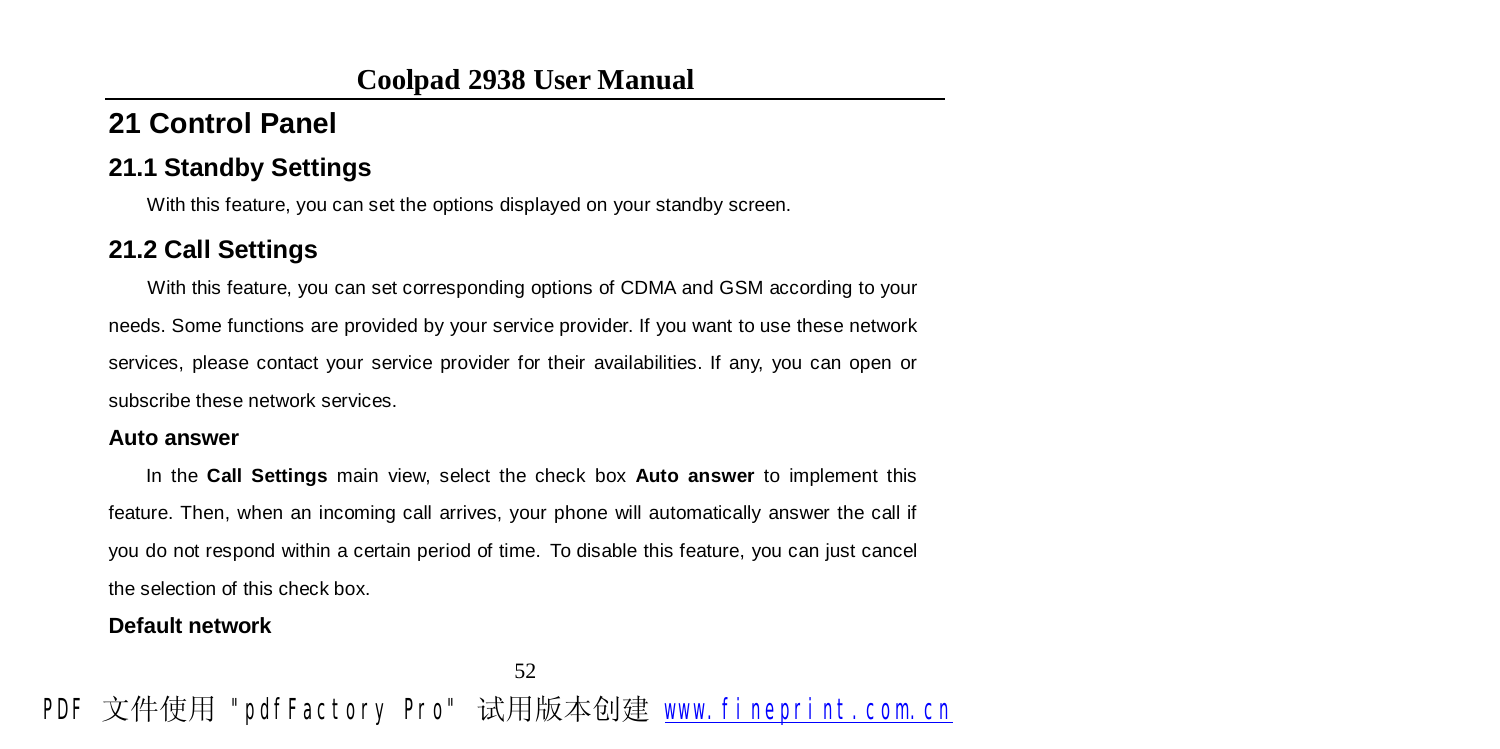You can set this option in the **Call Settings** main view. If selected, your phone will directly activate communications module in slot1. It will automatically select CDMA.

#### **Last-used network**

If you didn't change card after last power-off, your mobile device will enable the network on the basis of last used network settings.

#### **Slot 1 & Slot 2**

With this feature, you can record data of UIM/ SIM card.

### **CDMA&GSM**

#### **Security Settings**

Select whether to use the security lock.

#### **IP No.**

This device permits you to preset an IP number. Thus, you only need to press and hold a phone number and select **IP Dial** from the pop-up menu; or enter a phone number on the keypad and then tap the **IP** button. Without entering the IP number manually, the system will

53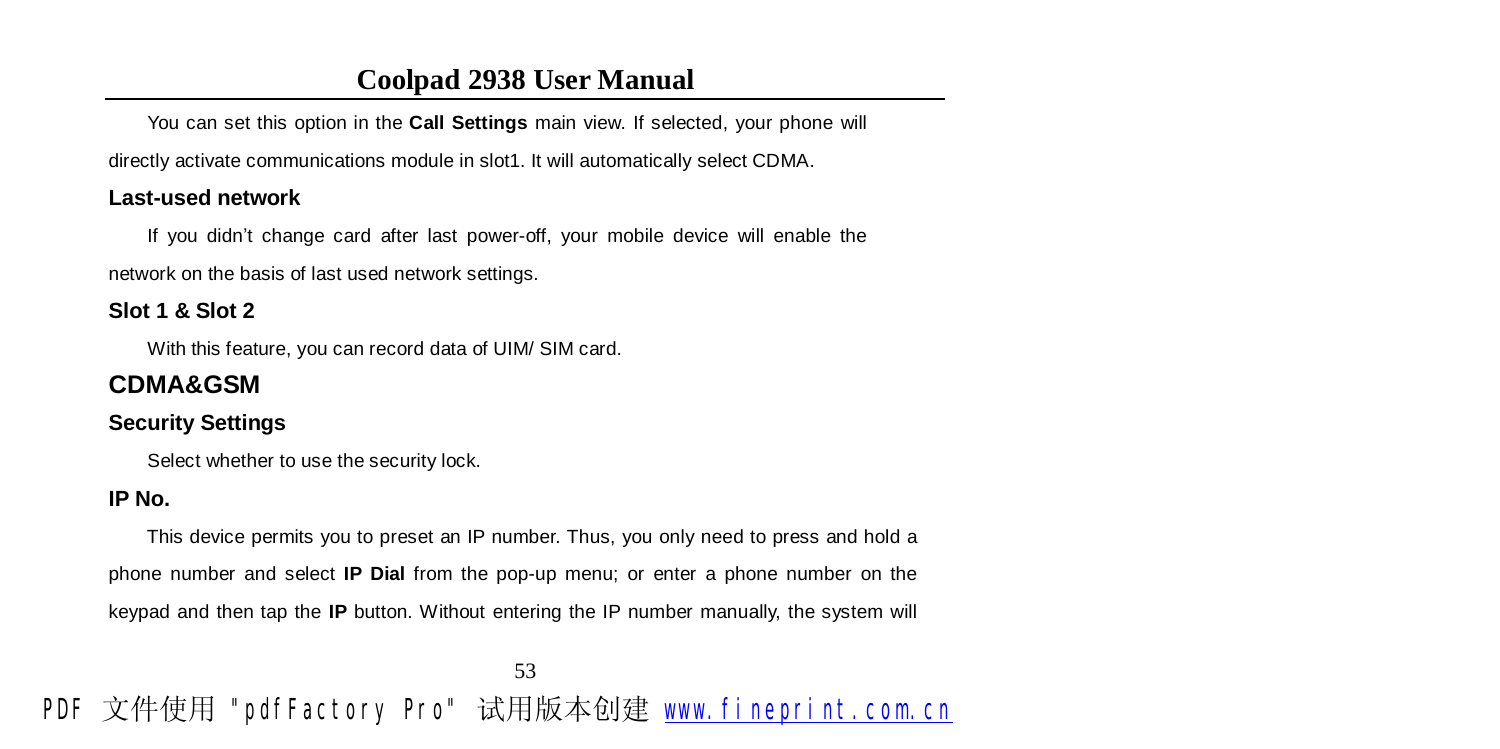automatically add the IP number you set before the number to be dialed.

ω **Prompt**: This feature needs network support. For specific IP number, please contact your network service provider.

#### **Call Wait**

The call wait feature is available for your device. If you receive a call from the third party B while you are on a call with party A, you can place the active call on hold and answer the call from party B. After you finish the conversation with party B, you can continue the call with party

A.

Œ **Prompt**: After you selected an operation, the system will automatically dial the corresponding number to check whether the service is enabled or disabled. Please follow the voice prompt and finish the corresponding operations. For specific service contents, please contact your network service provider.

#### **Network**

Tap **Network** to display the **Network Setup** interface. Then, you can perform

54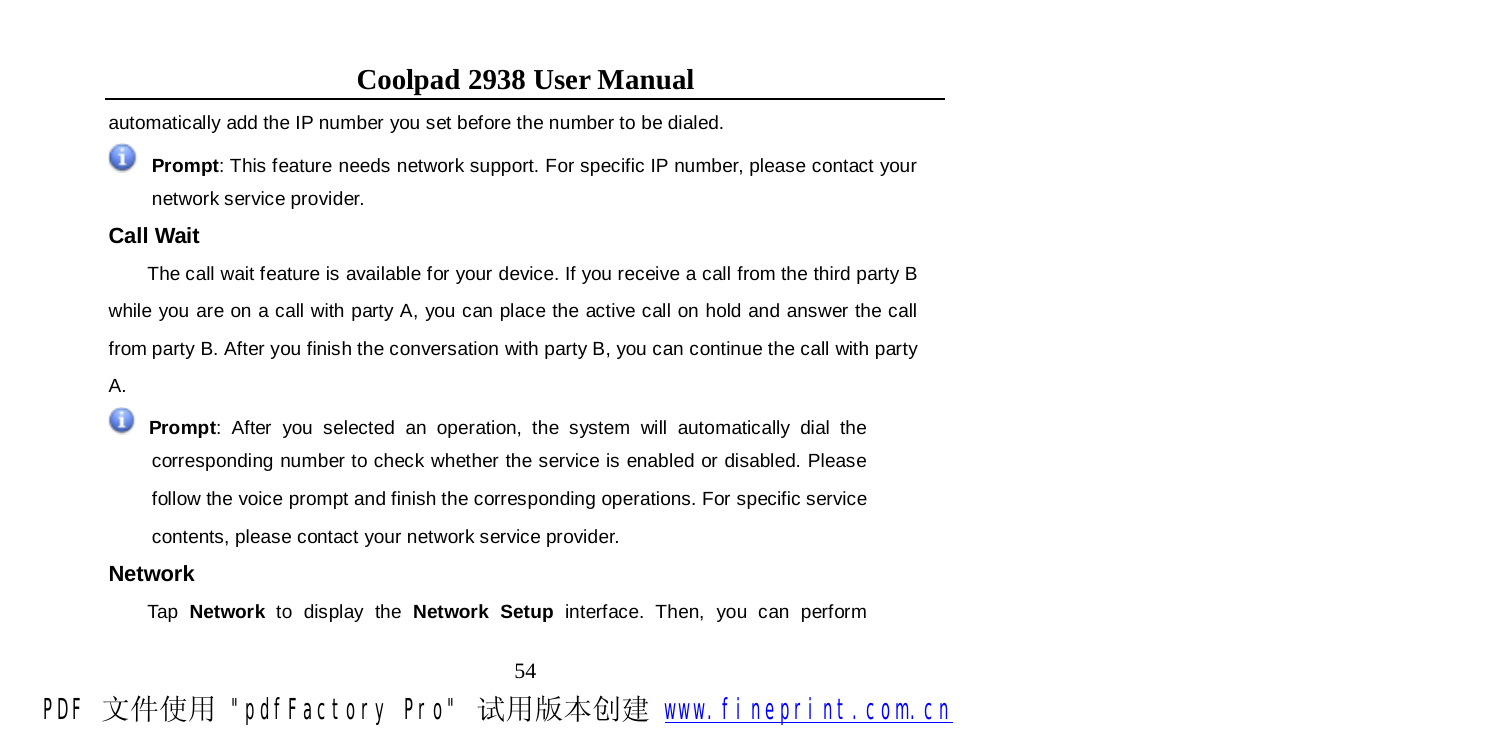corresponding operations by following screen instructions.

**Caution**: This feature is only applicable to GSM. For specific service contents, please contact your network service provider.

#### **Call Fwd**

This feature allows you to forward incoming calls according to the related setup.

**Caution**: Before setting the feature of Forward Call on your phone, you need to make an application to your network service provider for this service.

#### **21.3 Network Settings**

With this feature, you can create several dial-up networking connection modes. After you enter this feature, select a network type and input its corresponding networking parameters. Follow the instructions and buttons. Tap **Save** to save the settings. For specific settings, please contact your network carrier.

All parameters in the **Dial-up** are preset before they leave factory. So there is no need to

55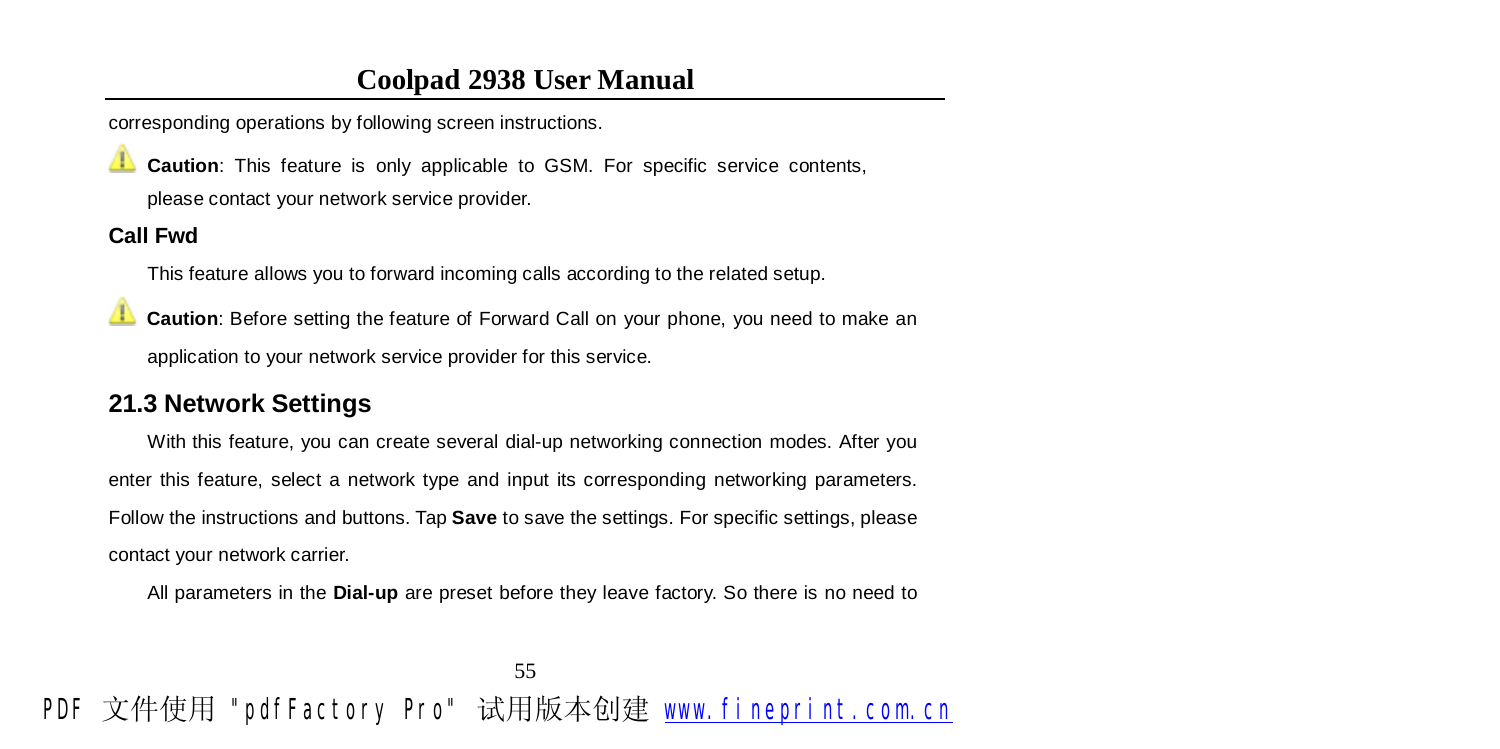set them manually.

#### **21.4 Device Settings**

With this feature, you can set your device according to your needs.

**Caution**: Please remember all passwords you have set. There is no way to retrieve password if you forgot it, which will result in loss of data on the phone.

# **22 Profiles**

With this feature, you can customize the incoming call ring, ring volume and so on.

| <b>Profiles</b> | <b>Feature</b>                 | <b>Volume</b>                 |
|-----------------|--------------------------------|-------------------------------|
| <b>General</b>  | All applications are available | <b>Standard volume</b>        |
| <b>Meeting</b>  | All applications are available | Automatic mute, vibrate only. |
| <b>Outdoor</b>  | All applications are available | Enhanced volume, ring plus    |
|                 |                                | vibrate                       |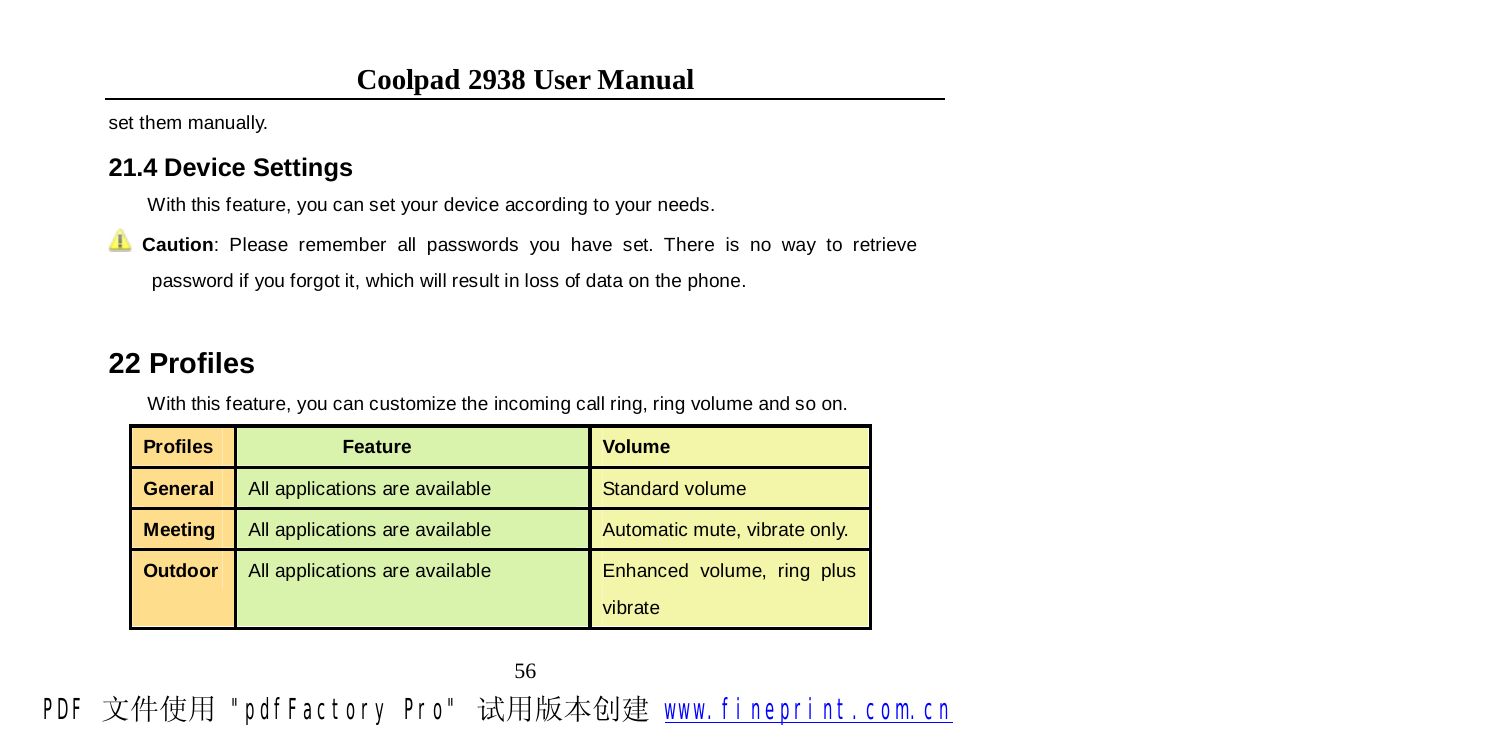| <b>Profiles</b> | <b>Feature</b>                          | <b>Volume</b>                  |
|-----------------|-----------------------------------------|--------------------------------|
| Quiet           | All applications are available          | Volume is smaller than that in |
|                 |                                         | General mode                   |
| <b>Flight</b>   | Communication features are disabled.    | Standard volume                |
|                 | Only PDA features are available.        |                                |
| VIP             | Call Filter and VIP List are available. | Standard volume                |

**Prompt**: Volumes of these modes listed above are system default values. You can set them according to your needs and prefers.

# **23 Connectivity**

### **23.1 U-Disk**

This feature implements the free storage and access among the mobile device, memory

card and the PC. For specific operations, please follow screen instructions.

57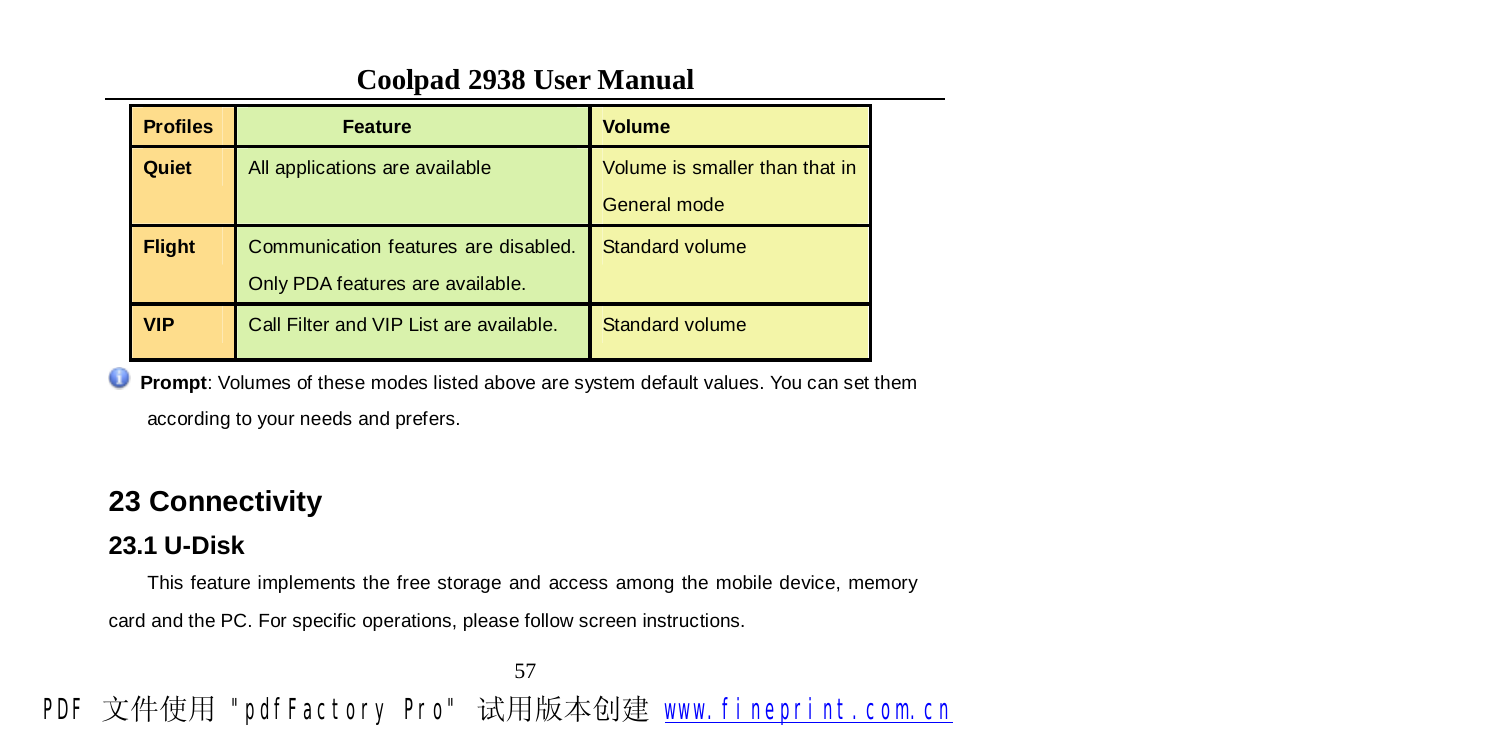## **23.2 PC Backup**

This device provides you the feature of backing up and restoring data. Using the data synchronization application of this device, you can set up communication connection between your mobile device and the synchronization program on your PC, and implement data synchronization between the mobile device and the PC.

Data synchronization on this device is implemented through a USB cable. So, before synchronization, you should make sure that the mobile device is connected to PC through the USB cable correctly. The connection procedure is as follows:

- 1. The PC pops up a message: **Found New Hardware**. And then it pops up an installation wizard for the new hardware.
- 2. Install the driver according to the instructions.

#### **Synchronization Mode**

At present, the mobile device supports three synchronization modes: **Data Backup**, **Data** 

58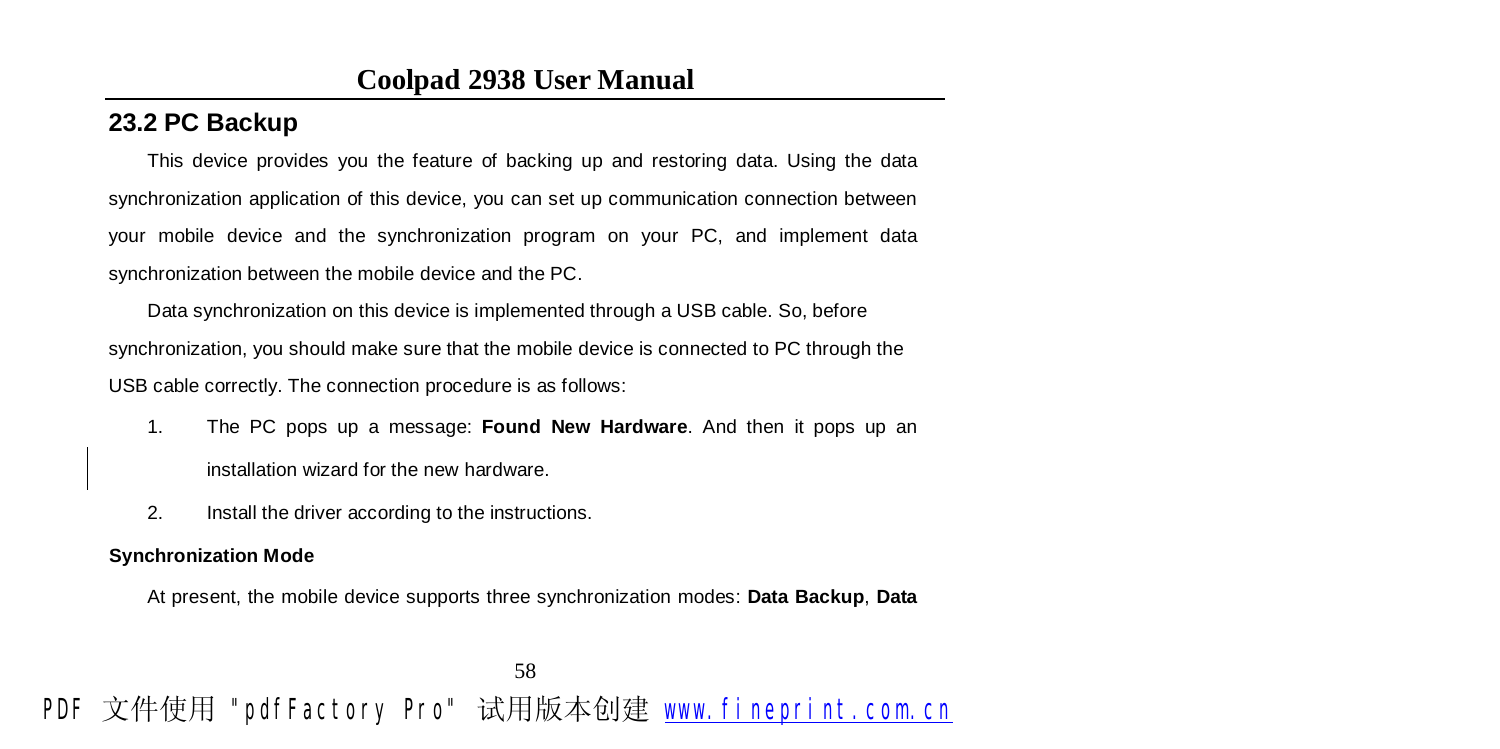**Restoration** and **Data Synchronization**.

#### **Synchronization Preparation**:

- 1. If it is the first time you use this program, install the Coolpad Suite software on the CD packed with your device.
- 2. Connect one connector of the USB cable packed with the mobile device to the USB

port, and the other connector to the mobile device.

- 3. Tap **Connectivity** > **PC Backup**.
- 4. Run the Coolpad Suite software on PC, register a user account and login.
- 5. Now you can restore and synchronize the data backup. (Coolpad Suite main interface)
- Ο **Prompt**: For details of ActiveSync, please refer to Coolpad Suite help document. (Tap F1 after logging in CPS.)

59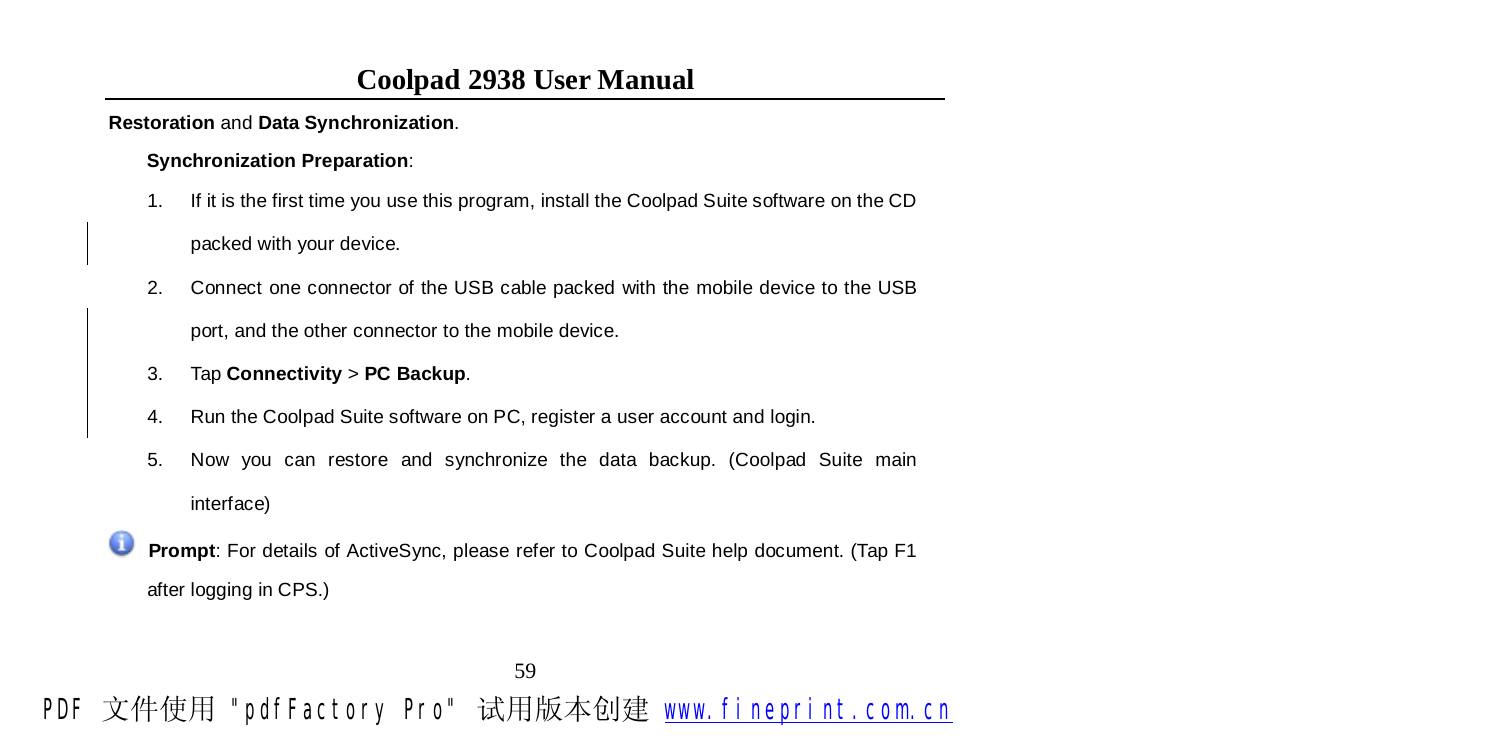# **24 Modem**

Besides general features of a smart phone, this device can serve as an external wireless modem of a PC. If the phone is connected to the PC through a data cable, you can connect to the Internet using dial-up networking with your phone on the PC. This function is only available in CDMA. Please make sure a CDMA card is in the device and the network is available.

#### **Step 1: Install Coolpad 2938 USB driver**

- 1. Connect the mobile device to PC with the USB cable.
- 2. The PC pops up a message: **Found New Hardware**. And then it pops up an installation wizard for the new hardware. Follow the instructions and install Coolpad 2938 USB Driver. Then, the system will install modem automatically.

#### **Step 2: View and set the modem**

Click **Start** > **Control Panel** and double tap **Phone and Modem Options** to pop up a list box. The **Qualcomm USB Modem 3197** showed in this list box is just the modem you installed in Step 1. Tap **Properties** and select **115200** for **Maximum Port Speed**.

60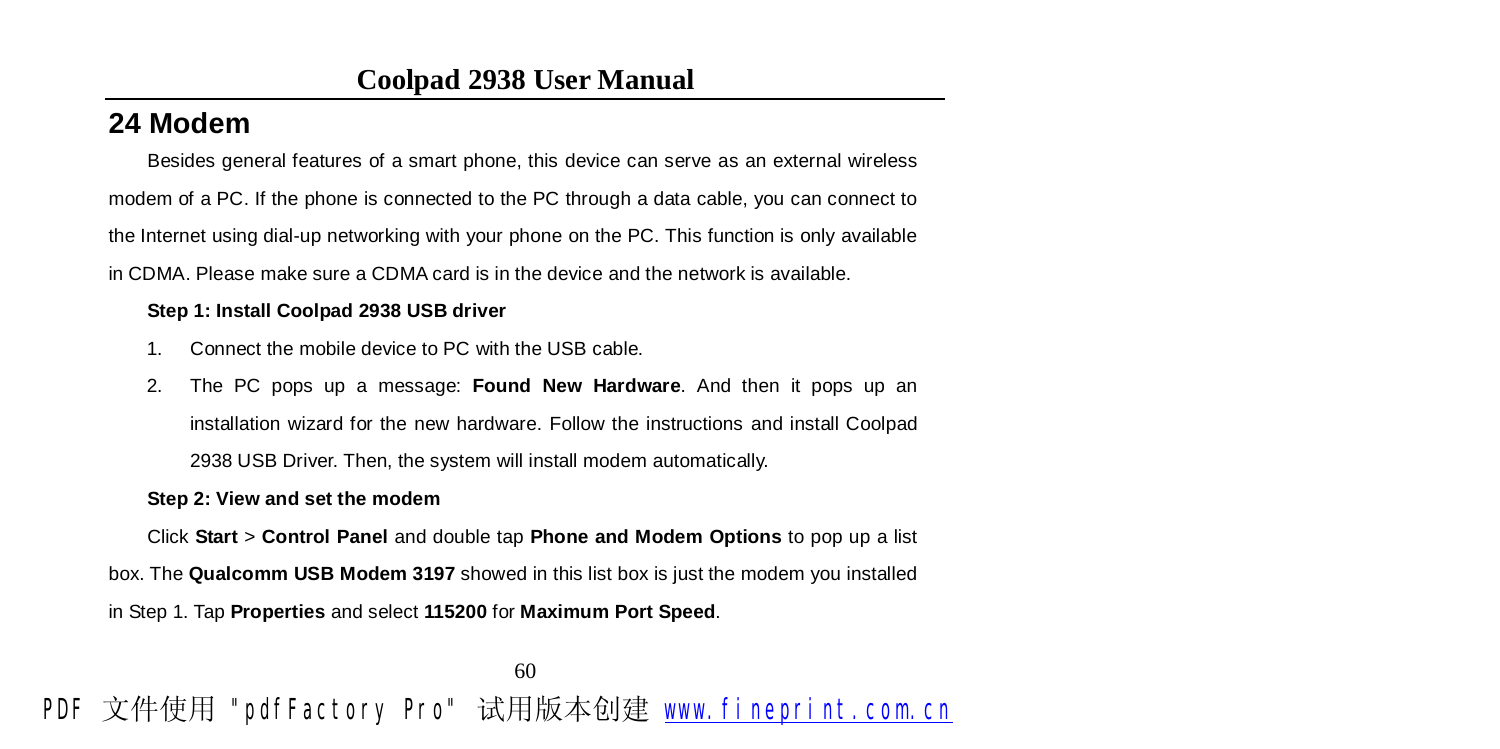**Step 3: Add dial-up connection** 

- 1. Right tap the **My Network Places,** select **Properties**. Tap **New Connection**. It pops up **New Connection Wizard**, then tap **Next**.
- 2. Select **Connect to the Internet.** Tap **Next** in the pop-up interface. Select **Set up my connection manually**, then, tap **Next.**
- 3. Select **Using Dial-up Modem Connection**, and then tap **Next**. Enter the name you want to connect in **ISP Name**. Tap **Next**.
- 4. Enter the number you want to dial up in **Phone Number**. Tap **Next.** Tap **OK** to finish the new connection.

For example: China Unicom CDMA dial-up: #777; User name: card, password: card.

Please set according to the actual network.

#### **Step 4: Dial-up**

- 1. Tap **Modem** in the mobile device. In **Modem** main interface, tap **Connect**.
- 2. Right tap the **My Network Places,** select **Properties** to pop up **Dial-up Connection**

61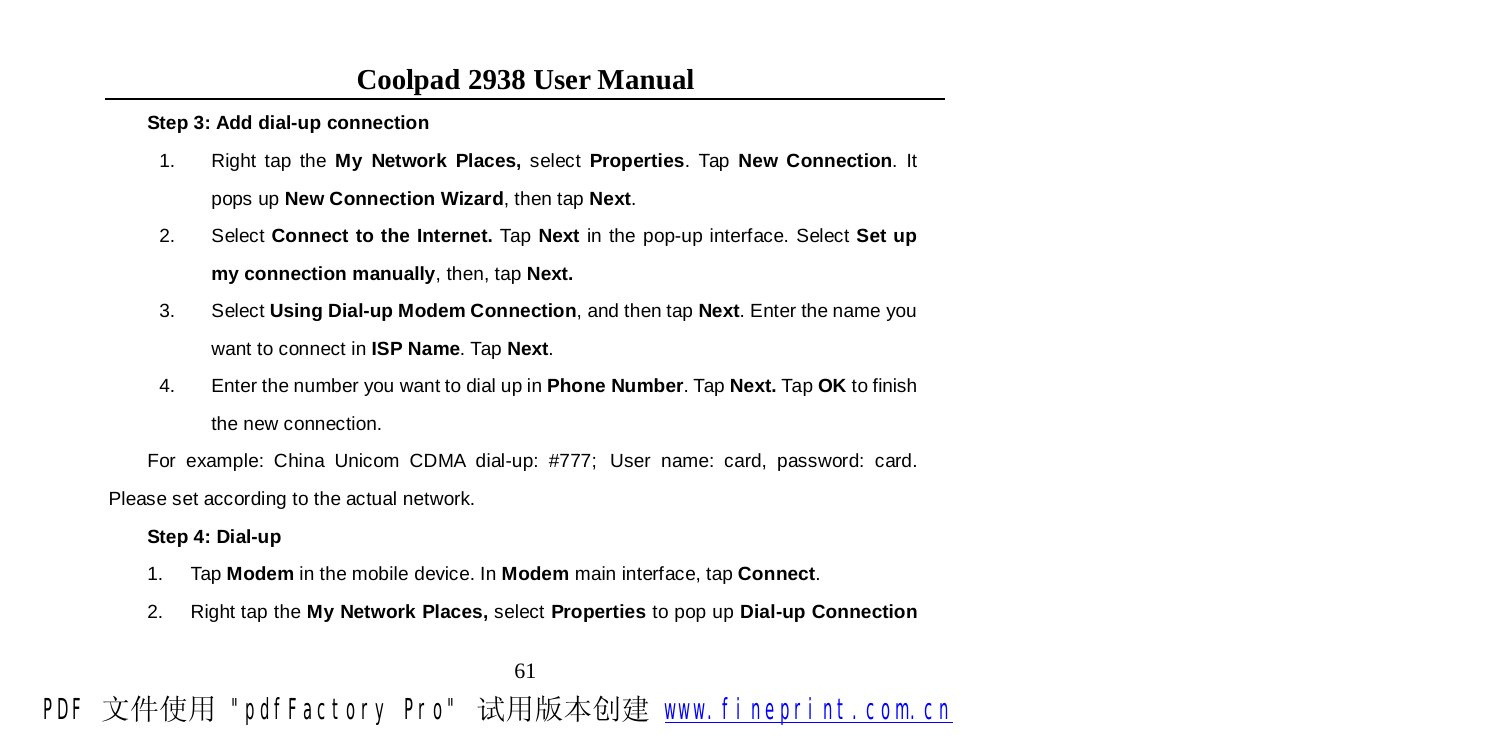interface. Double tap the new connection created in Step 3 to pop up **Connection**  window. Then, enter username, password (it will display the default values if the username and the password have set in Step 3). Tap **Dial-up**.

3. You can start a dial-up connection with your smart phone if **Service Activated** is displayed in your smart phone, and **Connected** in the interface of **Dial-up Connection**.

# **25 Call Filter**

If you don't want to receive some calls or messages from some phone numbers, you can add these numbers to the blacklist. In all profiles, you can set a network strategy to numbers in the blacklist for calls and messages sent during some period of time. Numbers outside of the blacklist are the normal ring. If you want to receive calls and messages sent by some phone numbers only during a certain period of time, you can add these numbers to the VIP list. In the **VIP** mode, calls from numbers outside of the VIP list are mute. The VIP list is valid in the VIP

62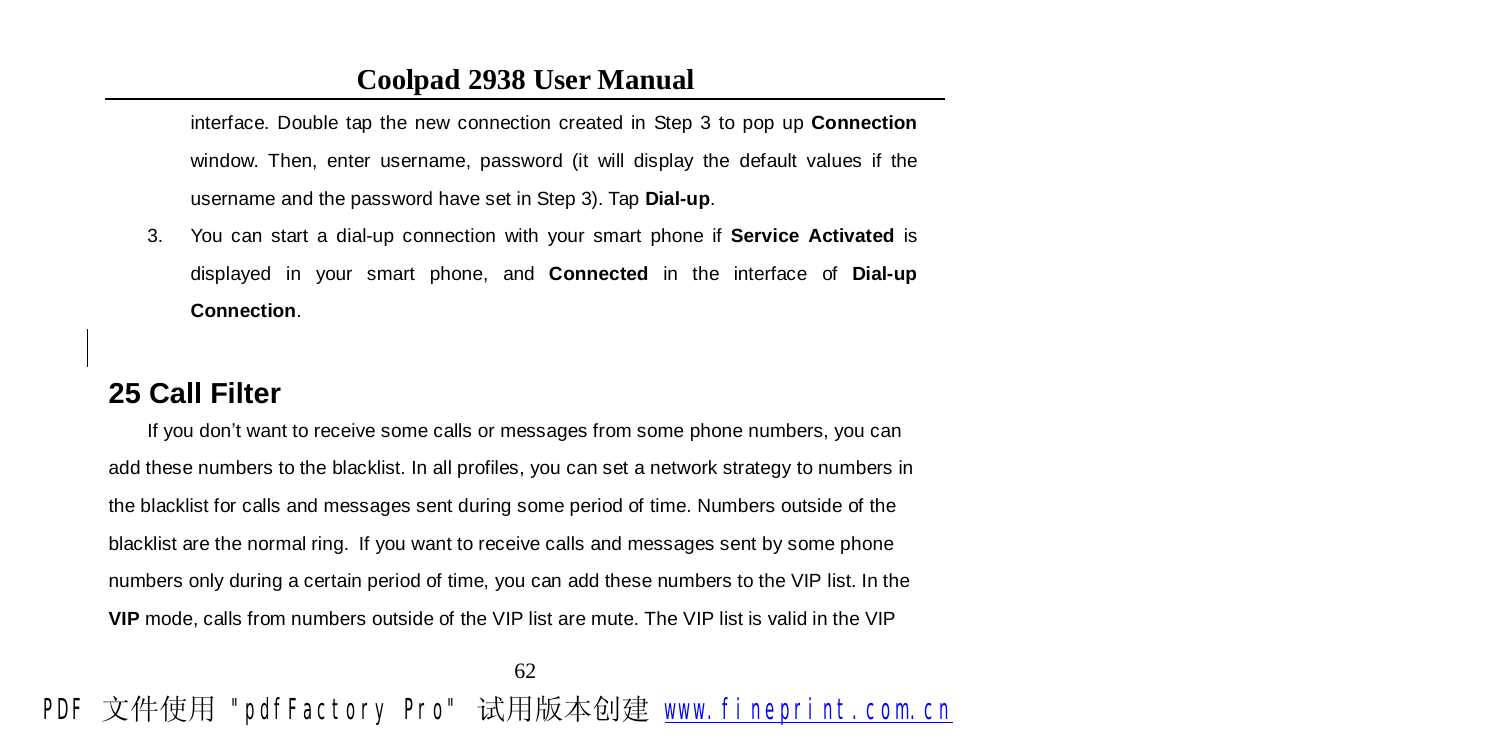mode. This feature has two default groups: the VIP list and the blacklist. Of course, you can

create new groups. A custom group is valid in non-VIP mode.

### **25.1 Main View**

**SMS content filter**: Select the **Set** button after it to set the filter rules for receiving

messages.

**Enable group filter**: Set call rules and SMS rules for a specific group.

**Delete**: Delete the customized group.

**Set**: Set the strategy to a specific group.

**New**: Add a new customized group.

**Find**: Search the records by number or name.

Select **Call Filter** in the title bar. The pull-down menu popped up has the following options:

(**CDMA or GSM**) **Rejected Calls**: Synchronized to the **Call Log**.

**Rejected SMS Log**: Synchronized to the message application.

**Enable Password**: You must enter the correct password to load the application.

63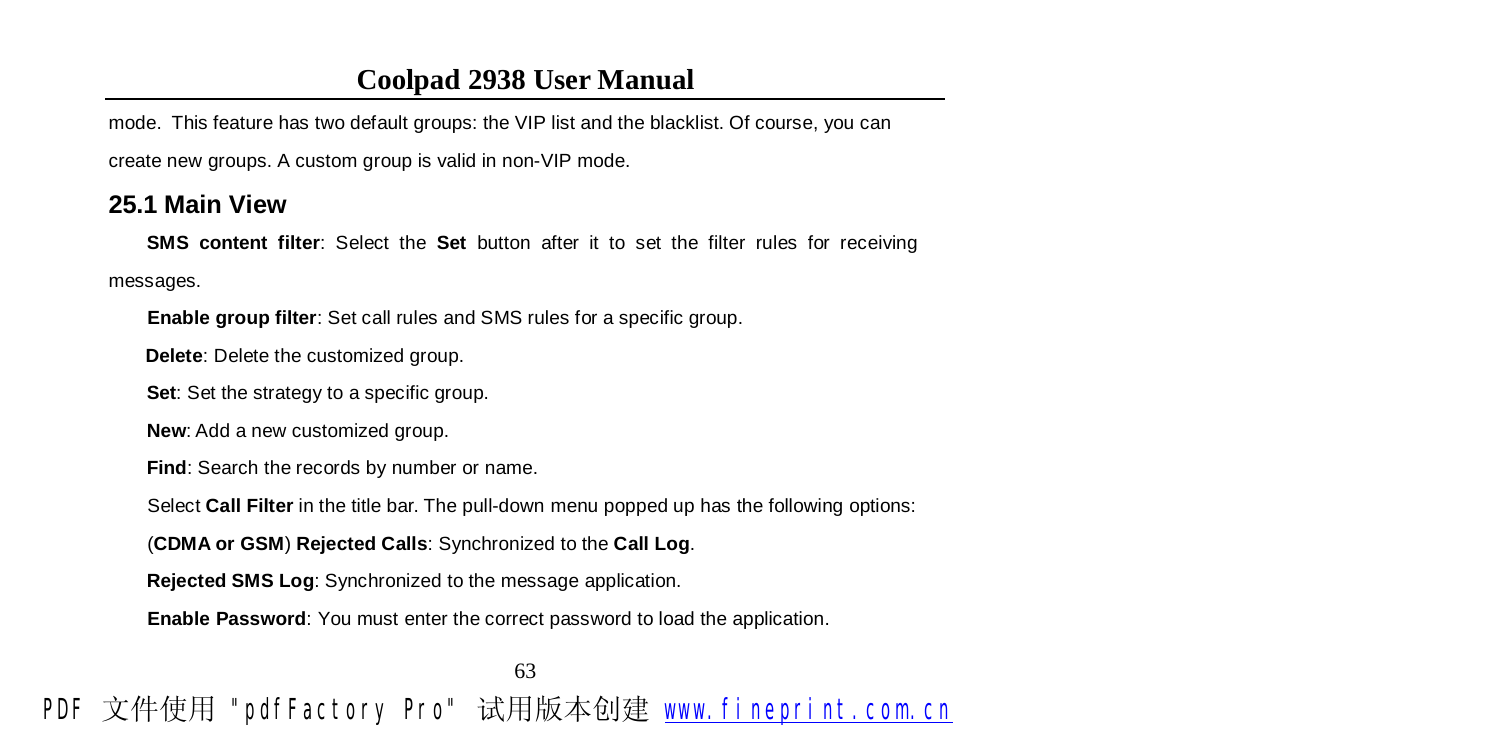## **25.2 Adding a new group**

In the main view of **Call Filter**, double tap a group to display its group member list interface.

Tap **New** to display the interface for adding a new contact. Add the name and phone number and then tap **Save**. You can also import the contact number from the **Contacts**.

# **26 Tools**

The **Tools** application includes common tools such as **Calculator**, **Time Zone** and **Unit Converter**. The information provided by this device might not be the latest, for the rapid development of the society. All the information provided in this device is for reference only, however, welcome to send your feedback to us online or via the customer service hotline.

# **27 Bluetooth**

Bluetooth wireless technology relies on radio waves. So there is no need to clear any barriers between transmitting and receiving devices. You can use it to communicate even it is in

64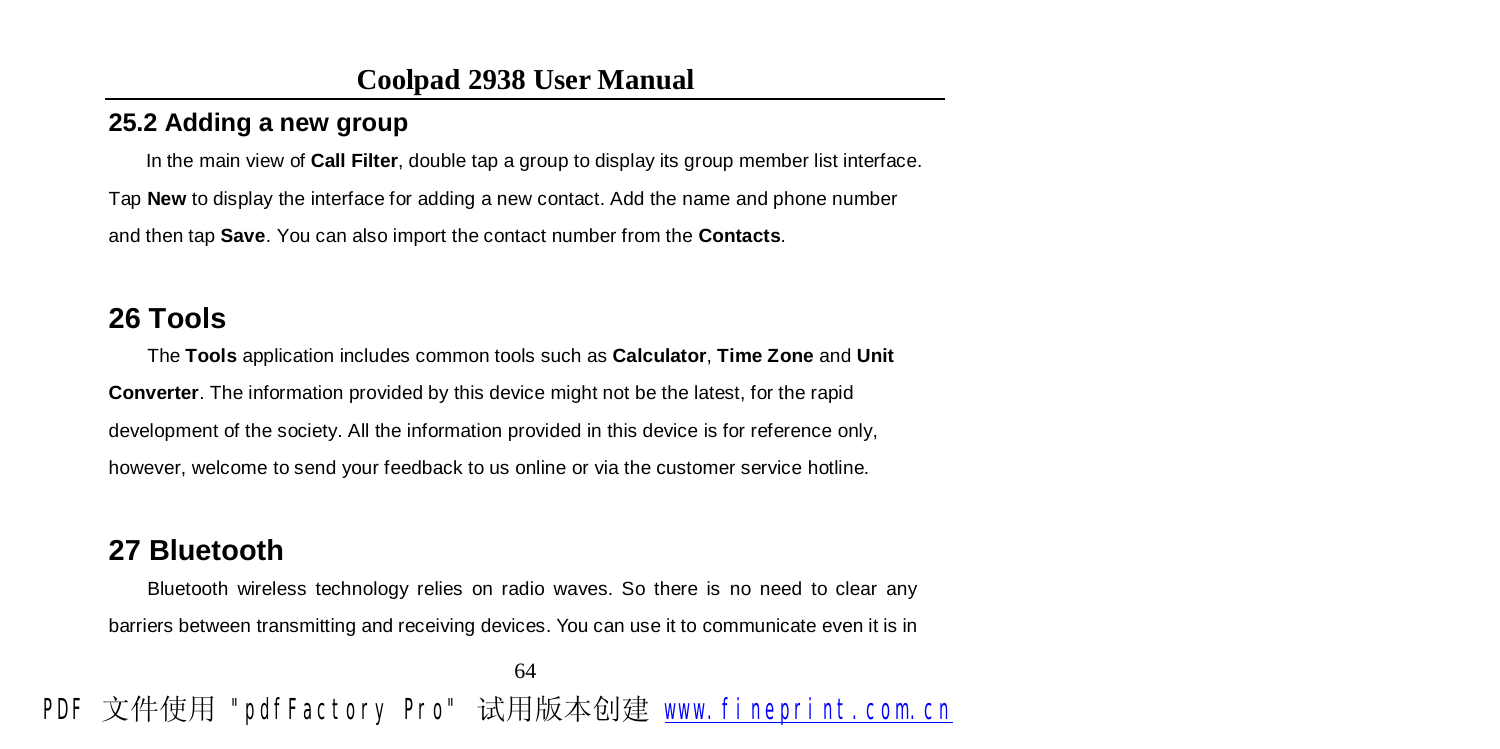pockets.

The distance between this device and the Bluetooth device connected to it can up to ten meters. However, objects existing between transmitting and receiving devices will compromise signals. This device can remember its paired device, so you don't need to repeat this procedure when you connect these devices next time. Pairing aims at simplifying next connection process and securing connection reliable.

This device may be not compatible with few non-standard Bluetooth devices. Please use Bluetooth devices authenticated by BQB.

#### **About Bluetooth settings**

**Clear**: Delete all Bluetooth devices found.

**Discoverable**: Allow your device to be found by other devices with Bluetooth wireless technology.

**About**: View version information of Bluetooth.

65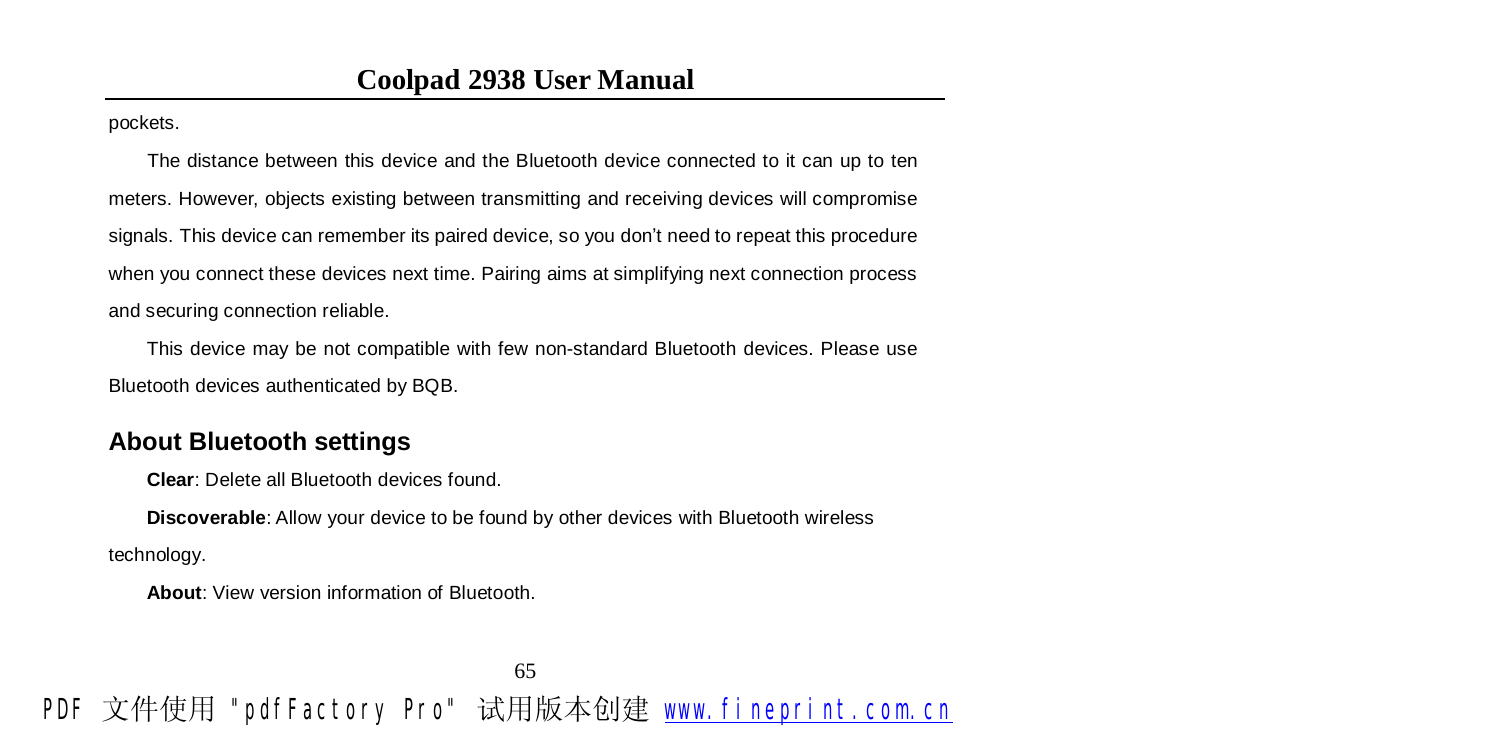#### **Settings**

- 1. **Name**: The name entered here will be displayed in other Bluetooth devices finding your phone Bluetooth.
- 2. **Address**: Show the ID of the Bluetooth device in your phone.
- 3. **Security**:

**High**: A secure mode of device grade. All other devices have to enter password when they are connecting to this device.

**Medium**: A secure mode of service grade. All other devices have to enter password when

they are accessing your Bluetooth services.

**Low**: No secure mode. All other devices can access your device freely.

#### 4. **Enable default Bluetooth password**

**Password**: Set a fixed password;

**Confirm**: Repeat the password you set.

66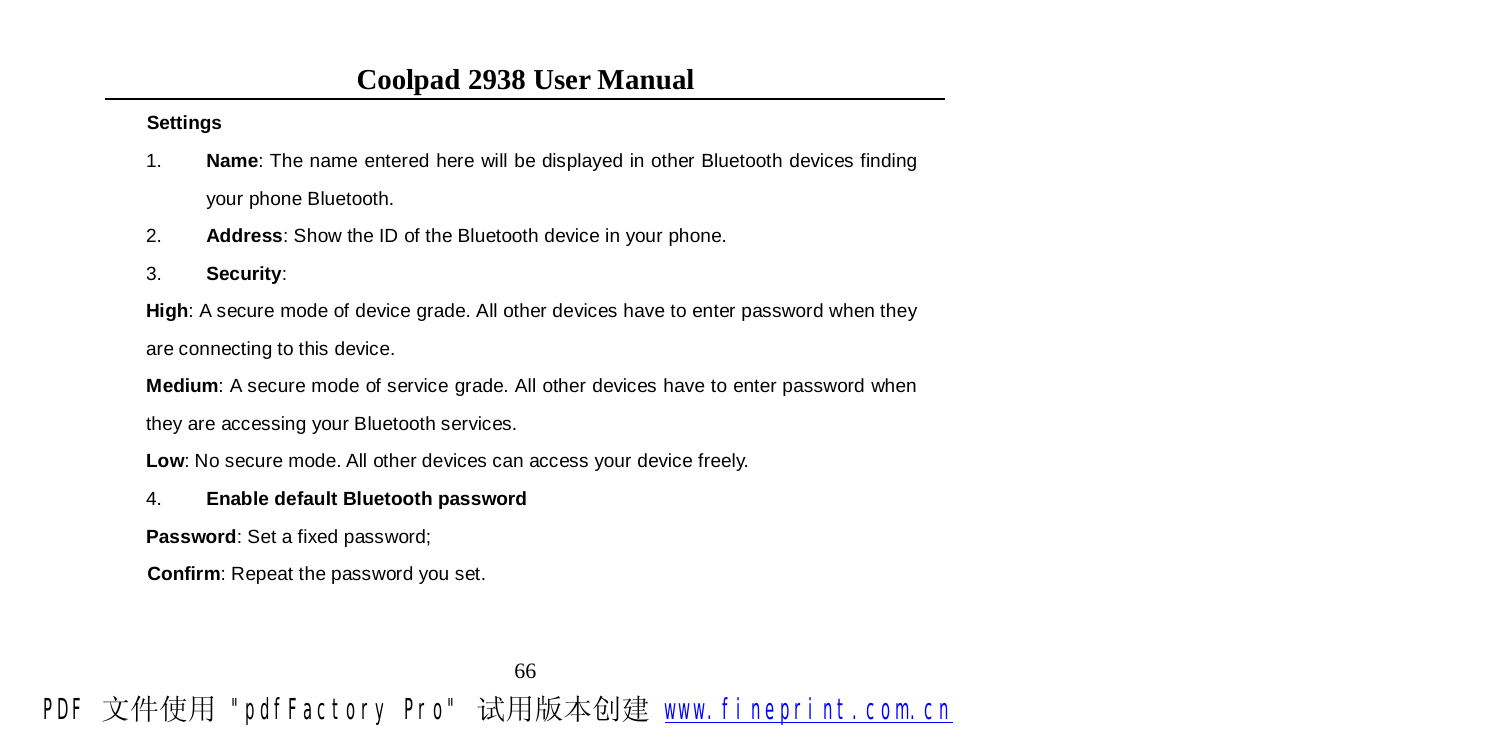#### **Connecting the device to Bluetooth headset**

1. Turn on the Bluetooth headset and make it discoverable. (For specific actions, please

refer to Bluetooth headset use instructions.)

- 2. Tap the Bluetooth icon in your phone to enter **Bluetooth**.
- 3. Select the **On** button to enable Bluetooth application. After your have succeeded to enable Bluetooth application, the **On** button changes to **Off** and the icon **(b)** (blue colored) displays on the tray. Tap **Bluetooth** in the title bar and select **Discoverable**. Now other Bluetooth device can find the Bluetooth device in this phone (when the Bluetooth device in this phone is trying to find others, it don't need to set this feature).
- 4. Search Bluetooth device. Select the **Search** button. So the device will search and display the type and version of devices enabling Bluetooth application near it.
- 5. Connect Bluetooth device. Select the Bluetooth device to be connected and tap **Connect**. Select **Pair** in the pop-up menu. In the mobile device to be connected , a PIN code dialog box pops up. Enter the PIN code and confirm your entry. After that,

67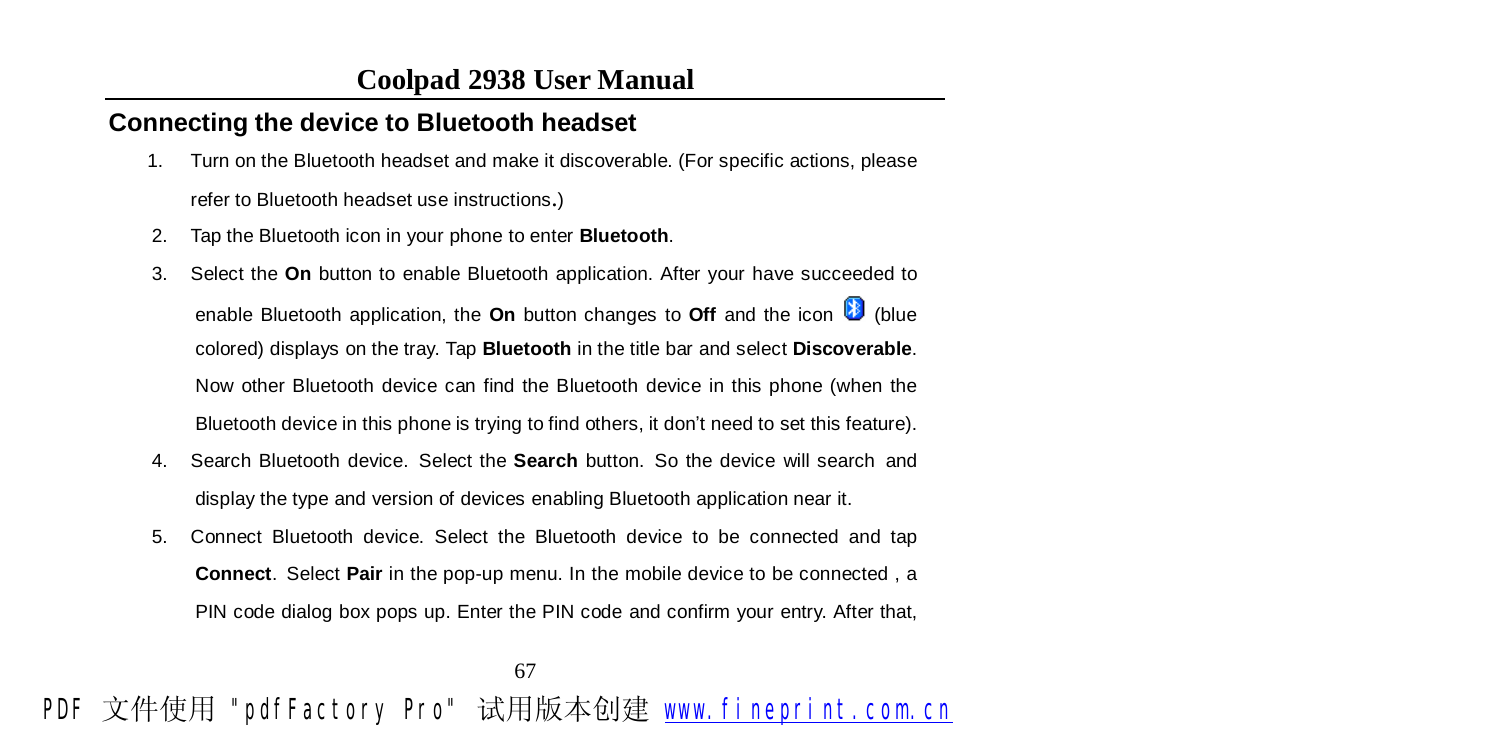your mobile device pops up a dialog box for entering PIN code. Please enter the same code. If it is accepted, the pair step completed. Then tap **Connect**. Select **BT Headset** in the pop-up menu. The icon **(b)** (blue colored) in the tray turns to be (green colored) when the connection is successful.

6. Now you can receive calls. Also, you can switch freely between Bluetooth and phone. For specific use of Bluetooth headset, please see the Bluetooth headset use instructions.

#### **Stereo headset**

Procedures **On** > **Search** are the same as above, and then tap **Connect**. Select **BT Stereo**  in the pop-up menu. If the connection succeeded, the icon  $\mathbb{R}$  (blue colored) on the tray will change to **(b)** (green colored). Then it will pop up a prompt to start the player, tap **Yes** button. It turns to music playlist. Add songs to the list, tap **Play** button. Now the stereo headset begins to play music. Using Bluetooth headset to receive music played by this device can reach stereo

68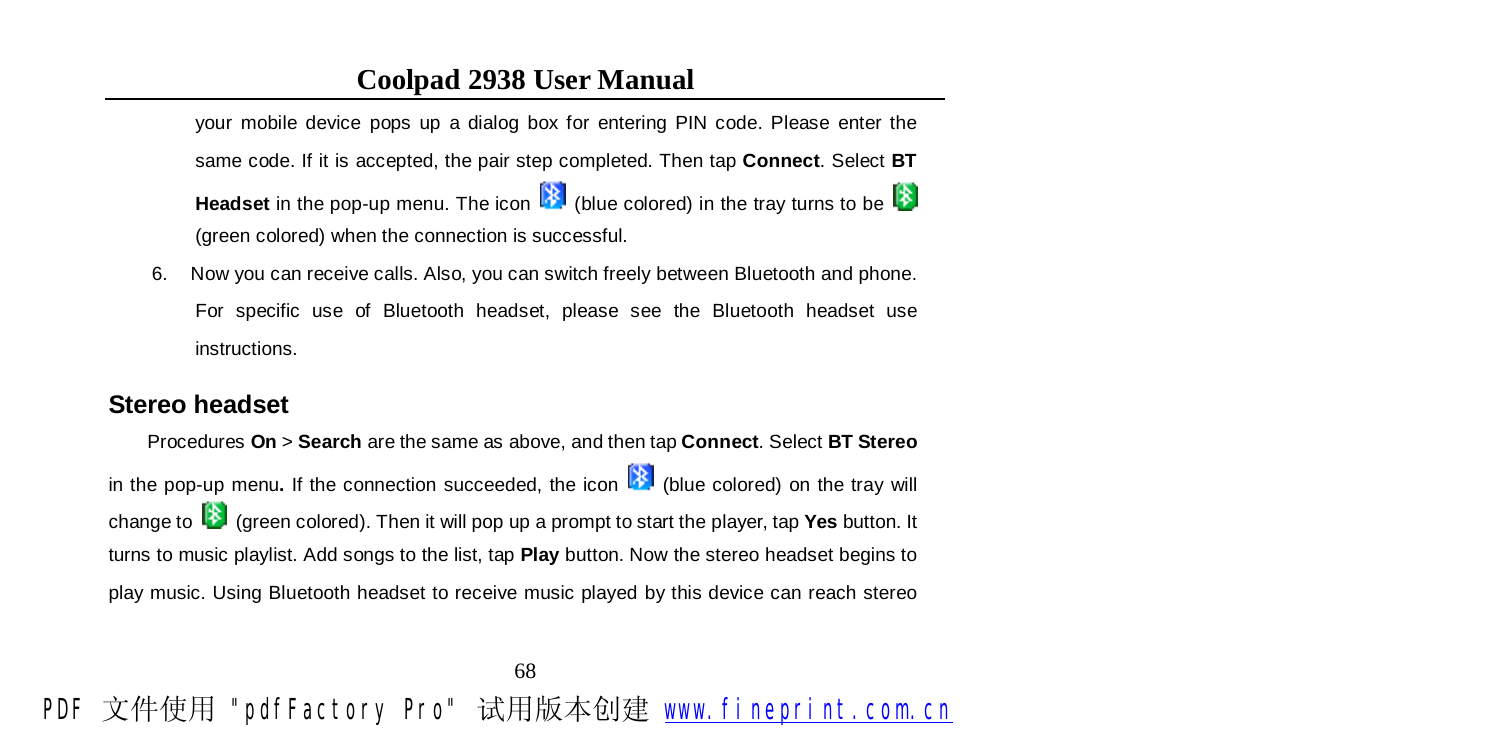effect.

#### **Bluetooth File Transfer Service**

 Tap **Connect** in your smart phone. Select **Send vCard** in the pop-up menu. In the mobile device to receive the name card, a PIN code dialog box pops up. Enter the PIN code and confirm your entry. After that, your smart phone pops up a dialog box for entering PIN code. Please enter the same code. If it is accepted, the file starts to be transferred. After transfer completed, it will pop up a prompt.

PDF 文件使用 "pdfFactory Pro" 试用版本创建 [www.fineprint.com.cn](http://www.fineprint.com.cn)

69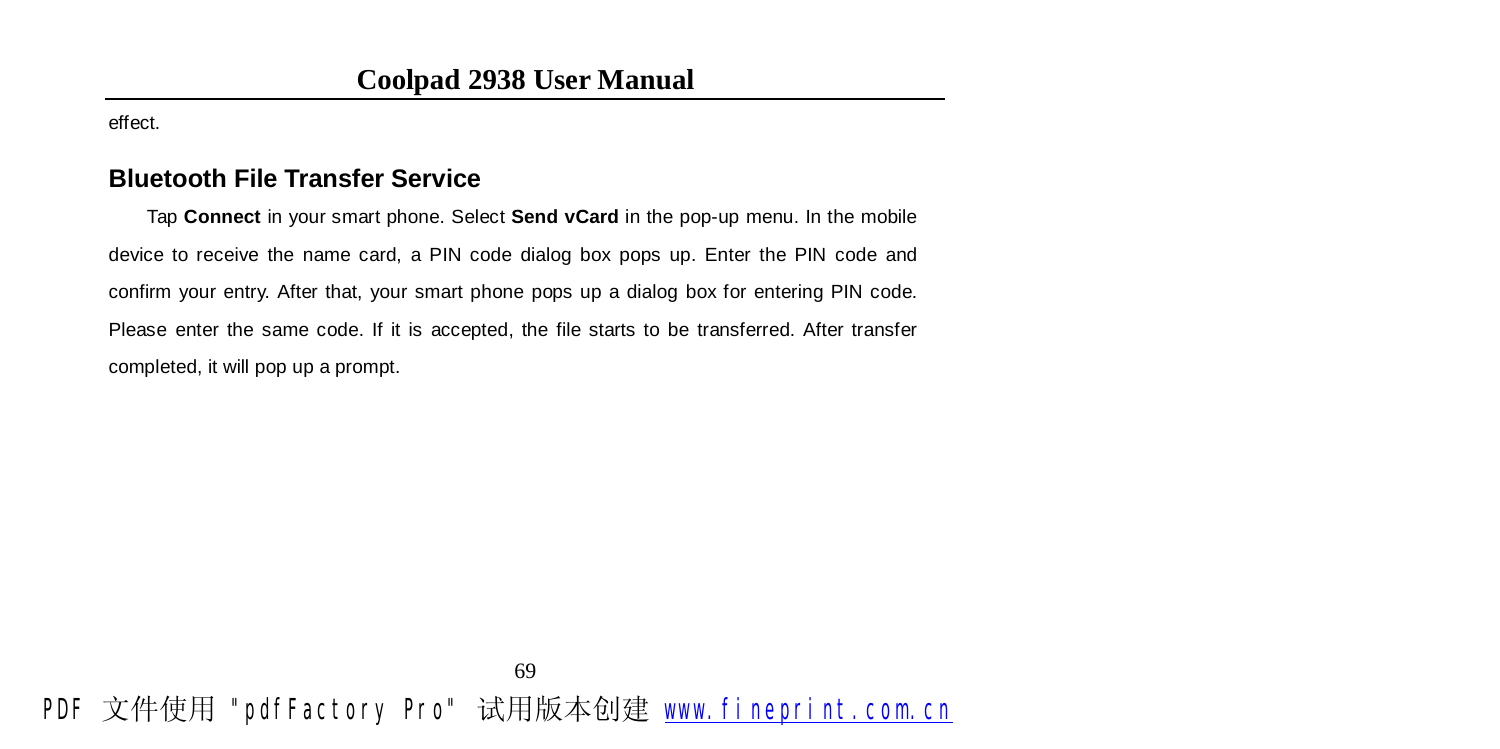# **Appendix Technical Information**

| <b>Basic specifications</b> |                                      |  |  |  |
|-----------------------------|--------------------------------------|--|--|--|
| <b>Dimensions</b>           | 103 mm × 53 mm × 16.7 mm             |  |  |  |
| Weight                      | About 100 g                          |  |  |  |
| Style                       | Bar style---PDA                      |  |  |  |
| Antenna                     | <b>Built-in</b>                      |  |  |  |
| UIM/SIM card                | Dual-mini plug-in card               |  |  |  |
| Network mode                | <b>CDMA, GSM</b>                     |  |  |  |
| <b>OS</b>                   | <b>BREW3.1</b>                       |  |  |  |
| Memory                      | 128 MB NAND Flash                    |  |  |  |
|                             | 64 MB NOR FLASH MEMORY + 16 MB PSRAM |  |  |  |
| Built-in camera             | CMOS 2.0 mega pixels                 |  |  |  |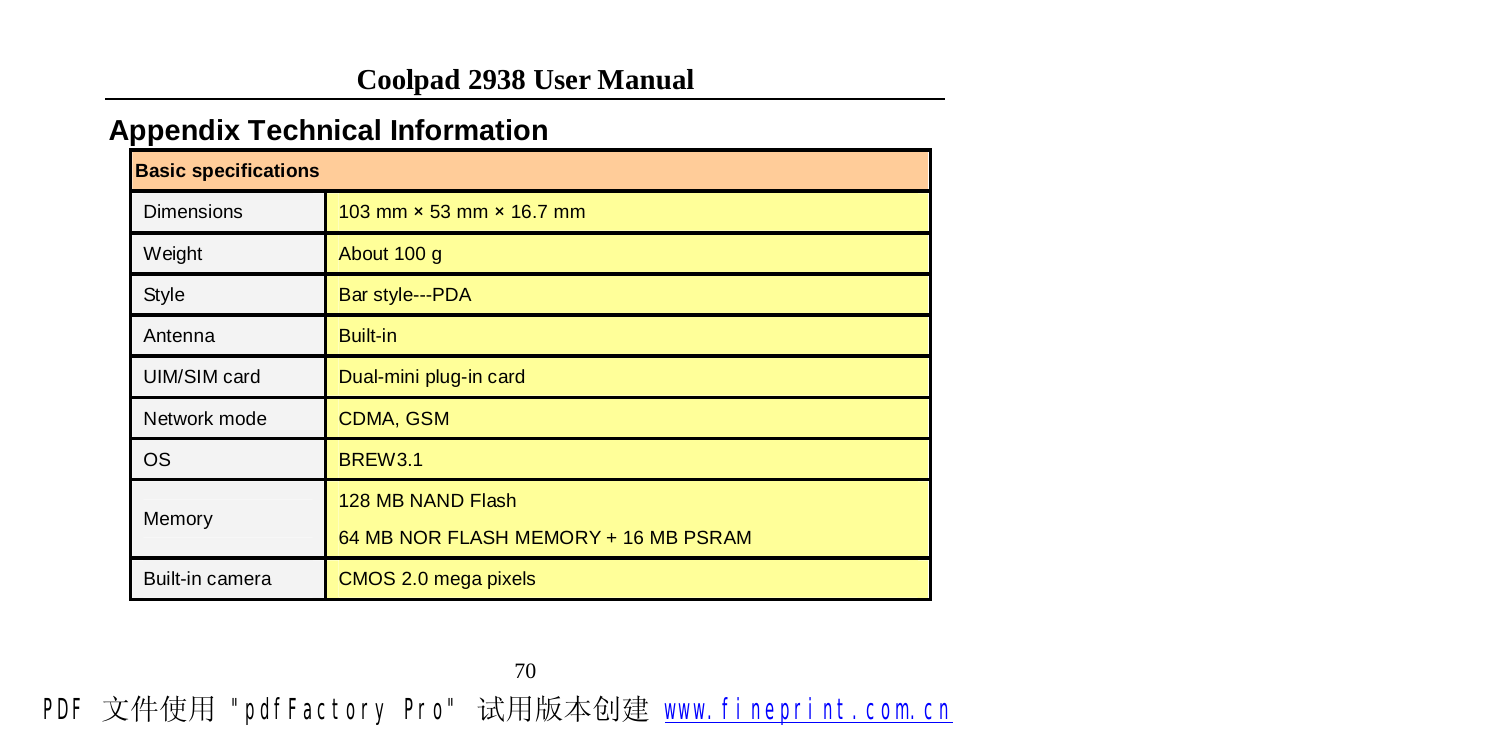| Interface                                    | I/O interface---USB 1.1 jack (no OTG); headset jack; charger jack |             |  |  |
|----------------------------------------------|-------------------------------------------------------------------|-------------|--|--|
| Charging method                              | Using a travel adapter                                            |             |  |  |
| <b>Display parameters</b>                    |                                                                   |             |  |  |
| <b>Type</b>                                  | <b>TFT</b>                                                        |             |  |  |
| Size                                         | 2.4"                                                              |             |  |  |
| Pixel                                        | $320 \times 240$                                                  |             |  |  |
| Color resolution                             | 262,144 colors                                                    |             |  |  |
| Screen type                                  | Transparent resistance touch-screen                               |             |  |  |
| <b>Backlight</b>                             | High bright white backlights                                      |             |  |  |
| Main features supported (see actual product) |                                                                   |             |  |  |
| Input method                                 | English<br>input<br>methods                                       | handwriting |  |  |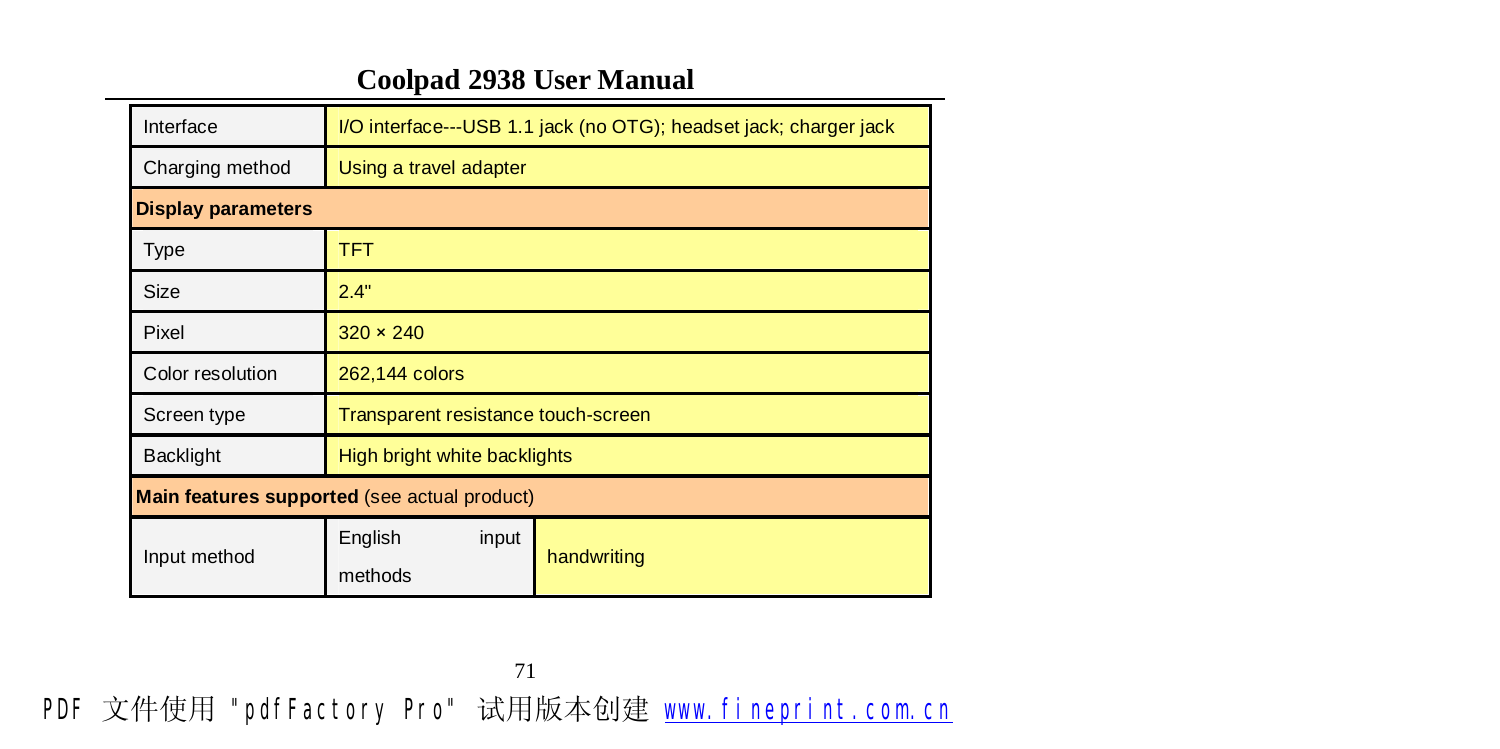| Calendar           | Maximum number                                                         | 1000                                                                     |  |
|--------------------|------------------------------------------------------------------------|--------------------------------------------------------------------------|--|
| Image              | Formats supported                                                      | Common formats such as PNG, JPEG and<br><b>BMP</b>                       |  |
| (Image viewer)     | Transmission mode                                                      | Download and share data in multiple ways<br>such as data synchronization |  |
| Messages           | Maximum number                                                         | 1000,<br>sending to 200<br>Group<br>recipients<br>is.<br>supported.      |  |
|                    | <b>SMS Carrier</b>                                                     | <b>CDMA &amp; GSM</b>                                                    |  |
| Maximum<br>data    | <b>CDMA</b>                                                            | 153.6KB/S                                                                |  |
| speed              | *The actual speed depends upon the coding scheme supported by<br>CDMA. |                                                                          |  |
| <b>Accessories</b> |                                                                        |                                                                          |  |